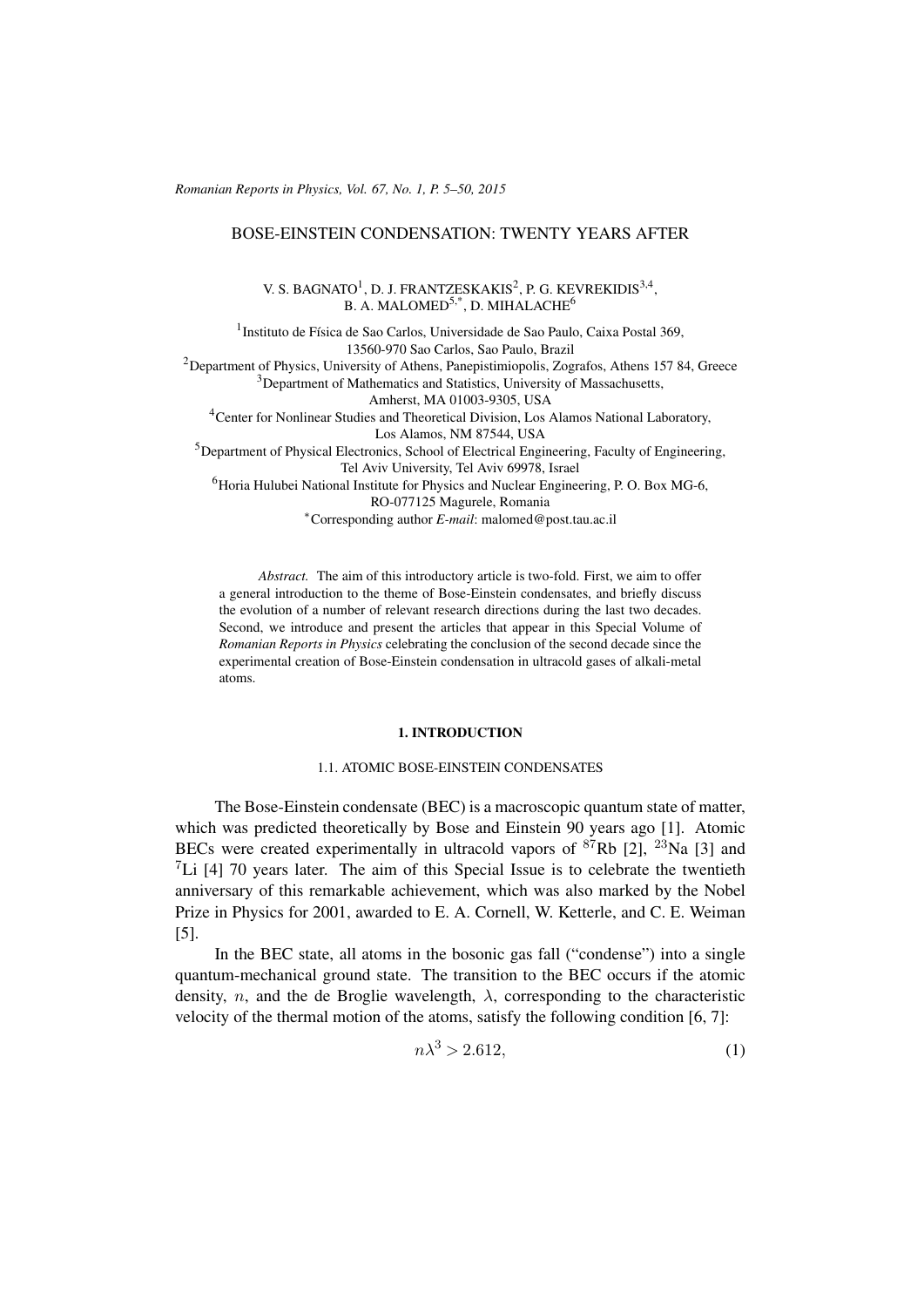which implies that  $\lambda$  is comparable to or larger than the mean distance between atoms, thus making the gas a macroscopic (degenerate) quantum state. In the abovementioned atomic gases, this theoretical condition is met at temperatures  $T$  which are a small fraction of milli-Kelvin (mK), hence the atomic BECs created in the laboratories are, as a matter of fact, the coldest objects existing in the universe (the early BEC-experiments achieving the condensed state around 100 nK). Their creation became possible after the development of appropriate experimental techniques needed to reach the necessary ultra-low temperatures (see, e.g., Ref. [\[8\]](#page-26-7)). The required extreme cooling is achieved in two stages. First, the method of *laser cooling* (which was also rewarded with the Nobel Prize in Physics for 1997 [\[9\]](#page-26-8)) is applied to the gas loaded into a magneto-optical trap, which makes it possible to create a moderately cool state, at temperature ∼ 100 µK. Next, this state undergoes forced *evaporative cooling*, losing ~ 90% of atoms, and the remaining atomic cloud spontaneously forms the BEC. In the experiments, the number of atoms in the BEC typically ranges between 1,500 and 1,000,000 (although both smaller and larger numbers are, in principle, possible), and the size of the domain in which the gas is trapped is  $\sim 100 \mu$ m. A characteristic time scale relevant to the experiments is measured in milliseconds, while the lifetime of the condensate can be easily raised to several seconds.

The applicability of the laser-cooling method to particular atomic species depends on the peculiarities of their electron configuration. As a result, this technique has made it possible to achieve the Bose-Einstein condensation in vapors of alkaline, alkaline-earth, and lanthanoid metals:  ${}^{7}Li$ ,  ${}^{23}Na$ ,  ${}^{39}K$ ,  ${}^{41}K$ ,  ${}^{85}Rb$ ,  ${}^{87}Rb$ ,  ${}^{133}Cs$ ,  ${}^{52}Cr$ ,  ${}^{40}Ca$ ,  ${}^{84}Sr$ ,  ${}^{86}Sr$ ,  ${}^{88}Sr$ ,  ${}^{174}Yb$ ,  ${}^{164}Dy$ , and  ${}^{168}Er$ . Perhaps especially interesting, among the more recent developments, is the creation of BEC in the gases of chromium [\[10\]](#page-27-0) and dysprosium [\[11\]](#page-27-1), where atoms carry large magnetic moments, which makes it possible to predict and observe many effects produced by long-range dipole-dipole interactions [\[12\]](#page-27-2). The challenging aim of creating BEC in the gas of spin-polarized hydrogen atoms has been finally achieved too, with a specially devised technique which made it possible to cool the gas to 50  $\mu$ K [\[13\]](#page-27-3).

The BECs created in the laboratory constitute a prototypical manifestly quantum-macroscopic state of matter available in the experiments. In other settings, where low temperatures are crucially important too, macroscopic quantum effects, such as superconductivity in metals and superfluidity in liquid helium, are well known too, but they correspond to "implicit" quantum states. For instance, a superconducting metallic sample as a whole is not a macroscopic quantum object. The same pertains to the recently created out-of-equilibrium BEC of quasi-particles in condensed matter, namely, exciton-polaritons [\[14\]](#page-27-4) and magnons [\[15\]](#page-27-5), which have drawn a great deal of attention in the past decade (see Refs. [\[16](#page-27-6)[–18\]](#page-27-7)). Also, a considerable attention was drawn to the topic of localization of exciton-polaritons in semiconductor microcavities [\[19–](#page-27-8)[22\]](#page-27-9); for an excellent recent review focused on several physical phenomena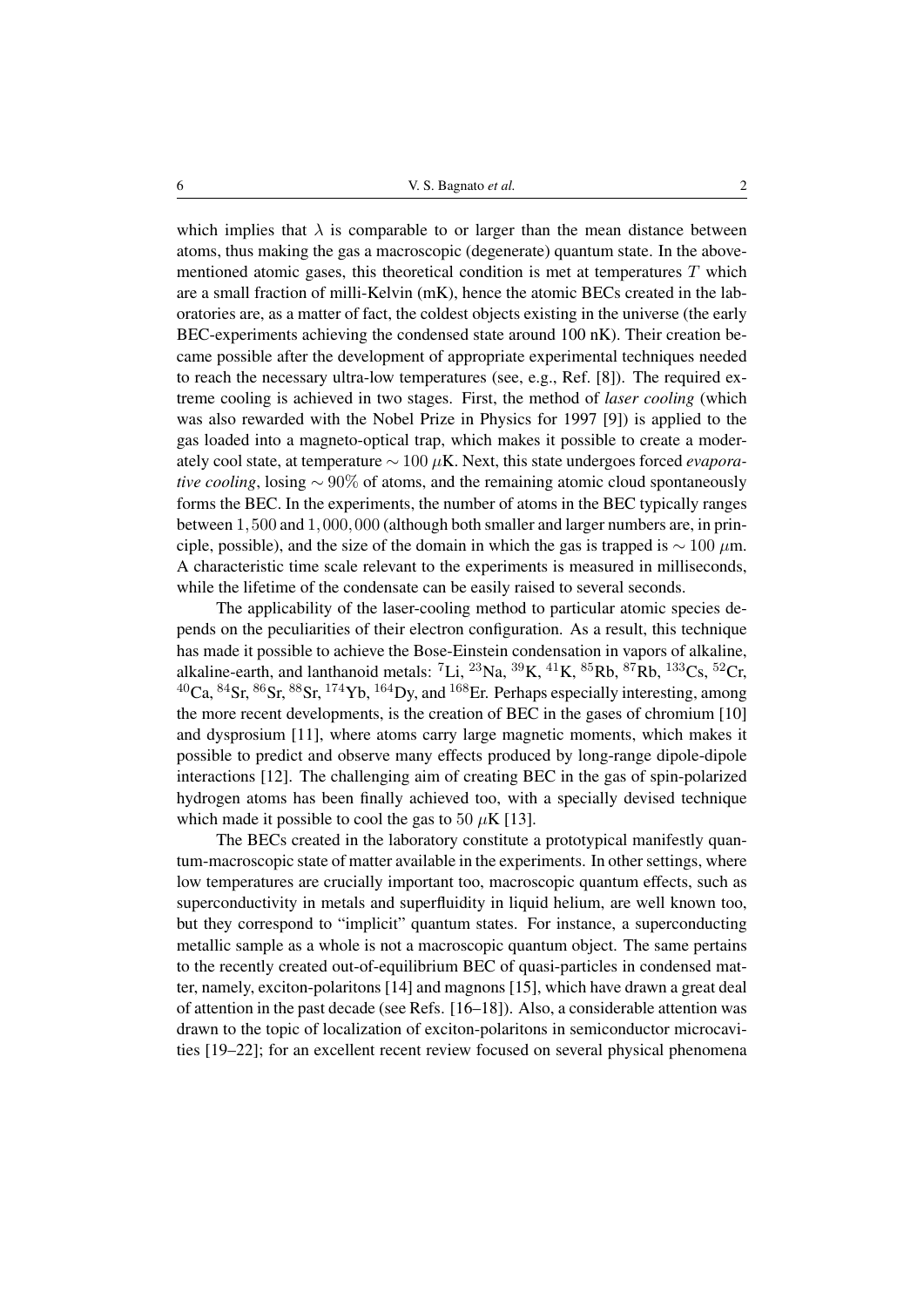exhibited by exciton-polariton condensates see Ref. [\[23\]](#page-27-10). The condensation of effectively massive photons trapped in a microcavity was reported too [\[24\]](#page-27-11), the peculiarity of these settings being the nonconservation of the total number of the quasi-particles or photons.

Surveys of the broad subject of Bose-Einstein condensation and numerous related areas are provided by many review articles and books [\[6,](#page-26-5) [7\]](#page-26-6), [\[12\]](#page-27-2), [\[25\]](#page-27-12)-[\[41\]](#page-28-0). It is important to mention that this list of surveys on the topic of BEC is, of course, far from being exhaustive. This is a clear indication of the impact of this research theme to almost all branches of contemporary physics.

The goal of the present article is to offer a broad picture of some of the past and currently active research areas in the realm of BEC (admittedly biased towards the particular research interests of the authors) and to overview the scientific literature, akin to a Resource Letter of *American Journal of Physics*.

## 1.2. MEAN-FIELD DESCRIPTION AND NONLINEAR DYNAMICS OF BEC

From a theoretical standpoint, and for many experimentally relevant conditions, the static and dynamical properties of a BEC can be described by means of an effective mean-field equation known as the Gross-Pitaevskii (GP) equation [\[6,](#page-26-5) [7\]](#page-26-6). This is a variant of the famous nonlinear Schrödinger equation (NLSE), incorporating an external potential used to confine the condensate; NLSE is known to be a universal model describing the evolution of complex field envelopes in nonlinear dispersive media [\[42–](#page-28-1)[44\]](#page-28-2). In the case of BECs, the nonlinearity in the GP (NLSE) model is introduced by the interatomic interactions, accounted for through an effective mean field. Thus, an inherent feature of the BEC dynamics is its *nonlinearity*, which is induced by collisions between atoms, in spite of the fact that the density of the quantum bosonic gases is very low.

The studies of the matter waves in the presence of the nonlinearity drive a vast research area known as "nonlinear atom optics" (see, e.g., Refs. [\[45\]](#page-28-3)). Importantly, many collective excitations, including self-trapped localized states supported by the condensate's intrinsic nonlinearity (e.g., solitons), are less straightforward to create (and difficult to describe by adequate models) in dense media featuring macroscopic quantum phenomena, such as liquid helium. An exception are phase solitons (fluxons), i.e., quanta of magnetic flux trapped in long Josephson junctions formed by superconductors [\[46\]](#page-28-4), whose experimental and theoretical studies are relatively straightforward and have been developed in detail [\[47\]](#page-28-5). Nevertheless, atomic BECs constitute an ideal setting for studies of such macroscopic nonlinear excitations, as is explained in more detail below.

In the atomic BEC with intrinsic self-attraction (e.g.,  $^7$ Li or  $^{85}$ Rb BECs), the creation of effectively one-dimensional (1D) matter-wave *bright solitons* (both iso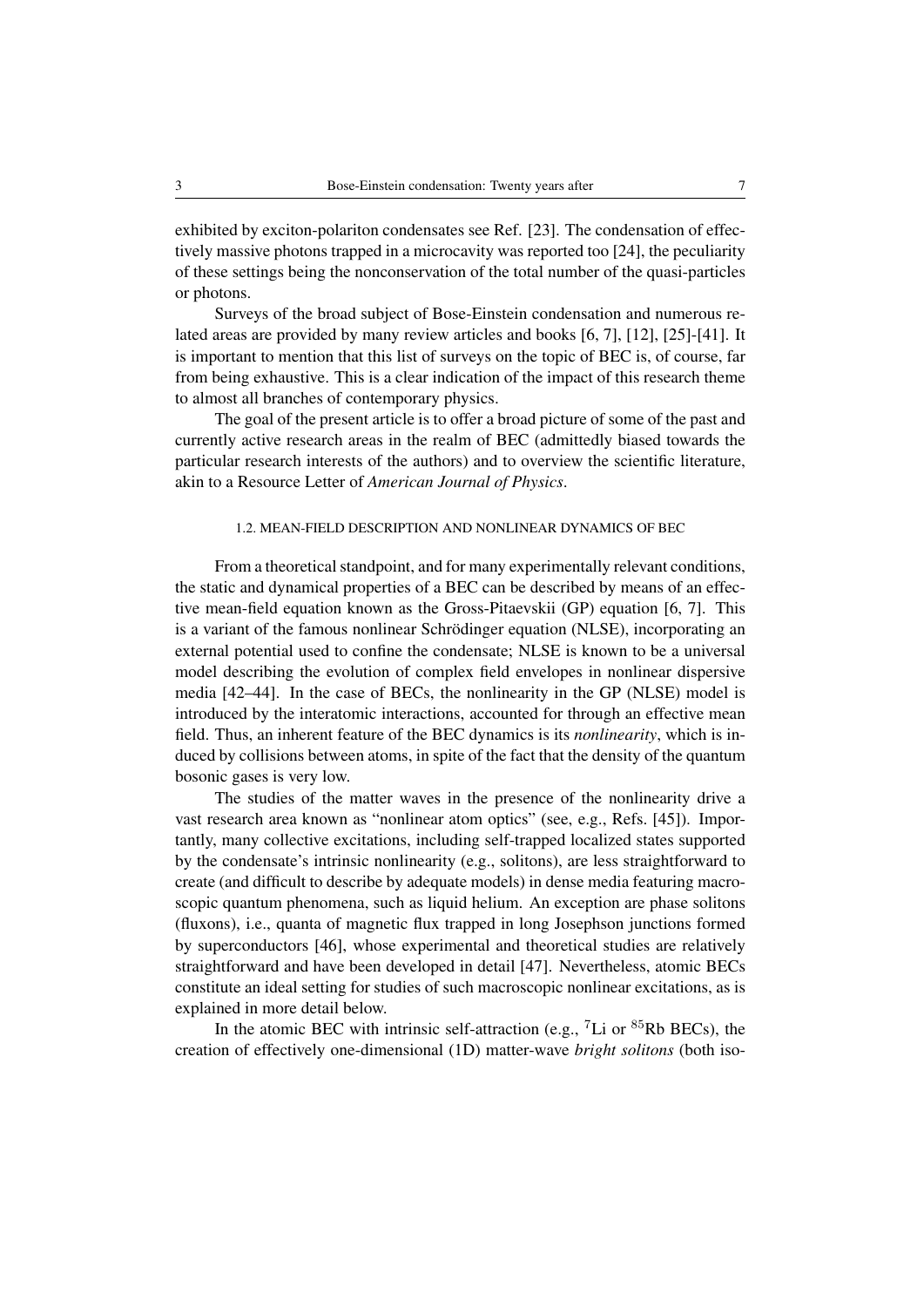lated ones and multi-soliton sets) in *cigar-shaped* configurations, which are tightly confined by external potentials in the transverse plane, was successfully reported in condensates of <sup>7</sup>Li [\[48–](#page-28-6)[50\]](#page-29-0) and <sup>85</sup>Rb [\[51,](#page-29-1) [52\]](#page-29-2) (see also the reviews in Ref. [\[53\]](#page-29-3)). Collisions between moving quasi-1D solitons also admit accurate experimental implementation [\[54\]](#page-29-4) and theoretical analysis [\[54,](#page-29-4) [55\]](#page-29-5).

More typical is the repulsive sign of the inter-atomic interactions (as in the cases of  ${}^{87}$ Rb or  ${}^{23}$ Na BECs), which lends the BEC the effective self-repulsive nonlinearity. This kind of the intrinsic interaction readily creates *dark solitons*, which were predicted theoretically [\[56\]](#page-29-6) and created experimentally [\[57,](#page-29-7) [58\]](#page-29-8) in BECs loaded into a cigar-shaped trap. In fact, dark solitons were first created [\[57\]](#page-29-7) prior to the realization of the above-mentioned bright solitons in the self-attractive condensates, placed into the same type of the trapping potential (a review of the topic of dark solitons in BEC was given in article [\[36\]](#page-28-7)). Similar to the case of bright solitons, not only single-soliton [\[57\]](#page-29-7) states, but also multiple dark solitons were created [\[58\]](#page-29-8), while their interactions and collisions were also studied both in theory [\[58,](#page-29-8) [59\]](#page-29-9) and experiments [\[58,](#page-29-8) [60\]](#page-29-10).

Later, stable *dark-bright soliton* complexes in binary BEC were predicted in theory [\[61\]](#page-29-11) and observed in experiments [\[62\]](#page-29-12) as well. In more recent works, multiple dark-bright solitons [\[63\]](#page-29-13), as well as *dark-dark solitons* [\[64\]](#page-30-0) were also experimentally created. In addition, in the same setting of the self-repulsive nonlinearity, not only dark solitons, but also bright solitons are possible too: in particular, if – instead of the usual parabolic trap – a periodic (optical lattice) potential  $[31]$  is used to confine the condensate, then *gap solitons* can be formed. Experimentally, matter-wave gap solitons built of  $\sim$  250 atoms in a <sup>87</sup>Rb condensate, were reported in Ref. [\[65\]](#page-30-1).

On the other hand, in the case of multidimensional BEC geometry, there has been an intense theoretical and experimental activity on vortices and vortex structures in BECs with the self-repulsive intrinsic nonlinearity (see Refs. [\[66\]](#page-30-2) for reviews on this topic). This is due to the fact that vortices are intimately related to the superfluid properties of BECs, and play an important role in transport, dissipative dynamics and quantum turbulence (see, e.g., Refs. [\[67\]](#page-30-3)). Historically, the first observation of vortices in BECs was achieved by *phase imprinting* [\[68\]](#page-30-4) (a technique that was also used to create dark solitons [\[57\]](#page-29-7)). Nevertheless, there exist other techniques that have been used in experiments to nucleate vortices in BECs: these include *stirring* the condensate above a certain critical angular speed [\[69\]](#page-30-5) (this method was used to create *vortex lattices* [\[70\]](#page-30-6)), *nonlinear interference* between different condensate fragments [\[71\]](#page-30-7) (this technique was also employed for the creation of dark solitons [\[58\]](#page-29-8)), by forcing superfluid flow around a repulsive Gaussian obstacle within the BEC [\[72\]](#page-30-8), and through the *Kibble-Zurek mechanism* [\[73\]](#page-30-9) (the latter was originally proposed for the formation of large-scale structures in the universe by means of a quench through a phase transition [\[74\]](#page-30-10)).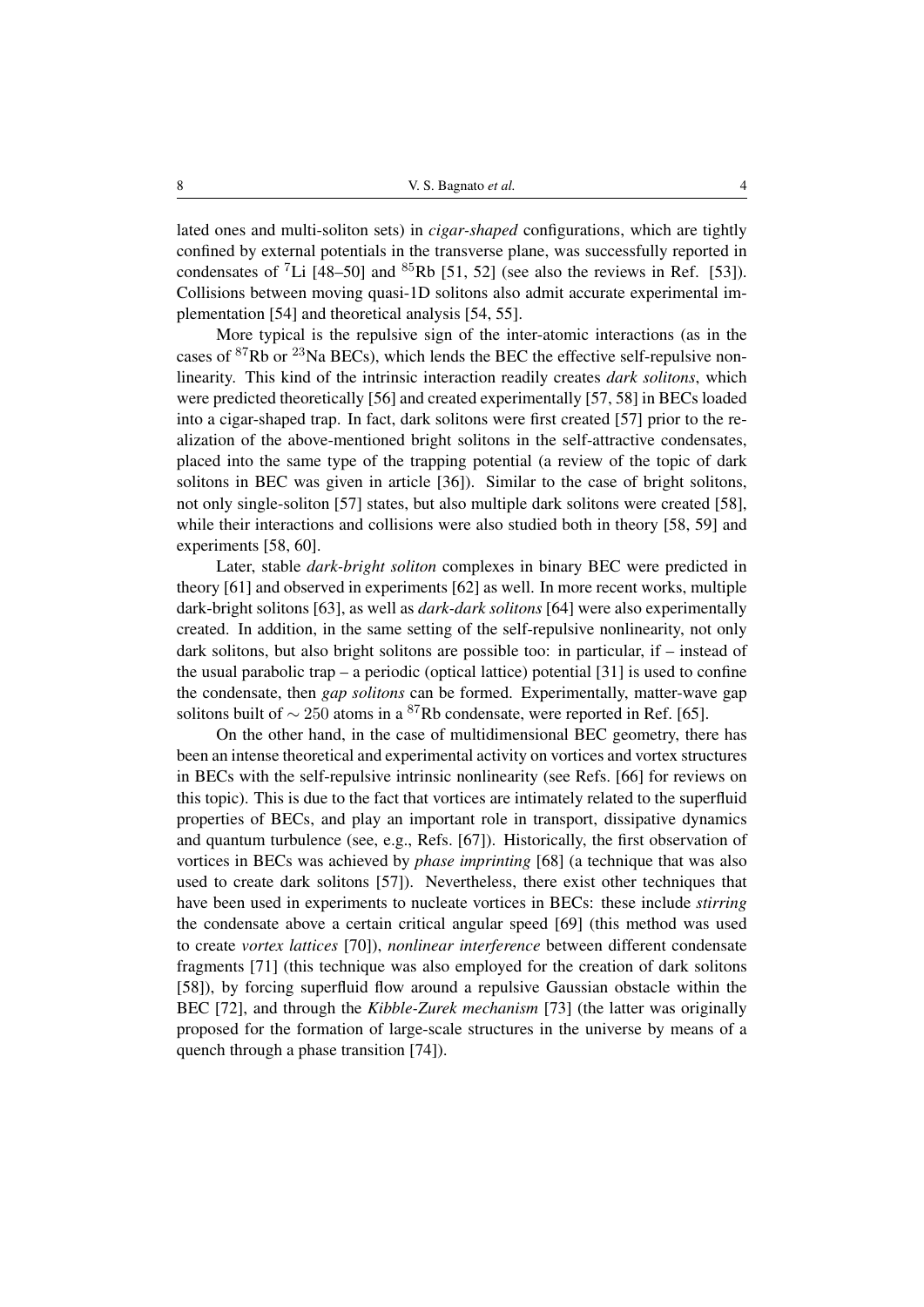It is also important to mention that there still exist other notable results concerning nonlinear phenomena in BECs. These include the realization of few-vortex clusters and complex structures such as vortex dipoles, vortex tripoles, parallel vortex rings, etc., and the study of their dynamics [\[69,](#page-30-5) [72,](#page-30-8) [75](#page-30-11)[–88\]](#page-31-0), the observation of quantum shock waves [\[89\]](#page-31-1), the realization and study of "hybrid" soliton-vortex structures [\[90\]](#page-31-2), the observation of Josephson oscillations [\[91\]](#page-32-0) and spontaneous symmetry breaking transitions [\[92\]](#page-32-1) in BECs loaded into a symmetric double-well trapping potential, and so on.

Many of the nonlinear phenomena mentioned above can be successfully studied in the framework of mean-field theory. Nevertheless, there exist other phenomena (where the underlying intrinsic BEC nonlinearity is also important) that can not be described by means of the mean-field theory. Examples of such situations, along with cases where quantum and/or thermal fluctuations come into play, will be discussed below.

## 1.3. WHY ARE BOSE-EINSTEIN CONDENSATES ALWAYS "IN VOGUE"?

A great advantage offered by the BEC in low-density atomic gases is that these media can be easily and very efficiently controlled by means of external magnetic and optical fields. This circumstance enables various experiments, and provides a framework for very accurate theoretical models. As a result, the ultracold gases can be used for *emulation* of many phenomena which originate, e.g., in condensed matter physics, but take a very complex form in the original settings, due to the strong interactions in them, while in atomic BECs similar effects can be simulated in a much simpler ("clean") form.

An example which has recently drawn a great deal of interest is the emulation of the *spin-orbit coupling* (SOC), i.e., the interaction between the motion of an electron or hole and their spin, or, in other words, the linear mixing between two components of the electron's or hole's spinor wave function. It is a fundamentally important phenomenon in semiconductors, known in two distinct forms, as the *Dresselhaus* and *Rashba* SOC [\[93\]](#page-32-2). In binary atomic BECs, created as a mixture of two different hyperfine states of atoms of <sup>87</sup>Rb, the SOC has been experimentally implemented as a similar linear coupling between the two atomic components, with the help of appropriate laser beams illuminating the condensate, and a dc magnetic field applied to it [\[94\]](#page-32-3).

There are many other prominent examples of such an emulation provided by the atomic-gas BEC. One such example concerns the direct observation of the transition between the superfluid and Mott-insulator states formed in the BEC loaded into an "egg-carton" periodic potential for individual atoms, which is, in turn, imposed by an optical-lattice structure [\[95\]](#page-32-4). Other examples include resonantly-enhanced tunneling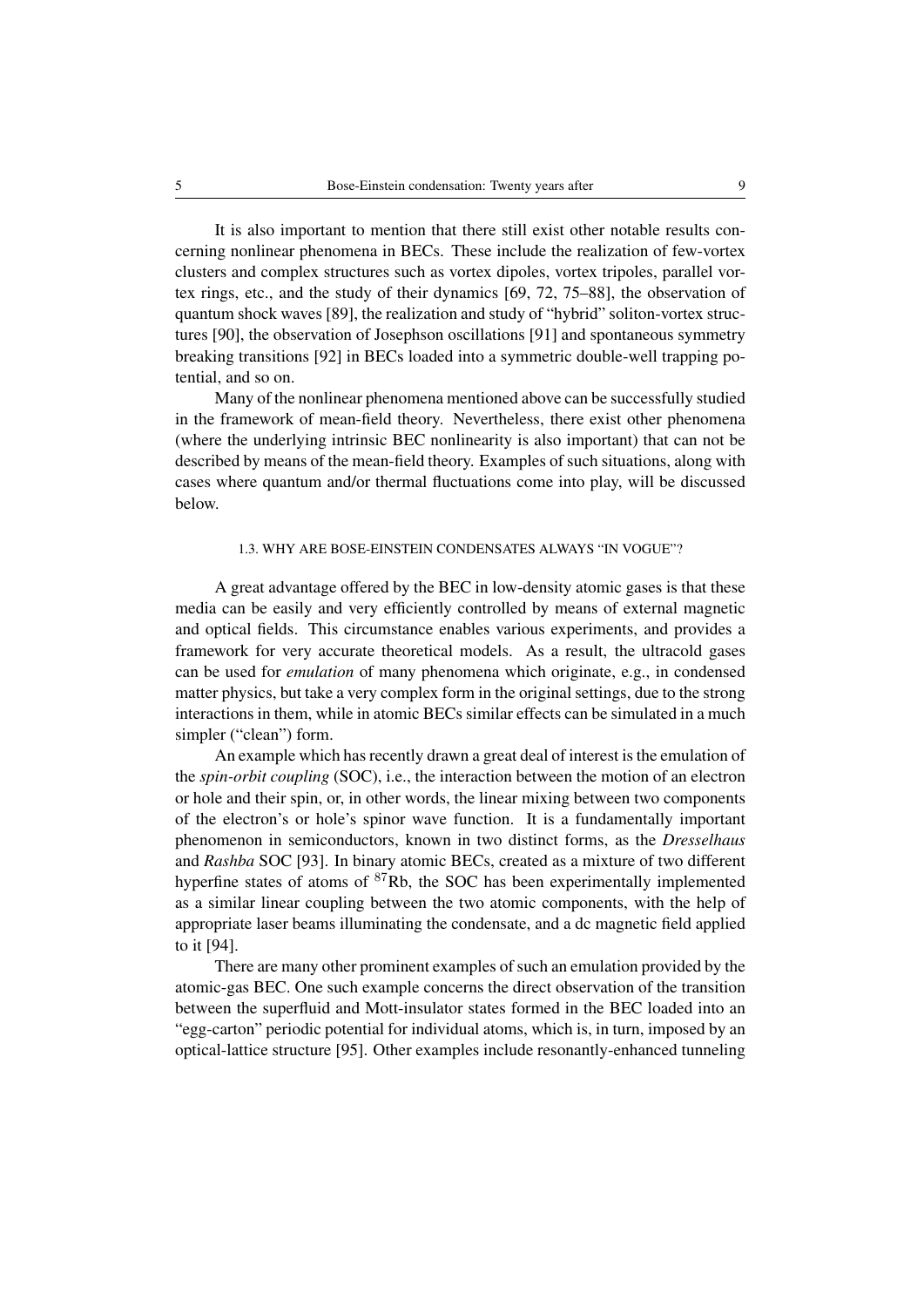in periodic potentials [\[96\]](#page-32-5), artificial gauge fields [\[41,](#page-28-0) [97\]](#page-32-6), topological insulators [\[41\]](#page-28-0), the fractional quantum Hall effect [\[97\]](#page-32-6), and so on. Recently, the general topic of using the BEC in atomic gases as the "quantum simulator", and the related theme of using ultra-cold fermionic gases for the same general purpose, have been reviewed in a series of articles [\[98\]](#page-32-7) and in a recent book [\[39\]](#page-28-9).

As concerns applications of BEC, the most straightforward one is, arguably, the use of matter waves for interferometry. With the help of the intrinsic nonlinearity, they may feature superb accuracy, in comparison with traditional optical interferometric schemes [\[99\]](#page-32-8). Especially promising are interferometric schemes of the Mach-Zehnder type, based on splitting and subsequent recombination of bright matter-wave solitons [\[53,](#page-29-3) [100,](#page-32-9) [101\]](#page-33-0). More generally, nonlinear waves that arise in BECs play a principal role in different applications, in addition to their intrinsic interest. For instance, bright solitons have been argued to provide the potential for 100-fold improved sensitivity for interferometers and their lifetime of a few seconds enables precise force sensing applications [\[102\]](#page-33-1) (see also Ref. [\[103\]](#page-33-2)). For repulsively interacting BECs too, the inter-atomic interactions have also been suggested to increase the sensitivity to phase shifts, precisely due to the emergence of dark solitons which enable (e.g. through their oscillation in the confining trap) better detection schemes [\[104\]](#page-33-3). Furthermore, nonlinear atom interferometers can overcome the limitations of the current state-of-the-art standard based on the so-called Ramsey spectroscopy [\[105,](#page-33-4) [106\]](#page-33-5), due to their ability to surpass the classical precision limit. Finally, vortices present their own potential for applications. An example is the so-called "analogue gravity" [\[107\]](#page-33-6), whereby they may play a role similar to spinning black holes. This allows to observe, in experimentally controllable environments, associated phenomena such as the celebrated Hawking radiation or even simpler ones such as the super-radiant amplification of sonic waves scattered from black holes [\[108\]](#page-33-7).

BECs have also been experimentally demonstrated to be usable for performing remarkable tasks such as the implementation of the Gaussian sum algorithm for factoring numbers [\[109\]](#page-33-8), by exploiting higher order quantum momentum states, improving in this way the algorithm's accuracy, once again, beyond its classical implementation. This is in line with the development of the Shor algorithm as an efficient quantum mechanical way to factorize large numbers, a task thought to be classically intractable [\[110,](#page-33-9) [111\]](#page-33-10).

Another potentially promising application is the use of BEC as a resource for the implementation of quantum computing. In this context, one possibility is to use trapped droplets of the condensate as qubits [\[112,](#page-33-11) [113\]](#page-33-12). In optical lattices also, atomic analogs of semiconductor electronic circuits (the so-called "atomtronics") have been proposed, in order to realize quantum devices such as diodes and transistors [\[114\]](#page-33-13). On the other hand, collision between quantum matter-wave soli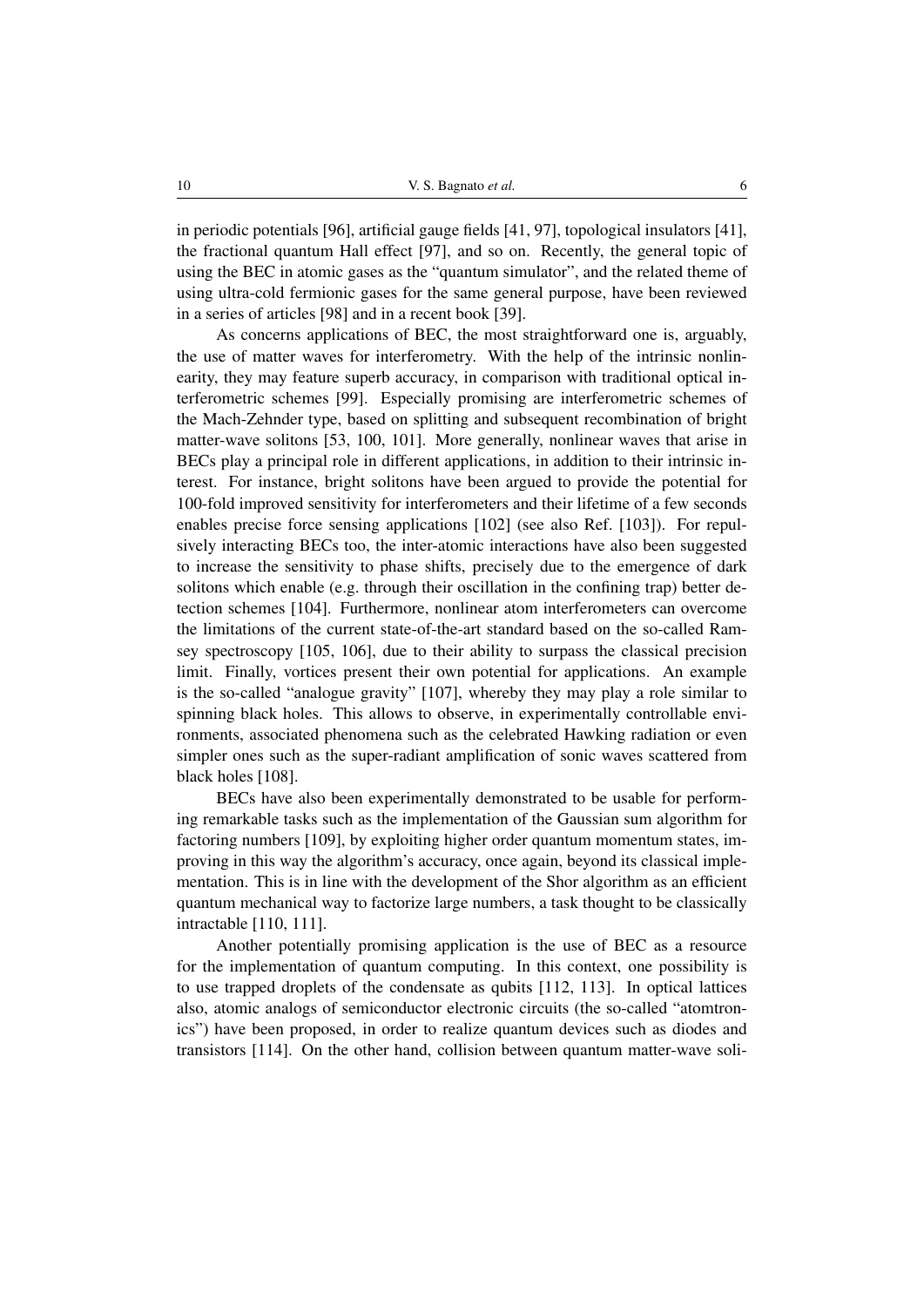tons can be used to induce entanglement between them [\[115\]](#page-33-14), which is a prerequisite necessary for the design of soliton-based quantum-information-processing schemes.

Also promising is the development of atom-wave lasers, which should be able to emit high-intensity coherent matter-wave beams, in continuous-wave (CW) or pulsed (soliton-like) regimes. Such beams may be very useful, in particular, for precision measurements. The first experimental realization of a CW matter-wave laser was reported in Ref. [\[116\]](#page-33-15), which was followed by the development of a design with a separated BEC reservoir and the beam-emitting cavity [\[117\]](#page-33-16). These experimental works used condensates consisting of  ${}^{87}$ Rb atoms. A review of experimental results on the topic of matter-wave lasers was recently published in Ref. [\[118\]](#page-33-17). Models of matter-wave lasers operating in a pulsed regime were developed theoretically [\[119\]](#page-33-18).

#### 2. MODELS, SETTINGS AND BASIC RESULTS

#### <span id="page-6-0"></span>2.1. THE GROSS-PITAEVSKII EQUATION

As mentioned above, the fundamental model which provides for an accurate description of the BEC in dilute degenerate gases of bosonic atoms is based on lowest-order mean-field theory. According to this approach, the gas is described by means of the Gross-Pitaevskii equation (GPE) for the single-particle wave function,  $\Psi(x,y,z,t)$ , where  $(x,y,z)$  and t are the coordinates and time [as mentioned above, "degenerate" means that the de Broglie wavelength of atoms moving with the thermal velocity in the dilute gas is large enough in comparison with the mean inter-atomic distance – see Eq.  $(1)$ ]. The three-dimensional  $(3D)$  form of the GPE is written, in physical units, as:

$$
i\hbar\frac{\partial\Psi}{\partial t} = -\frac{\hbar^2}{2m} \left(\frac{\partial^2}{\partial x^2} + \frac{\partial^2}{\partial x^2} + \frac{\partial^2}{\partial x^2}\right)\Psi + U(x, y, z; t)\Psi + \frac{4\pi\hbar^2}{m}a_s(x, y, z; t)\Psi|^2\Psi,
$$
\n(2)

where m is the atomic mass,  $U(x, y, z; t)$  is the external potential acting on individual atoms and thus confining the condensate as a whole  $(U$  may depend on time too, which is often called *management* of the potential [\[120\]](#page-34-0)), and  $a_s(x, y, z; t)$  is the scattering length which determines collisions between the atoms:  $a_s > 0$  and  $a_s < 0$  correspond to repulsive and attractive interactions, respectively. The spatial and temporal dependence of  $a_s$ , which is important for many predictions of nontrivial dynamical states in the BEC (see below), may be induced by means of the *Feshbach-resonance* (FR) *management* technique [\[120\]](#page-34-0). FR implies the formation of a quasi-bound state of two atoms in the course of the collision between them in the presence of an external magnetic field [\[121\]](#page-34-1), or under appropriate laser illumination [\[122\]](#page-34-2). The FR can be induced too by combined magneto-optical settings [\[123\]](#page-34-3). Making use of the very accurate tunability of the FR [\[124\]](#page-34-4), spatially non-uniform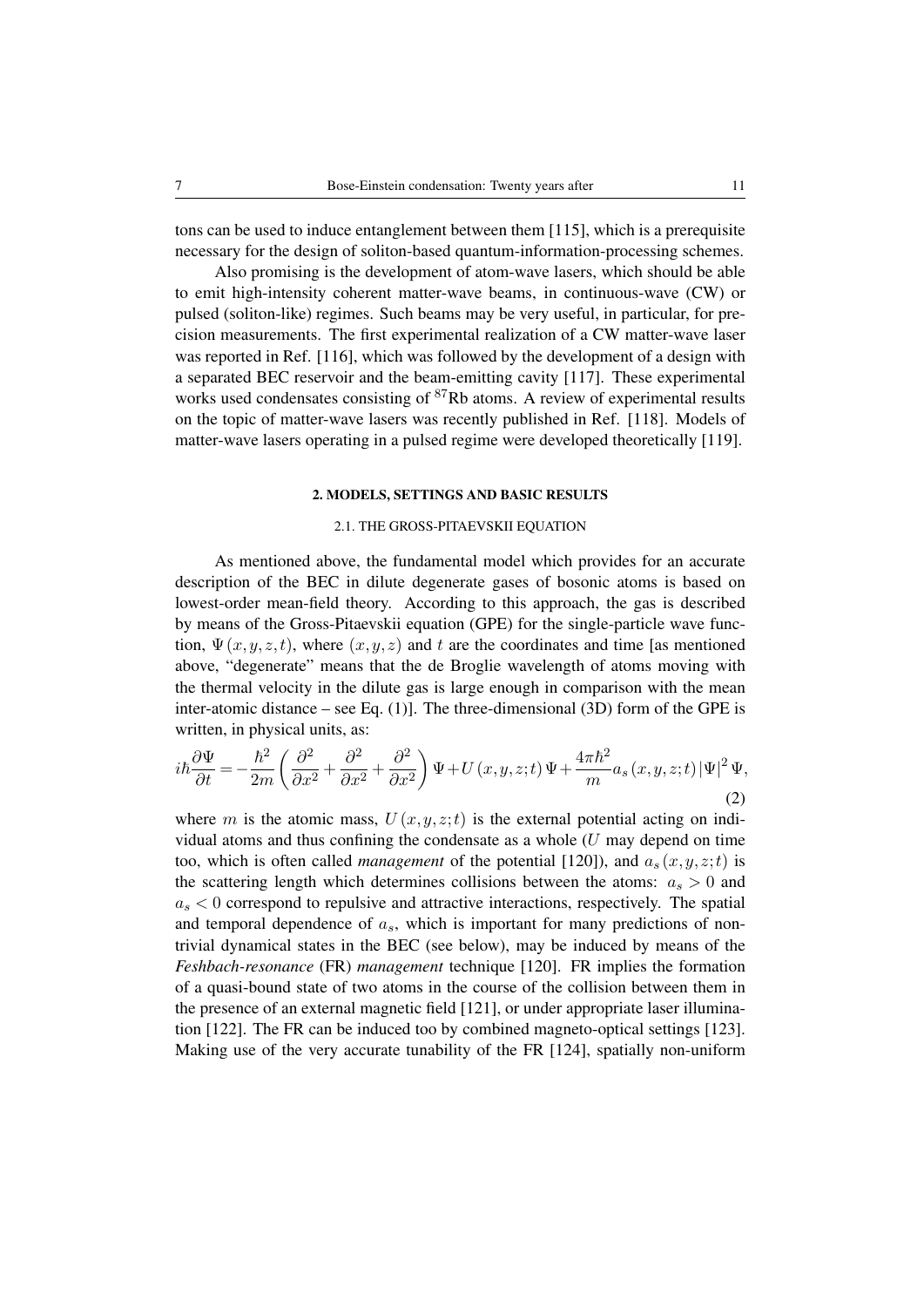and/or temporally variable external fields, controlling the FR, can be employed to induce spatially and/or time-dependent nonlinearity coefficients, accounted for by  $a_s(x,y,z;t)$ . Further, the wave function is subject to the normalization condition, which is determined by the total number,  $N$ , of atoms in the condensate:

<span id="page-7-2"></span>
$$
\int \int \int |\Psi(x, y, z; t)|^2 dx dy dz = N.
$$
 (3)

Note that, alternatively, the wave function may be defined with the unitary norm,  $\int \int \int |\Psi(x, y, z; t)|^2 dx dy dz = 1$ , replacing  $a_s$  in Eq. [\(2\)](#page-6-0) by  $Na_s$ .

The GPE and its variants constitute a relatively simple mathematical framework, which admits precise simulations and the use of effective analytical approaches. The latter include the Thomas-Fermi approximation (TFA), which neglects the terms of the second derivative (the kinetic energy of the quantum particles) in Eq. [\(2\)](#page-6-0) [\[7\]](#page-26-6), and a more accurate and versatile variational approximation, which has found a great number of applications to BECs [\[125,](#page-34-5) [126\]](#page-34-6). The TFA is relevant for  $a_s > 0$ (the self-repulsive nonlinearity), for solutions which, in the simplest case, do not include a nontrivial phase structure; in such a case, the solution with chemical potential  $\mu > 0$  is found by using the ansatz  $\Psi = e^{-i\mu t} \Phi_{\text{TFA}}(x, y, z)$ , where the density  $|\Phi_{\text{TFA}}(x,y,z)|^2$  is approximated as:

$$
|\Phi_{\text{TFA}}(x,y,z)|^2 = \frac{m}{4\pi\hbar^2 a_s(x,y,z)} \begin{cases} \mu - U(x,y,z), & \text{for } U(x,y,z) < \mu; \\ 0, & \text{for } U(x,y,z) > \mu. \end{cases}
$$
 (4)

The TFA may be easily generalized for vortex states, which are sought for as solu-tions to Eq. [\(2\)](#page-6-0) in the cylindrical coordinates  $(\rho \equiv \sqrt{x^2 + y^2}, \theta, z)$ , assuming that  $U = U(\rho, z)$  and  $a_s = a_s(\rho, z)$  are subject to the cylindrical symmetry:

<span id="page-7-3"></span><span id="page-7-1"></span>
$$
\Psi = e^{-i\mu t + iS\theta} \Phi(\rho, z),\tag{5}
$$

<span id="page-7-0"></span>with real *integer* vorticity S, and function Φ satisfying the respective stationary equation:

$$
\mu \Phi = -\frac{\hbar^2}{2m} \left( \frac{\partial^2}{\partial \rho^2} + \frac{1}{\rho} \frac{\partial}{\partial \rho} - \frac{S^2}{\rho^2} + \frac{\partial^2}{\partial z^2} \right) \Phi + U(\rho, z) \Phi + \frac{4\pi \hbar^2}{m} a_s(\rho, z) |\Phi|^2 \Phi. (6)
$$

The TFA neglects all the terms with  $\rho$ - and z-derivatives in Eq. [\(6\)](#page-7-0), which yields the following generalization of solution [\(4\)](#page-7-1) [\[127,](#page-34-7) [128\]](#page-34-8):

$$
|\Phi_{\text{TFA}}|^2 = \frac{m}{4\pi\hbar^2 a_s(\rho, z)} \begin{cases} \mu - \left[ U(\rho, z) + \frac{\hbar^2 S^2}{2m} \rho^{-2} \right], & \text{for } U(\rho, z) + \frac{\hbar^2 S^2}{2m} \rho^{-2} < \mu; \\ 0, & \text{for } U(\rho, z) + \frac{\hbar^2 S^2}{2m} \rho^{-2} > \mu. \end{cases}
$$
(7)

Techniques for numerical treatment of GPEs have been developed in great detail too. They include methods for the solution of boundary-value problems, aimed at finding stationary states trapped in external potentials, or self-trapped due to the nonlinearity (solitons), as well as direct simulations of the GPE in real or imaginary time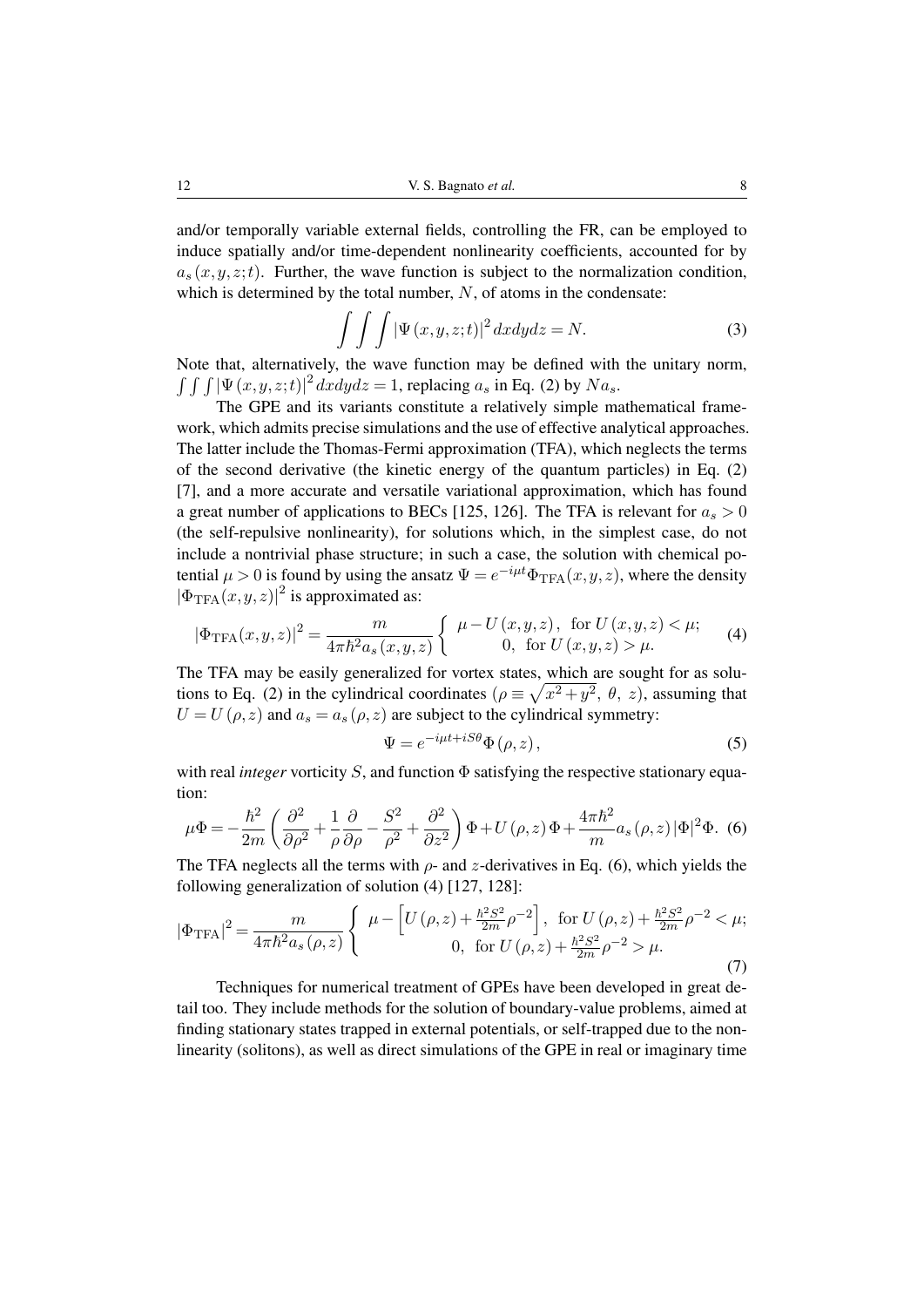(the latter approach helps to generate stationary solutions for ground states [\[129\]](#page-34-9), due to the relaxational character of the dynamics). In particular, the semi-implicit splitstep Crank-Nicolson algorithm [\[130\]](#page-34-10) has become a method of choice for solving GPEs in many settings. The unconditional stability of this algorithm makes it especially useful in studies of real-time dynamics of BECs, although it can be equally well used to produce ground states of relevant experimental setups, including fastrotating BECs with many vortices. The readily available Fortran and C codes [\[131\]](#page-34-11), which implement the Crank-Nicolson approach in 1D, 2D, and 3D geometries of BECs with different symmetries, are well tested and highly optimized. Furthermore, the C codes are parallelized using the OpenMP approach, which speeds up execution of numerical simulations of BECs significantly, up to one order of magnitude on modern computers with multi-core CPUs. Apart from the imaginary-time propagation implemented in the framework of GPEs, ground states of a BEC (and of other quantum systems described by linear and nonlinear Schrodinger equations) can also ¨ be calculated numerically using the higher-order effective-action approach [\[132\]](#page-35-0), as demonstrated in Refs. [\[133\]](#page-35-1). Other popular methods used to solve the GPE by means of pseudospectral and finite-difference methods are detailed in Refs. [\[134](#page-35-2)[–137\]](#page-35-3). A survey of analytical and numerical methods used in the studies of BEC models was given in review article [\[32\]](#page-28-10).

For the BEC composed of chromium [\[10\]](#page-27-0) or dysprosium [\[11\]](#page-27-1) atoms, with magnetic moments,  $\mu$ , polarized in certain direction by an external uniform dc magnetic field, the GPE includes a nonlinear term accounting for the long-range dipole-dipole interactions:

<span id="page-8-0"></span>
$$
i\hbar\frac{\partial\Psi}{\partial t} = -\frac{\hbar^2}{2m}\nabla^2\Psi + U(\mathbf{r};t)\Psi + \frac{\mu_0\mu^2}{4\pi}\Psi(\mathbf{r})\int |\Psi(\mathbf{r}')|^2 \frac{1 - 3\cos^2\theta}{|\mathbf{r} - \mathbf{r}'|^3}d\mathbf{r}'.\tag{8}
$$

In Eq. [\(8\)](#page-8-0),  $\nabla^2$  stands for the 3D Laplacian, the term  $\sim a_s$ , which represents the usual contact interaction (see Eq. [\(2\)](#page-6-0)), is dropped on grounds that it is small in comparison to the dipole-dipole interaction,  $\mu_0$  is the magnetic permeability of vacuum, and  $\theta$  is the angle between vector  $\mathbf{r} - \mathbf{r}'$  and the polarization direction of the atomic magnetic moments.

Beyond the mean-field approximation, quantum fluctuations and interaction of the condensate with the thermal component of the gas are described within the framework of the Hartree-Fock-Bogoliubov equations, which are essentially more cumbersome than the relatively simple GPE [\[138\]](#page-35-4). However, it is only under somewhat special conditions (i.e., small atom numbers below  $N \approx 1000$  or large enough temperatures, of the order of many tens or hundreds nK) that fluctuations play a crucial role for coherent matter-wave patterns, including solitons in the case of experiments. Nevertheless, such settings are becoming of increasing interest in both theoretical and experimental studies [\[37,](#page-28-11) [40\]](#page-28-12).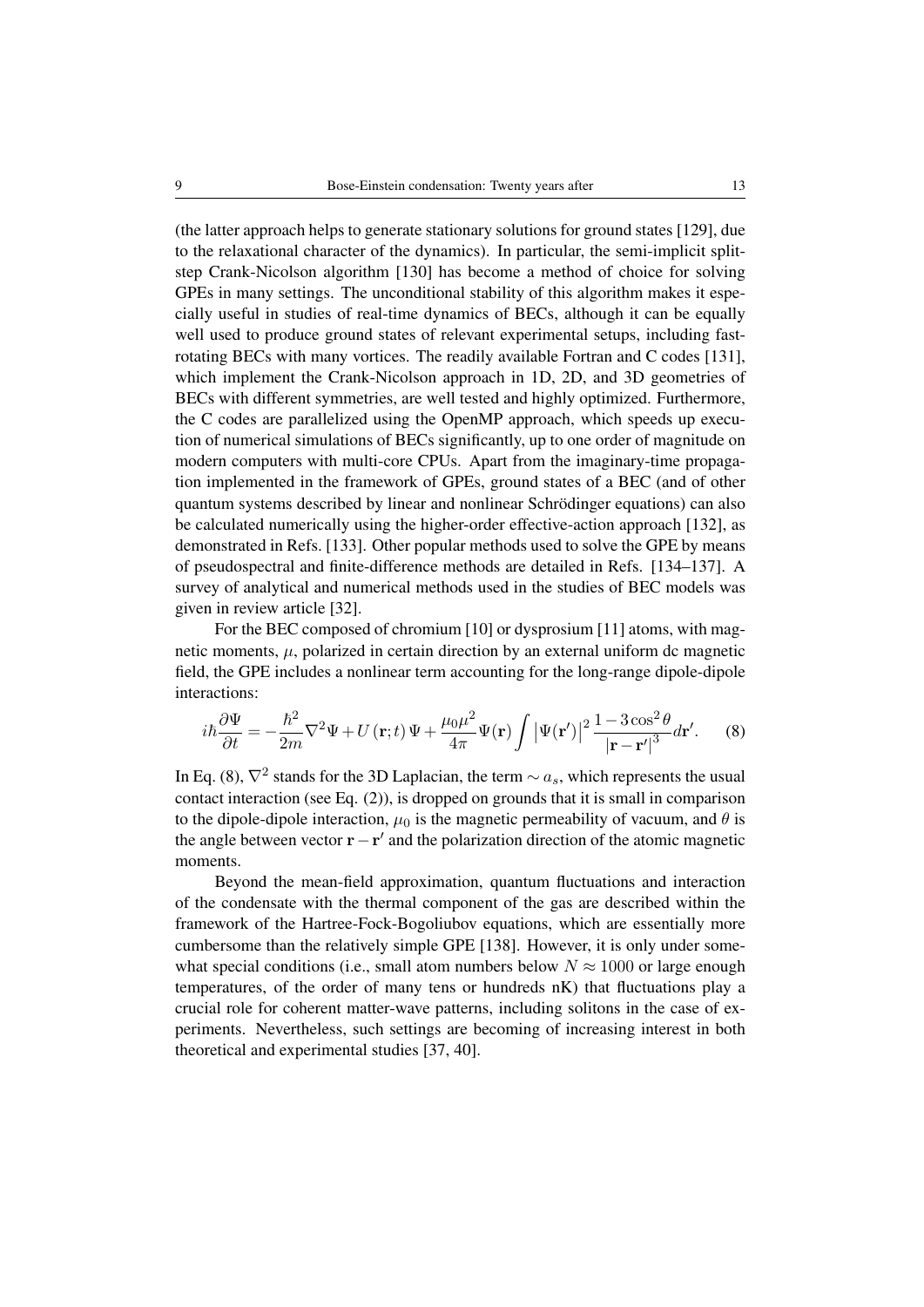#### 2.2. TWO-COMPONENT SYSTEMS

Shortly after the experimental realization of the single-component BEC, advances in trapping techniques opened the possibility to simultaneously confine atomic clouds in different hyperfine spin states. The first such experiment, the so-called *pseudospinor* condensate, was achieved in mixtures of two magnetically trapped hyperfine states of  ${}^{87}$ Rb [\[139\]](#page-36-0). Subsequently, experiments in optically trapped  ${}^{23}$ Na [\[140\]](#page-36-1) were able to produce multicomponent condensates for different Zeeman sublevels of the same hyperfine level, the so-called *spinor condensates*. In addition to these two classes of experiments, mixtures of two different species of condensates have also been created by sympathetic cooling (i.e. condensing one species and allowing the other one to condense by taking advantage of the coupling with the first species) – see examples of such BEC mixtures below.

Regarding the modelling of multi-component BECs, it is natural to proceed from the single-component GPE to the corresponding system of coupled GPEs. In particular, for the simplest case of two-component mixtures, Eq. [\(2\)](#page-6-0) is replaced by the following system of equations for mean-field wave functions,  $\Psi_1$  and  $\Psi_2$ , of the two components:

<span id="page-9-0"></span>
$$
i\hbar \frac{\partial \Psi_1}{\partial t} = -\frac{\hbar^2}{2m_1} \nabla^2 \Psi_1 + U_1(\mathbf{r}; t) \Psi_1 + \frac{4\pi \hbar^2}{m_1} \left( a_s^{(1)} |\Psi_1|^2 + a_s^{(12)} |\Psi_2|^2 \right) \Psi_1, \quad (9)
$$

<span id="page-9-1"></span>
$$
i\hbar \frac{\partial \Psi_2}{\partial t} = -\frac{\hbar^2}{2m_2} \nabla^2 \Psi_2 + U_2(\mathbf{r}; t) \Psi_2 + \frac{4\pi \hbar^2}{m_2} \left( a_s^{(2)} |\Psi_2|^2 + a_s^{(12)} |\Psi_1|^2 \right) \Psi_2, \tag{10}
$$

where  $a_s^{(12)}$  is the scattering length for collisions between atoms belonging to the two different species, for which the trapping potentials,  $U_1$  and  $U_2$ , induced by the same external field, may be, generally speaking, different. Masses  $m_1$  and  $m_2$  are different for BEC mixtures composed by different atom species – also-called *heteronuclear* systems – such as  ${}^{85}Rb-{}^{87}Rb$  [\[141\]](#page-36-2) and  ${}^{87}Rb-{}^{133}Cs$  [\[142\]](#page-36-3) binary BEC mixtures. On the other hand,  $m_1 = m_2$  for mixtures of different hyperfine states of the same atomic species; such mixtures were experimentally realized for the first time with  $87Rb$  atoms [\[143\]](#page-36-4). In the case of repulsive intra- and inter-species interactions, when all the scattering lengths in Eqs. [\(9\)](#page-9-0) and [\(10\)](#page-9-1) are positive, that is,  $a_s^{(1)} > 0$ ,  $a_s^{(2)} > 0$ , and  $a_s^{(12)} > 0$ , the condition for the *immiscibility* of the two components – and the onset of the separation between them – is given by [\[144\]](#page-36-5):

<span id="page-9-2"></span>
$$
a_s^{(1)}a_s^{(2)} < \left(a_s^{(12)}\right)^2,\tag{11}
$$

which implies that the repulsion between atoms belonging to the different components is stronger than the repulsion between atoms in each component. Condition [\(11\)](#page-9-2) pertains to the free infinite space, while the pressure of the trapping potential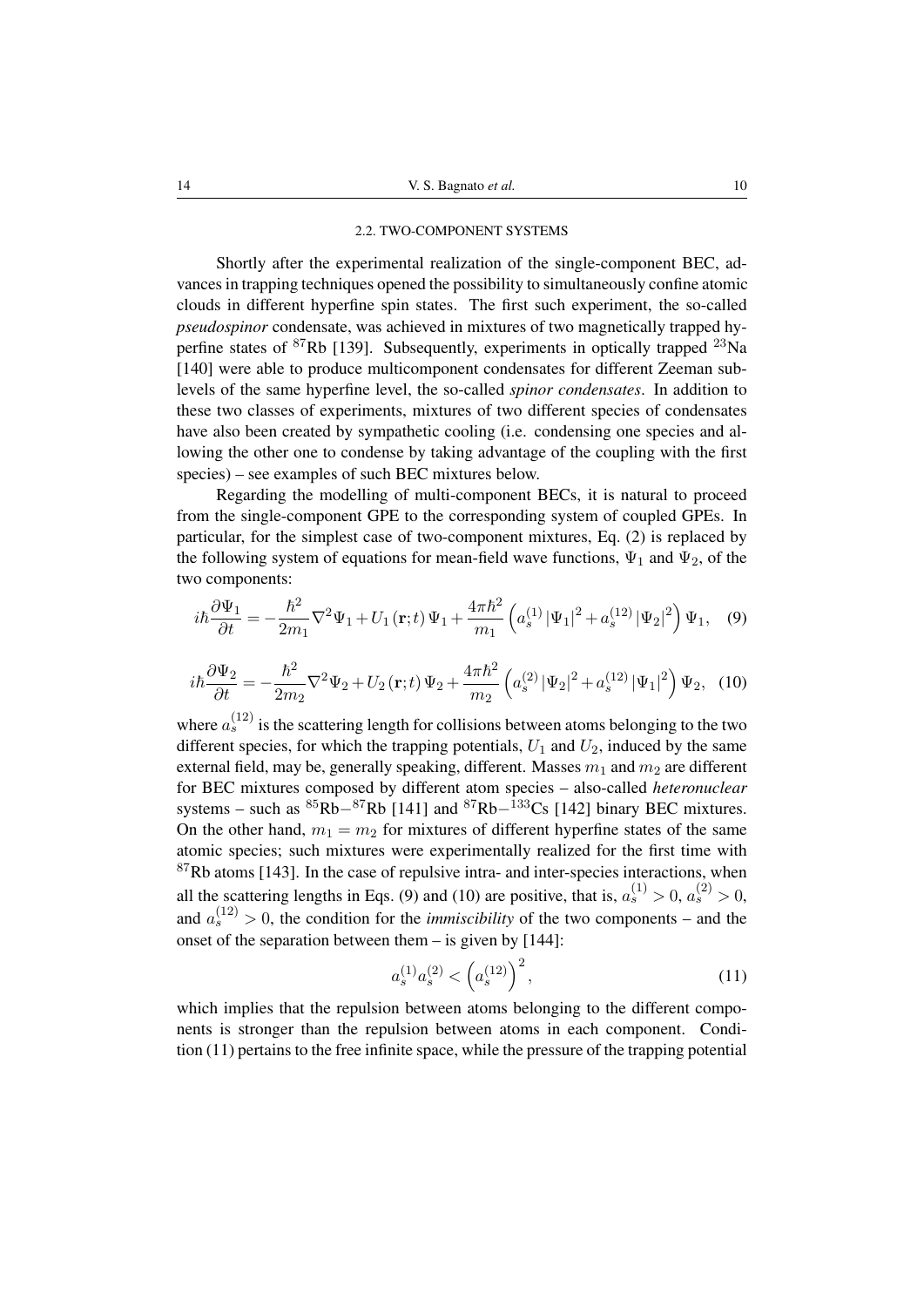makes the binary BEC more miscible, shifting the critical point,  $a_s^{(1)} a_s^{(2)} = (a_s^{(12)})^2$ , to larger values of positive  $a_s^{(12)}$  [\[145\]](#page-36-6). Immiscible two-component condensates, loaded into a trap, form domain walls separating the two components [\[146\]](#page-36-7). Such domain walls were observed in experiments [\[147\]](#page-36-8).

Numerical analyses of realistic trapped states of binary BECs have revealed, in the case of cigar-shaped geometries, two distinct immiscible stationary configurations: a segregated one, in which the two components face one another, being separated by a domain wall, and a symbiotic state, in which one component effectively traps the other [\[148\]](#page-36-9). Both configurations do not directly obey the aforementioned simple miscibility criteria, although they can be transformed into a miscible configuration when the condensate is subject to a resonant drive [\[148\]](#page-36-9). Finally, we mention that, while the symbiotic state is not a soliton, numerous types of solitons are known to exist in spinor condensates (see, e.g., [\[149,](#page-36-10) [150\]](#page-36-11)).

In the case when the two wave-function components represent different hyperfine states of the same atomic species, an external resonant radiofrequency field (with frequencies in the GHz range) may add linear mixing, with strength  $\kappa$  (alias *Rabi coupling*), to the system, which is accounted for by extra terms  $\kappa \Psi_2$  and  $\kappa \Psi_1$ , added to equations [\(9\)](#page-9-0) and [\(10\)](#page-9-1), respectively [\[151\]](#page-36-12). The interplay of the Rabi coupling with the repulsive interactions causes a shift of the miscibility-immiscibility transition [\(11\)](#page-9-2) [\[152\]](#page-36-13) (see relevant experimental results in Ref. [\[153\]](#page-36-14)).

## <span id="page-10-0"></span>2.3. TRAPPING POTENTIALS

Coming back to the single GPE [\(2\)](#page-6-0), it is relevant to stress that two most common types of the confining potential are the harmonic-oscillator (HO)

$$
U_{\rm HO} = \frac{m}{2} \left( \Omega_x^2 x^2 + \Omega_y^2 y^2 + \Omega_z^2 z^2 \right)
$$
 (12)

and optical-lattice (OL)

$$
U_{\text{OL}} = U_x \sin^2(k_x x) + U_y \sin^2(k_y y) + U_z \sin^2(k_z z)
$$
 (13)

ones, where  $\Omega_{x,y,z}^2$  are *trapping frequencies* of the (generally, anisotropic) HO potential, and  $U_{x,y,z}$  represent the depths of the periodic OL potential. The OL is built as the classical interference pattern by pairs of counterpropagating mutually coherent laser beams illuminating the condensate, with respective wavelengths  $\lambda_{x,y,z} =$  $2\pi/k_{x,y,z}.$ 

The OL is made attractive or repelling for individual atoms by red- or bluedetuning of the illuminating light with respect to the frequency of the dipole transition in the atoms. Typically, the OL wavelength  $\lambda \sim 1 \mu m$  is used in experiments. Usually, the depth  $U$  of the OL potential is measured in natural units of the recoil energy,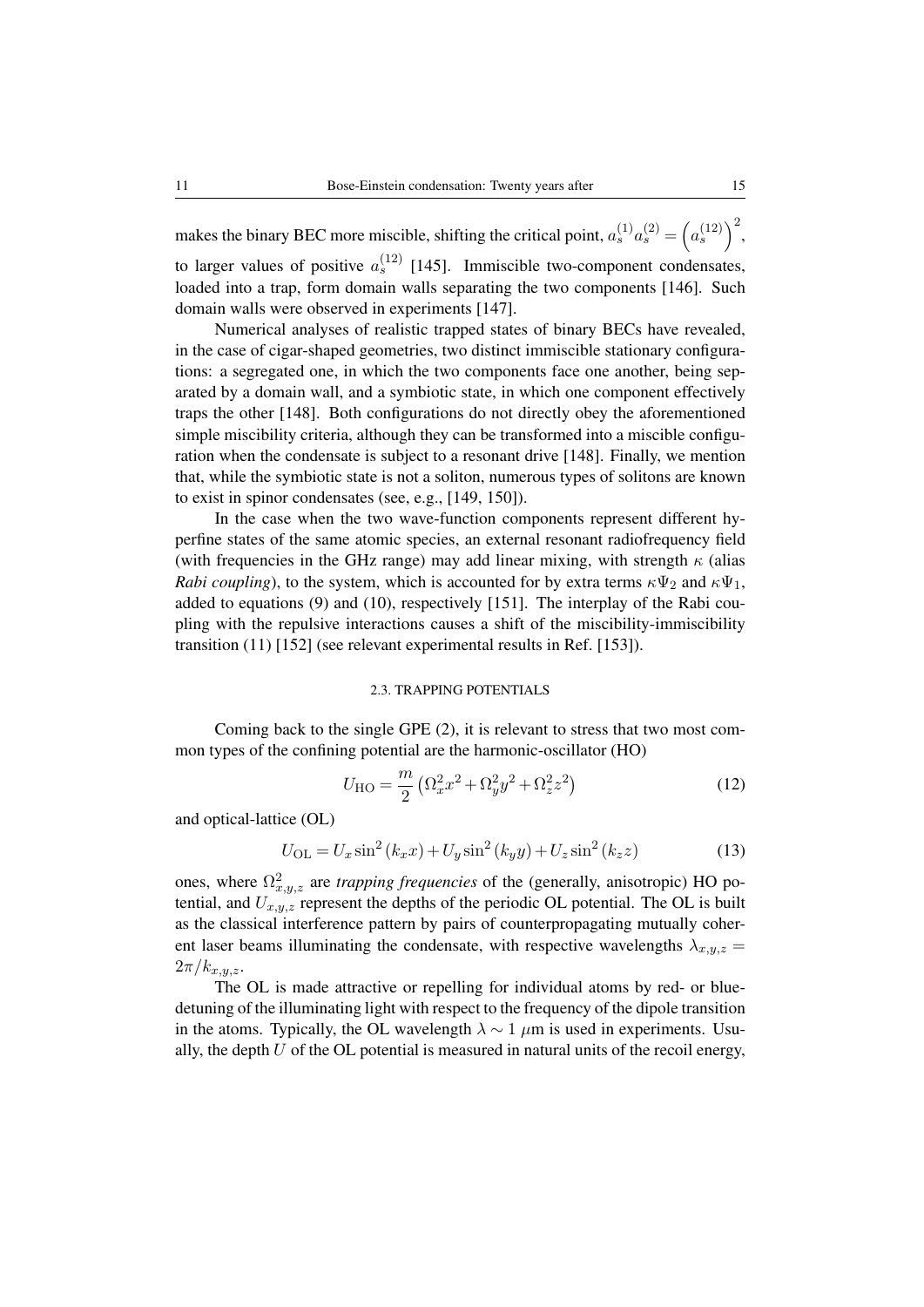$E_R = (\hbar k)^2 / (2m)$ . The use of the OL potentials for the creation of matter-wave patterns in BEC was proposed in [\[154\]](#page-36-15) and relevant applications, such as macroscopic quantum interference, immediately ensued [\[155\]](#page-36-16) – see also reviews [\[156\]](#page-36-17) and [\[157\]](#page-37-0). A well-known example of the effect induced by the OL is the transition from the bosonic superfluid to the Mott insulator [\[95\]](#page-32-4).

Generally, the technique based on the use of OLs is similar to that which was proposed [\[158\]](#page-37-1) and implemented in the form of photonic lattices in photorefractive media, producing a number of spectacular results, including 1D and 2D optical solitons and vortices in 2D [\[159\]](#page-37-2) – see reviews [\[160\]](#page-37-3).

# 2.4. THE DISCRETE SYSTEM

In both the BEC and photonic settings, a very deep (compared to the chemical potential) OL potential effectively splits the mean-field matter-wave function, or the optical electromagnetic field, into a set of nodes (each one representing one well) weakly interacting between them via tunneling coupling. In this case, using the expansion of the continuum field over a set of Wannier modes localized around local wells, GPE [\(2\)](#page-6-0) can be reduced to a discrete nonlinear Schrödinger equation (NLSE) [\[161,](#page-37-4) [162\]](#page-37-5). In a properly scaled form, its 3D version is

<span id="page-11-0"></span>
$$
i\frac{d\Psi_{j,k,l}}{dt} = -\frac{1}{2}(\Psi_{j+1,k,l} + \Psi_{j-1,k,l} + \Psi_{j,k+1,l} + \Psi_{k,k-1,l} + \Psi_{j,k,l+1} + \Psi_{j,k,l-1} - 6\Psi_{j,k,l}) - |\Psi_{j,k,l}|^2 \Psi_{j,k,l},
$$
(14)

where  $j, k, l$  are discrete coordinates on the lattice, and  $\Psi_{j,k,l}$  are amplitudes of trapped matter-wave fragments, the 2D and 1D versions being produced by obvious reductions of Eq. [\(14\)](#page-11-0). The present form of the discrete NLSE implies that the on-site nonlinearity is self-attractive. However, unlike the continuous model, in the discrete one the self-repulsive nonlinearity may be transformed into its selfattractive counterpart by means of the well-known *staggering transformation* [\[162\]](#page-37-5),  $\Psi_{j,k,l}(t) \equiv (-1)^{j+k+l} e^{-12it} \tilde{\Psi}_{j,k,l}^*(t)$ , where the asterisk stands for the complex conjugate.

The discrete NLSE gives rise to many species of solitons [\[162\]](#page-37-5), especially interesting ones being *discrete localized vortices*, which were predicted theoretically [\[163\]](#page-37-6) and created experimentally (as nearly discrete objects) in photonics using waveguide arrays built in a photorefractive material [\[159\]](#page-37-2). Thus, while 1D and 2D versions of Eq. [\(14\)](#page-11-0) apply to the photonic settings [\[160\]](#page-37-3), the 3D discrete system is meaningful solely in the BEC context. In the latter case, it generates complex stable localized modes, such as, e.g., *discrete Skyrmions* [\[164\]](#page-37-7), diamonds, octupoles, oblique vortices, and vortex cubes [\[165\]](#page-37-8), among many others.

The discrete NLSE suggests a direct transition to the fully quantum system in the form of the Bose-Hubbard (BH) model, replacing the mean-field (classical)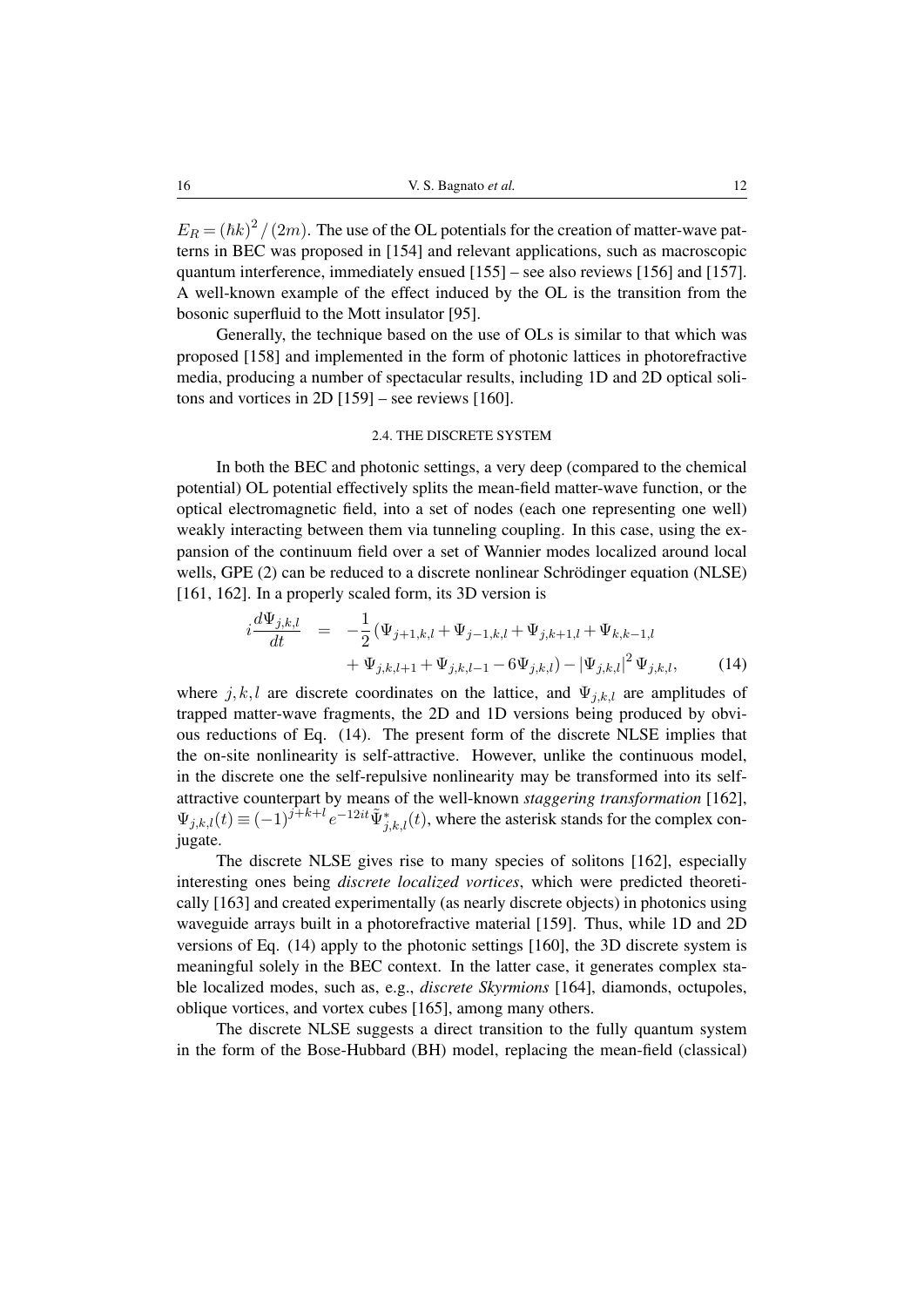lattice wave functions in Eq. [\(14\)](#page-11-0) by quantum operators,  $b_j$  (for simplicity, discussed here in the 1D setting). The corresponding Hamiltonian is

<span id="page-12-0"></span>
$$
H = \sum_{j} \left[ -J b_{j}^{\dagger} (b_{j+1} + b_{j-1}) + \frac{1}{2} U n_{j} (n_{j} - 1) \right],
$$
 (15)

where  $n_j = b_j^{\dagger}$  $\int_{j}^{T}b_j$  is the operator of the on-site number of particles, J is the intersite-hopping constant, and U is the constant of the on-site interaction ( $U > 0$  and  $U < 0$  correspond, as before, to the self-attraction and self-repulsion, respectively). A famous result produced by Hamiltonian [\(15\)](#page-12-0) is the phase diagram separating the quantum superfluid and Mott insulator (see Ref. [\[166\]](#page-37-9)). In terms of applications, the BH model is a natural tool for the theoretical analysis of operations of BECbased qubits. Reviews of the topic of BH in connection to its realization in BEC can be found in articles [\[34\]](#page-28-13) and [\[113\]](#page-33-12). The well-elaborated numerical technique for the analysis of the BH model and its modifications is based on the density-matrixrenormalization-group method [\[167\]](#page-37-10).

## 2.5. REDUCTION TO LOWER-DIMENSIONAL SETTINGS

The above-mentioned nearly-1D cigar-shaped traps are represented by the potentials which include tight confinement in the transverse plane, i.e., large  $\Omega_y^2 = \Omega_z^2 \equiv$  $\Omega_{\perp}^2$  in Eq. [\(12\)](#page-10-0), and an arbitrary weak potential,  $U(x,t)$ , acting in the axial direction, x. In this case, the 3D wave function can be approximated by the factorized *Ansatz* (see, e.g., Ref. [\[168\]](#page-37-11)),

<span id="page-12-2"></span>
$$
\Psi(x, y, z, t) = \frac{1}{\sqrt{\pi}a_{\perp}} \exp\left(-i\Omega_{\perp}t - \frac{y^2 + z^2}{2a_{\perp}^2}\right)\psi(x, t),\tag{16}
$$

where the transverse part represents the ground state of the two-dimensional HO in the transverse plane, with the respective oscillator length

<span id="page-12-1"></span>
$$
a_{\perp} = \sqrt{\hbar / (m\Omega_{\perp})} \tag{17}
$$

(typical values relevant to the experiments are  $a_{\perp} \simeq 3 \mu m$ ), while the axial wave function,  $\psi(x, t)$ , subject to the normalization condition  $\int_{-\infty}^{+\infty} |\psi(x)|^2 dx = N$ , see Eq. [\(3\)](#page-7-2), satisfies the 1D equation obtained by averaging in the transverse plane:

$$
i\hbar \frac{\partial \psi}{\partial t} = -\frac{\hbar^2}{2m} \frac{\partial^2 \psi}{\partial x^2} + U(x;t)\,\psi + \frac{4\hbar^2}{ma_\perp^2} a_s(x;t)\,|\psi|^2\,\psi,\tag{18}
$$

which has the form of the one-dimensional NLSE, with an external potential, U. Essentially the same equation occurs in many other physical settings, such as the light propagation in planar waveguides, in which case  $t$  is actually the propagation distance, while  $-U(x)$  represents the confining profile of the local refractive index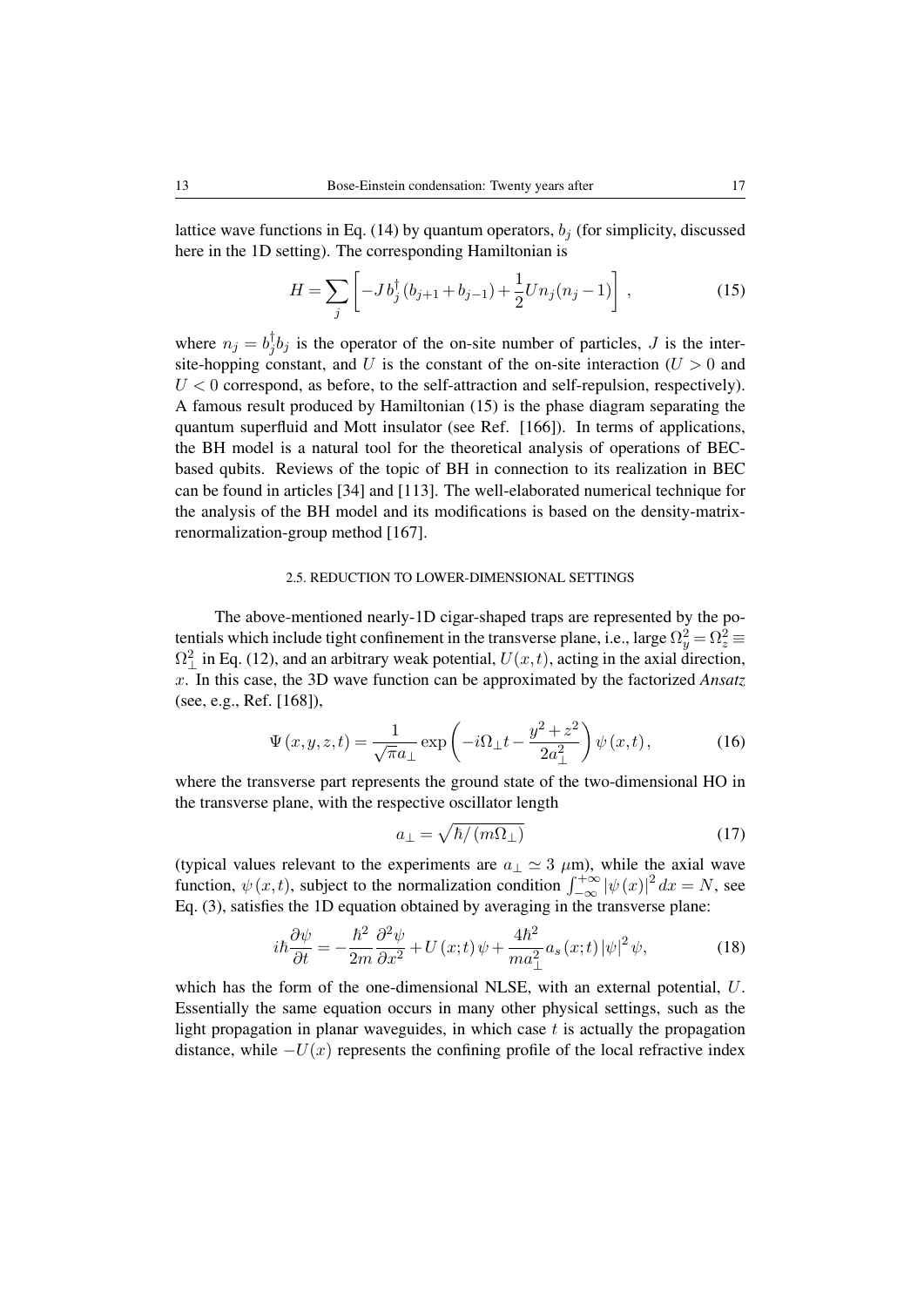[\[43,](#page-28-14) [44,](#page-28-2) [169\]](#page-37-12). Accordingly, Eq. [\(18\)](#page-12-1) with  $a_s < 0$  and  $a_s > 0$  gives rise, respectively, to the commonly known bright- and dark-soliton solutions. Interestingly, the NLSE in 1D is integrable in the case of  $U = 0$  and  $a_s = \text{const}$  [\[170\]](#page-37-13).

An interesting ramification of this setting is the toroidal quasi-1D trap, which is described by Eq. [\(18\)](#page-12-1) with periodic boundary conditions in x. Such toroidal traps, realized by means of several different techniques, are available in the experiment [\[171\]](#page-38-0).

A quasi-2D pancake-shaped (oblate) configuration, with strong confinement acting in the transverse 1D direction, corresponds to large  $\Omega_z^2 \equiv \Omega_{\perp}^2$  in Eq. [\(12\)](#page-10-0), combined with a general relatively weak potential,  $U(x, y)$ , acting in the pancake's plane. This configuration is approximated by the respective factorized ansatz,

<span id="page-13-1"></span>
$$
\Psi(x,y,z,t) = \frac{1}{\pi^{1/4}\sqrt{a_{\perp}}} \exp\left(-\frac{i}{2}\Omega_{\perp}t - \frac{z^2}{2a_{\perp}^2}\right)\psi(x,y,t),\tag{19}
$$

which leads to the effective 2D equation.

$$
i\hbar\frac{\partial\psi}{\partial t} = -\frac{\hbar^2}{2m}\left(\frac{\partial^2}{\partial x^2} + \frac{\partial^2}{\partial y^2}\right)\psi + U(x, y; t)\psi + \frac{2\sqrt{2\pi}\hbar^2}{ma_\perp}a_s(x; t)|\psi|^2\psi.
$$
 (20)

The reduction of the 3D GPE [\(2\)](#page-6-0) to its 1D version [\(18\)](#page-12-1) on the basis of factorized *Ansatz* [\(16\)](#page-12-2) with the fixed transverse localization radius,  $a_{\perp}$ , is relevant in the limit of low density. For higher density, the reduction is also based on ansatz [\(18\)](#page-12-1), in which  $a_{\perp}$  is allowed to be a variable parameter. Then, the reduction to 1D is performed by means of the variational approximation, which leads to a system of 1D equations for  $\psi(x, t)$  and  $a_{\perp}(x)$  [\[172\]](#page-38-1), that can be reduced to a single effective equation for the 1D wave function with a nonpolynomial nonlinearity. The resulting "nonpolynomial NLSE" (abbreviated as NPSE [\[172\]](#page-38-1)), and the respective local expression for  $a_{\perp}$ , are given (in a scaled form) by

$$
i\frac{\partial\psi}{\partial t} = -\frac{1}{2}\frac{\partial^2\psi}{\partial x^2} + U(x,t)\psi + \frac{1 + (3/2)g|\psi|^2}{\sqrt{1 + g|\psi|^2}}\psi,
$$
\n(21)

<span id="page-13-0"></span>and

$$
a_{\perp}^{4} = 1 + g|\psi|^{4}, \ g \equiv 2a_{s}/a_{\perp} < 0. \tag{22}
$$

However, the relevant reduction from 3D to 1D may be done in multiple ways (e.g., working at the level of underlying Lagrangian/Hamiltonian structure and of the corresponding action or at that of the equations of motion). On a related direction, using the standard adiabatic approximation and accurate results for the local chemical potential, one obtains an alternative equation with a nonpolynomial nonlinearity [\[173\]](#page-38-2):

$$
i\frac{\partial\psi}{\partial t} = -\frac{1}{2}\frac{\partial^2\psi}{\partial x^2} + U(x,t)\psi + \sqrt{1 + 2g|\psi|^2}\psi,
$$
 (23)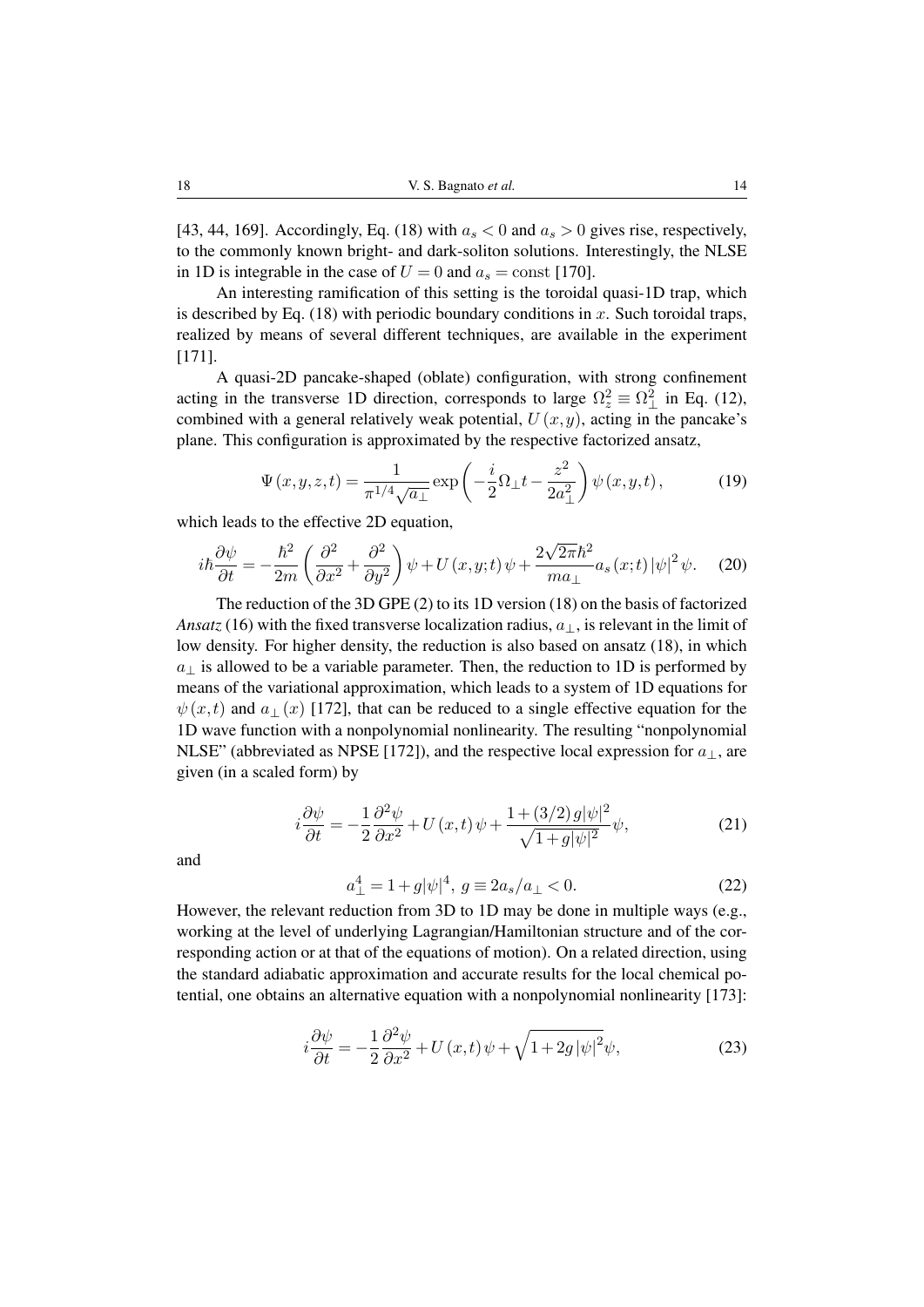where q is the same as in Eq.  $(22)$ .

## 2.6. COLLAPSE OF ATTRACTIVE CONDENSATES

In the free space  $(U = 0)$ , with a constant negative scattering length, corresponding to the self-attractive nonlinearity ( $a_s < 0$ ), a rescaled form of Eq. [\(20\)](#page-13-1) amounts to the 2D version of the NLSE:

<span id="page-14-0"></span>
$$
i\frac{\partial\psi}{\partial t} = -\frac{1}{2}\left(\frac{\partial^2}{\partial x^2} + \frac{\partial^2}{\partial y^2}\right)\psi - |\psi|^2\psi.
$$
 (24)

A well-known fact is that Eq. [\(24\)](#page-14-0) gives rise to a family of isotropic, so-called *Townes' solitons* [\[174\]](#page-38-3),

<span id="page-14-1"></span>
$$
\psi = \exp(-i\mu t)\phi(r), \quad r \equiv \sqrt{x^2 + y^2}, \tag{25}
$$

with arbitrary chemical potential  $\mu < 0$ , and real function  $\phi$  obeying the equation:

$$
\mu \phi + (1/2) \left( \phi'' + r^{-1} \phi' \right) + \phi^3 = 0. \tag{26}
$$

The family of the Townes' solitons is degenerate, in the sense that their norm takes a single value which does not depend on  $\mu$ :

<span id="page-14-2"></span>
$$
N_{\rm T} = 2\pi \int_0^\infty \phi^2(r) r dr \approx 5.85. \tag{27}
$$

Note that an analytical variational approximation for this norm predicts  $N_T = 2\pi$ , with relative error  $\approx 7\%$  [\[175\]](#page-38-4).

On the other hand, the three-dimensional GPE [\(2\)](#page-6-0) in the free space, with the uniform self-attractive nonlinearity,  $U = 0$  and  $a_s < 0$ , gives rise to a family of isotropic soliton solutions in the form given by Eq. [\(25\)](#page-14-1). Unlike their 2D counterparts in the form of the above-mentioned Townes' solitons, the norm of the 3D solitons depends on  $\mu$ ,  $N = \text{const} \cdot (-\mu)^{-1/2}$ , cf. Eq. [\(27\)](#page-14-2). The celebrated Vakhitov-Kolokolov (VK) necessary stability criterion [\[176,](#page-38-5) [177\]](#page-38-6),  $dN/d\mu < 0$ , does not hold for this  $N(\mu)$  dependence, hence the entire family of the 3D free-space solitons is *unstable*, which is completely corroborated by the full analysis of the stability [\[177\]](#page-38-6). For the 2D Townes solitons, Eq. [\(27\)](#page-14-2) formally predicts neutral VK stability,  $dN/d\mu = 0$ , but in reality the Townes solitons are unstable too. However, their instability is nonlinear, i.e., it is not accounted form by any unstable eigenvalue in the spectrum of eigenmodes computed around the stationary soliton, using the respective Bogoliubov-de Gennes equations (BdGEs). The eigenvalue associated with the instability in this special case is at 0, corresponding to a special invariance arising in this critical case, namely the so-called conformal invariance [\[43\]](#page-28-14), which allows a rescaling of the solitary wave. In fact, the instability of the multidimensional solitons is explained by the fact that the NLSE with the self-attractive cubic nonlinearity gives rise to the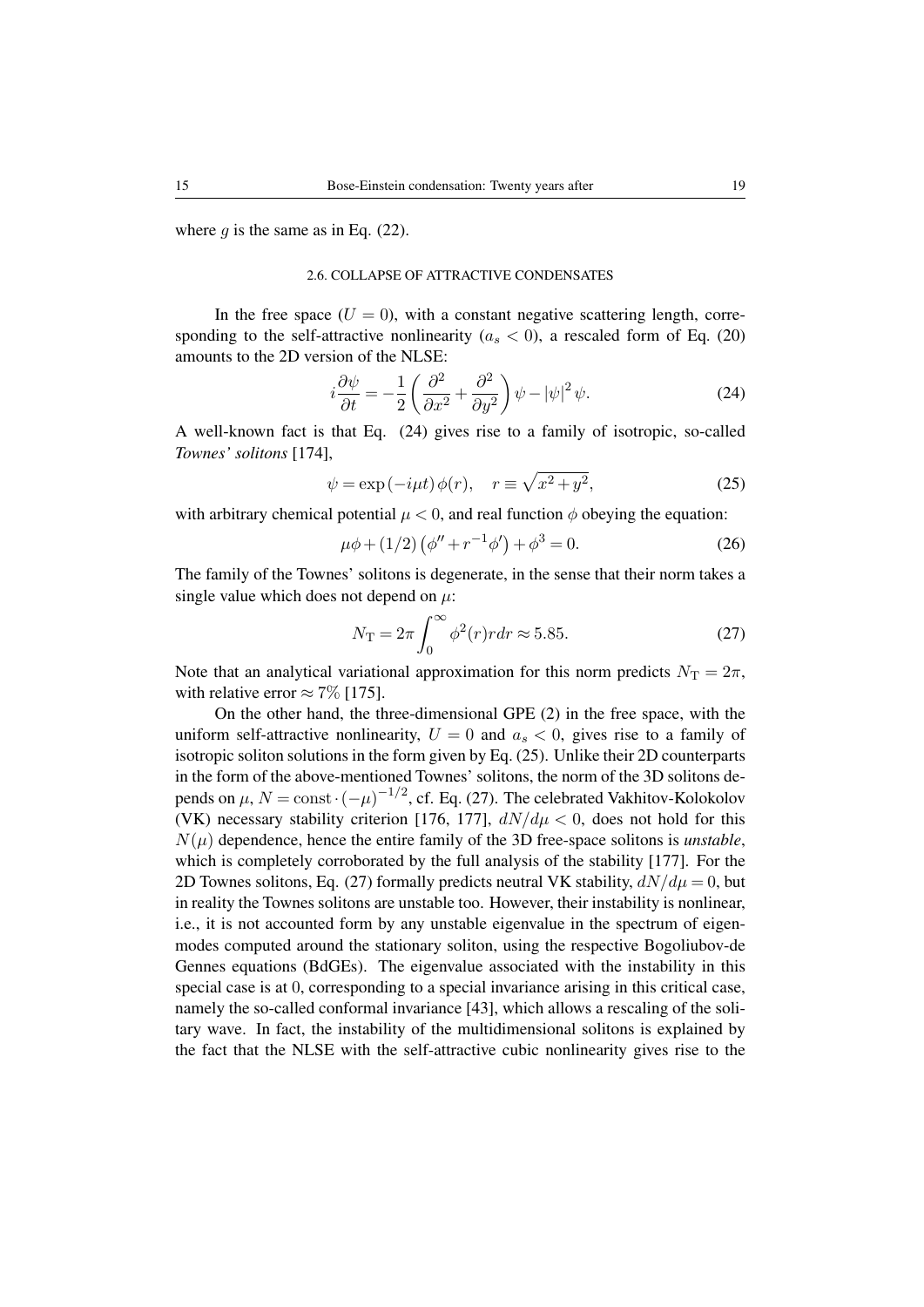dynamical *collapse*, i.e., the self-similar formation of a true singularity after a finite evolution time. In the 2D space, the collapse is *critical*, which implies, *inter alia*, that the norm of collapsing solutions must exceed a threshold (minimum) value, which is precisely the Townes-soliton norm [\(27\)](#page-14-2), while the 3D collapse is supercritical, as its threshold norm is zero [\[177\]](#page-38-6). In the experiments with the self-attractive BEC, the onset of the collapse was readily observed (the first time in  $85Rb$  [\[178\]](#page-38-7)), as spontaneous explosion of the condensate (the so-called "Bose nova"). It is interesting to mention that the small part of the condensate surviving the explosion, can form a stable soliton in  ${}^{85}$ Rb [\[51\]](#page-29-1).

#### 2.7. MODELS FOR NON-BEC ULTRACOLD GASES

The above discussion pertains to quantum bosonic gases. Ultracold fermionic gases have also been created in the experiment [\[179\]](#page-38-8), which was followed by the observation of their condensation into the bosonic gas of Bardeen-Cooper-Schrieffer (BCS) pairs [\[180\]](#page-38-9). The theoretical description of the Fermi gases is more complex, because, in the general case, the Pauli principle prevents the application of the mean-field approximation to fermions, making it necessary to treat such gases directly as systems with many degrees of freedom of individual particles (see, e.g., the works [\[181\]](#page-38-10) and the review [\[182\]](#page-38-11)).

An approach to sufficiently dense Fermi gases is possible in terms of a hydrodynamic description, which, in a sense, is a variety of the mean-field theory. This approach starts from the famous works by Yang and Lee who derived the energy density for a weakly coupled BCS superfluid [\[183\]](#page-38-12). In the spirit of the hydrodynamic approach, an effective equation for an order parameter of the Fermi gas,  $\Psi(x,y,x,t)$ was derived, which seems as the NLSE with the self-repulsive term of power 7/3 [\[184\]](#page-38-13):

<span id="page-15-0"></span>
$$
i\hbar \frac{\partial \Psi}{\partial t} = -\frac{\hbar^2}{2m_{\text{eff}}} \nabla^2 \Psi + U(x, y, z) \Psi + \frac{\hbar^2}{2m} |\Psi|^{4/3} \Psi,
$$
 (28)

where  $m_{\text{eff}}$  is the effective mass, which may be different from the particle's mass. This equation is valid for a slowly varying order-parameter field, under the condition that the local Fermi energy is much larger than all other local energy scales, such as potential  $U(x,y,z)$ . Equation [\(28\)](#page-15-0) and its 1D and 2D reductions can be used to predict various stationary and quasi-stationary density patterns in the Fermi gas [\[184\]](#page-38-13). Related equations for the dynamics of Fermi gases are discussed in Ref. [\[185\]](#page-38-14).

Similarly to the case of bosonic gases, nonlinear excitations of Fermi gases have attracted attention. In particular, dark solitons in a Fermi gas were predicted near the BEC-BCS transition, using the description in terms of the BdGEs [\[186\]](#page-39-0), while their dynamical properties were studied in several works [\[187\]](#page-39-1). It is worth noting that dark solitons [\[188\]](#page-39-2) and hybrid soliton-vortex structures [\[189\]](#page-39-3) (the so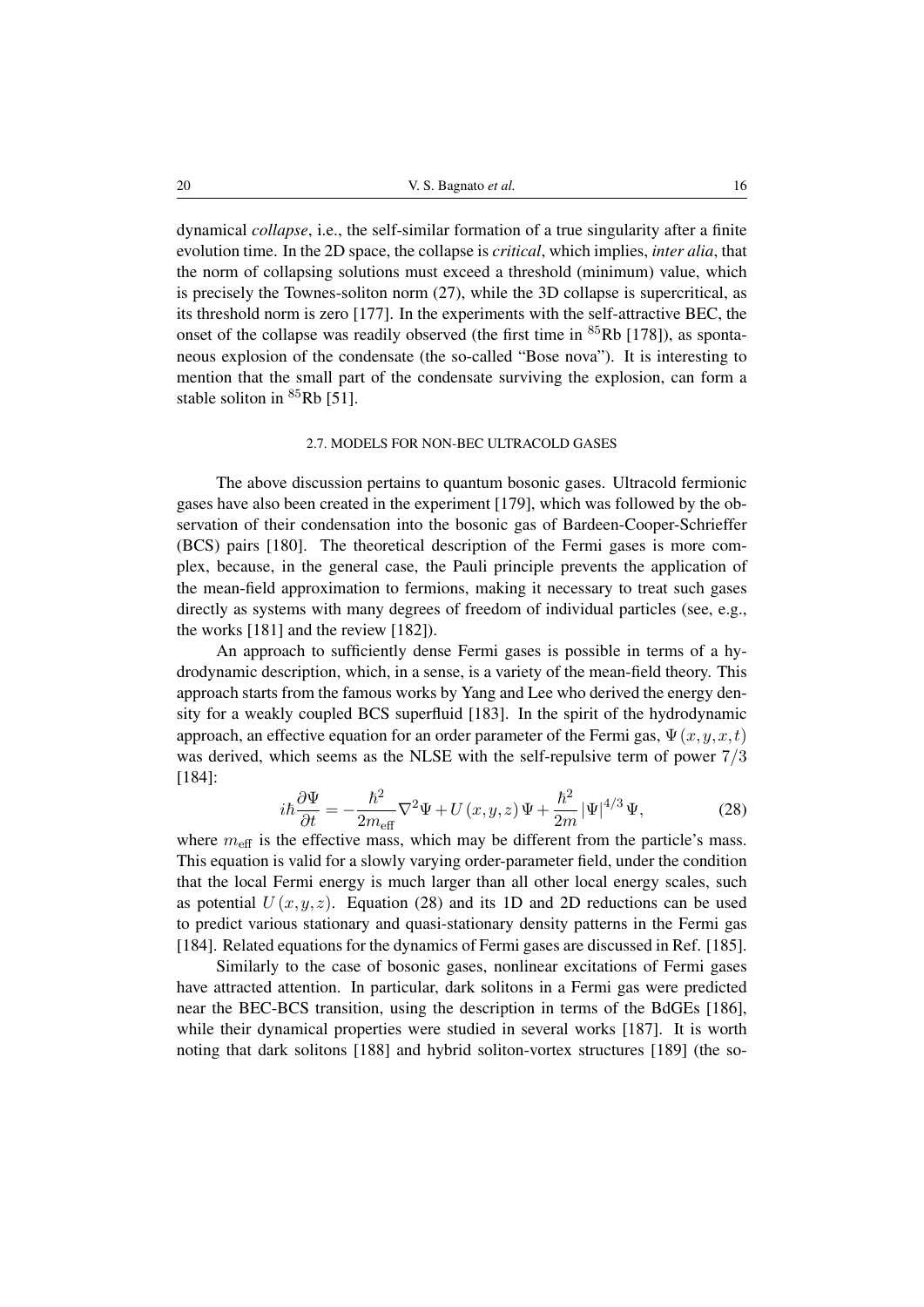called solitonic vortices) were recently observed in experiments with Fermi gases in the BEC-BCS crossover.

Another well-known example of a dilute quantum medium different from BEC is the 1D Tonks-Girardeau (TG) gas, formed by hard-core bosons, a solution for which may be mapped into that for a gas of non-interacting fermions [\[190\]](#page-39-4). In particular, this mapping (also known as "Bose-Fermi mapping") makes it possible to produce a solution for a dark soliton in the TG gas [\[191\]](#page-39-5). Importantly, the TG gas was realized experimentally using ultracold <sup>87</sup>Rb atoms loaded into a tightly confined quasi-1D trap [\[192\]](#page-39-6).

An equation for the order parameter of the TG gas was derived in work [\[193\]](#page-39-7), in the form of the 1D NLSE with the self-repulsive quintic term:

<span id="page-16-0"></span>
$$
i\hbar\frac{\partial\Psi}{\partial t} = -\frac{\hbar^2}{2m}\frac{\partial^2\Psi}{\partial x^2} + U(x)\Psi + \frac{\pi\hbar^2}{2m}|\Psi|^4\Psi.
$$
 (29)

Similar to Eq. [\(28\)](#page-15-0), Eq. [\(29\)](#page-16-0) is valid only as a quasi-stationary one and it does not provide correct description of dynamical effects in the TG gas [\[194\]](#page-39-8). There exist examples of a relevant use of Eq. [\(29\)](#page-16-0), including the prediction of solitons supported by the long-range dipole-dipole attraction between atoms forming the gas [\[195\]](#page-39-9), and the study of dark soliton oscillations [\[196\]](#page-39-10). Interestingly, the result for the soliton oscillation frequency, which was analytically found in Ref. [\[196\]](#page-39-10) to be equal to the axial trap frequency, was in agreement with numerical predictions obtained in Ref. [\[197\]](#page-39-11) via the Bose-Fermi mapping.

## 3. SOME SPECIAL TOPICS THAT HAVE ATTRACTED INTEREST

#### 3.1. TEMPORAL AND SPATIAL MANAGEMENT

The *management* concept can be applied for the trapping potentials by making the HO or OL strengths time-dependent. A typical example of results produced by the time-periodic management of the HO potential [\(12\)](#page-10-0), with  $\Omega^2 = \Omega_0^2 + \Omega_1^2 \sin(\omega t)$ (in the simplest 1D setting), is the prediction of parametric resonances of self-trapped matter-wave packets (solitons) in the latter setting [\[198\]](#page-39-12). On the other hand, for the OL the management was experimentally realized [\[199\]](#page-39-13) in the form of a "rocking" OL, by introducing a small wavelength mismatch between the two laser beams building the OL, which is made a periodic function of time:  $\Delta \lambda = \Delta \lambda_0 \sin(\omega t)$ , i.e., the lattice as a whole performs periodic oscillatory motion. In particular, the rocking OL potential may effectively suppress the matter-wave tunneling across the lattice [\[199\]](#page-39-13).

One particular application of the periodic modulation of the strength of the HO potential deals with the appearance of regular patterns in the density profile of the condensate through a modulational instability. A prototypical example is the emergence of Faraday patterns in cigar-shaped BECs [\[200\]](#page-40-0) through the periodic modu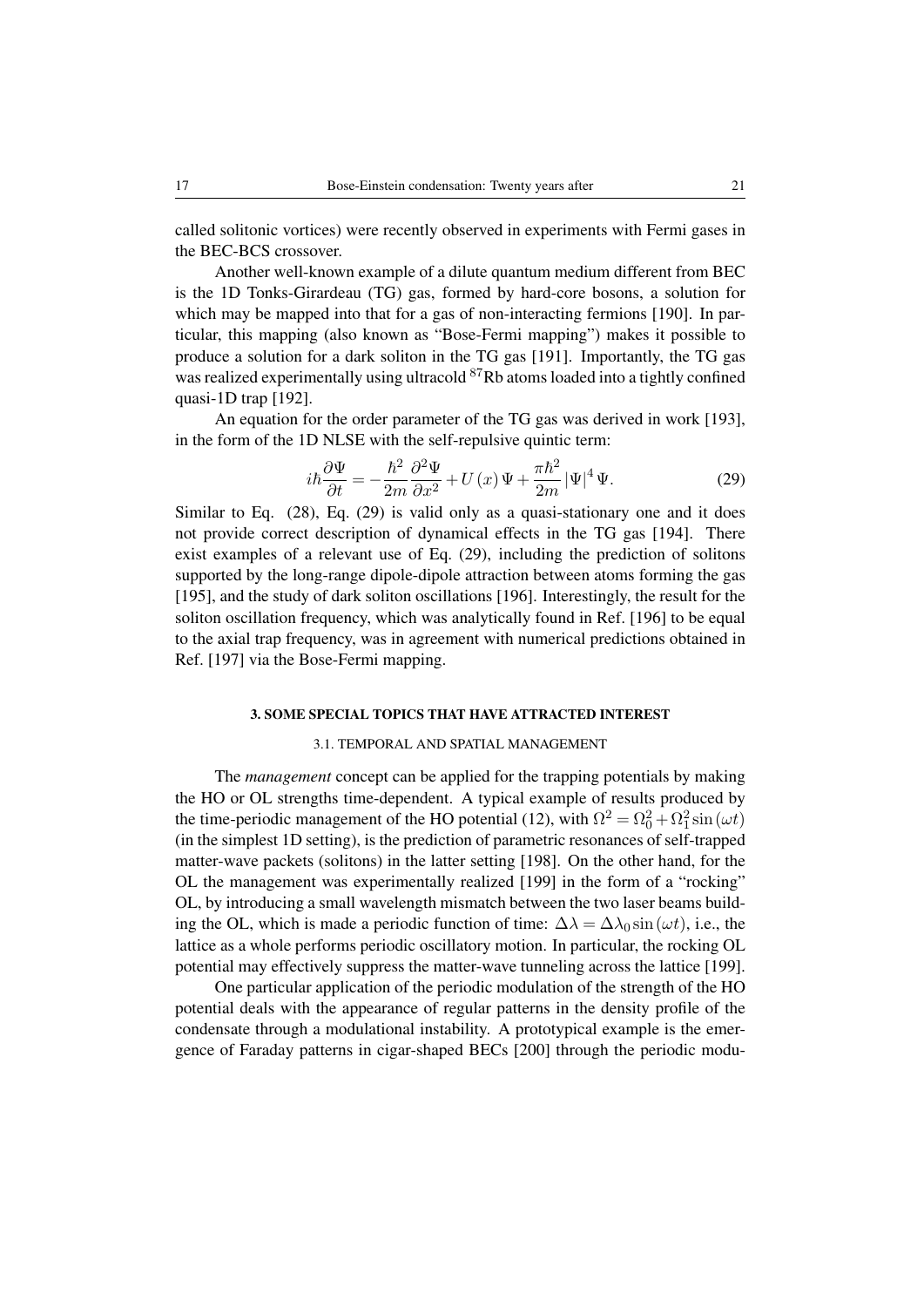lation of the strength of the radial component of the magnetic trap, similar experimental results being known for  ${}^{4}$ He [\[201\]](#page-40-1). As another aspect of theoretical results, we mention numerous studies of Faraday waves in models of the condensates with short-range interactions [\[202](#page-40-2)[–204\]](#page-40-3), dipolar condensates [\[205\]](#page-40-4), binary condensates with short-range interactions [\[206\]](#page-40-5), Fermi-Bose mixtures [\[207\]](#page-40-6), and superfluid Fermi gases [\[208\]](#page-40-7). As a related topic, let us mention that it has been shown theoretically that Faraday waves can be suppressed in condensates subject either to resonant parametric modulations [\[209\]](#page-40-8) or space- and time-modulated potentials [\[210,](#page-40-9) [211\]](#page-40-10), and that pattern-forming modulational instabilities lead to chaotic density profiles [\[202\]](#page-40-2) akin to those of turbulent BECs [\[67,](#page-30-3) [212\]](#page-40-11). Apart from the use of parametric excitations, the formation of density waves has been studied in expanding ultra-cold Bose gases (either fully [\[213\]](#page-41-0) or only partly condensed [\[214,](#page-41-1) [215\]](#page-41-2)), and the spontaneous formation of density waves has been reported for antiferromagnetic BECs [\[216\]](#page-41-3).

As predicted theoretically (see Ref. [\[217\]](#page-41-4) for a review), many possibilities for the creation of matter-wave patterns in BEC are offered by various patterns of spatial [\[218\]](#page-41-5) and temporal [\[219\]](#page-41-6) modulation of the local scattering length,  $a<sub>s</sub>$ , as implied by the general form of GPE [\(2\)](#page-6-0). Experimentally, spatial "landscapes" of the scattering length can be induced, via the FR mechanism, by the corresponding spatially periodic distributions of the magnetic field (*magnetic lattices*), created with the help of periodic structures built of ferromagnetic materials [\[220\]](#page-41-7). Another possibility is the local modulation of the scattering length, which may be imposed, via the optical FR, by time-average patterns "painted" by rapidly moving laser beams [\[221\]](#page-41-8). Spatial modulation of interatomic interactions has also been demonstrated at the submicron level via pulsed optical standing waves in an ytterbium BEC [\[222\]](#page-41-9). Once again in this context, it is relevant to point out that some of these possibilities, such as the temporal modulation of the nonlinearity have been also realized in parallel, in other contexts such as, e.g., nonlinear optics [\[223\]](#page-41-10).

Employing such magnetically or optically induced Feshbach resonances, via the above-mentioned FR-management technique, indeed constitutes one of the most promising methods for manipulating BECs. Such a possibility to control the effective nonlinearity of the condensate, has given rise to many theoretical and experimental studies. Probably the most well-known example between these, is the formation of bright matter-wave solitons and soliton trains in attractive condensates [\[48\]](#page-28-6)-[\[52\]](#page-29-2), by switching the interatomic interactions from repulsive to attractive.

This inspired many theoretical works studying the BEC dynamics under temporal and/or spatial modulation of the nonlinearity. In particular, the application of FR-management technique, with the low-frequency modulation of the strength of the magnetic field causing the nonlinearity to periodically switch between attraction and repulsion, can be used to stabilize 2D solitons in the free space [\[219\]](#page-41-6) (in reality, a weak two-dimensional HO trapping potential is necessary in the experiment). How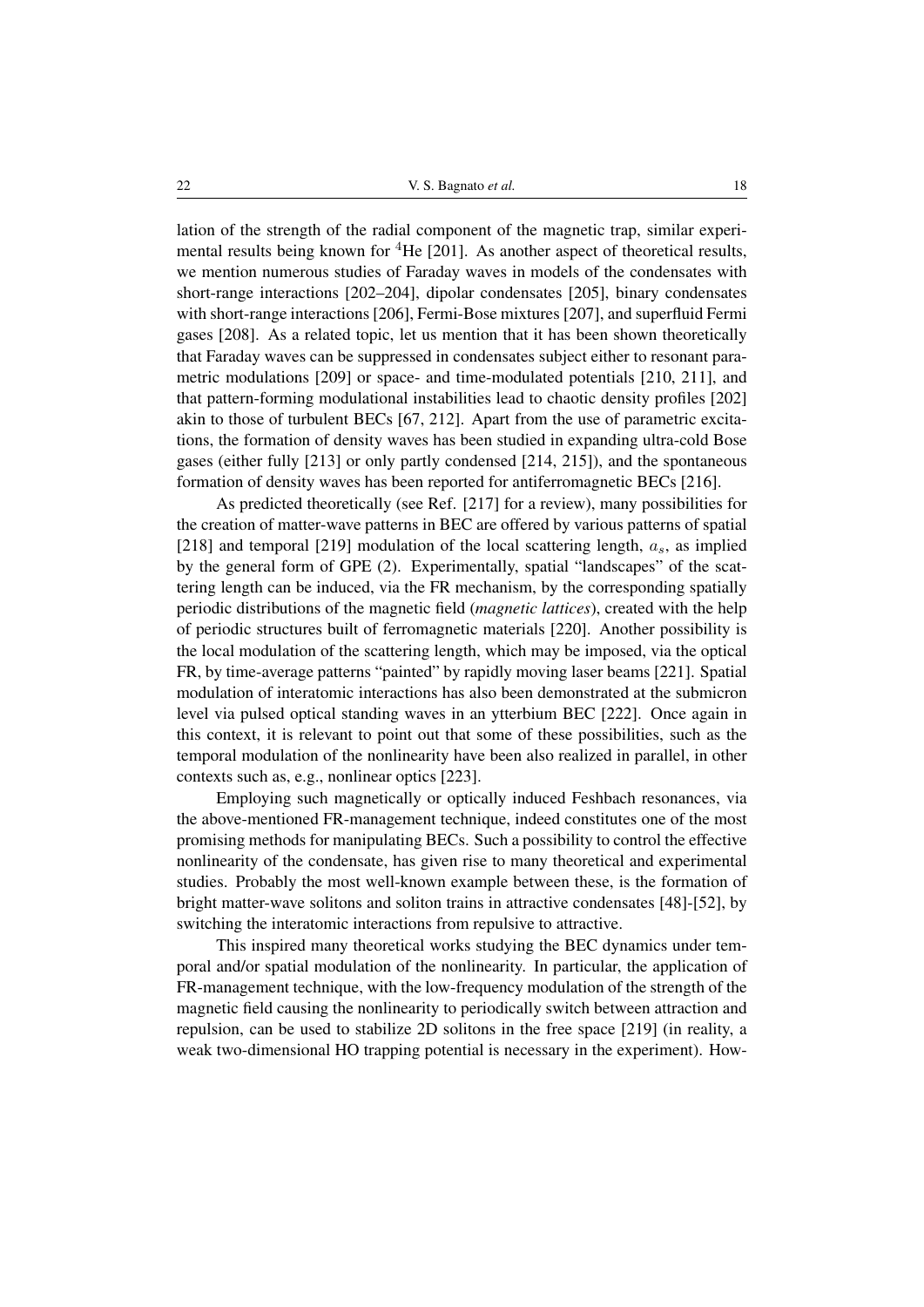ever, this method does not work in 3D, nor for 2D vortex solitons. On the other hand, the same technique can be used for the generation of robust matter-wave breathers [\[224\]](#page-41-11).

On the other hand, the so-called "collisionally inhomogeneous condensates" (a term coined in Refs. [\[218\]](#page-41-5)) controlled by the *spatially modulated nonlinearity*, have been predicted to support a variety of new phenomena. This new regime can be achieved by means of magnetically or optically controlled Feshbach resonances. The magnetic Feshbach resonances is a well-established experimental method, which has been used to study the formation of ultracold molecules [\[225\]](#page-42-0), the BEC-BCS crossover [\[226\]](#page-42-1), and the production of Efimov trimer states [\[227\]](#page-42-2), but the inhomogeneity length scale of the necessary magnetic field is usually larger than the size of the atomic sample, therefore this method is not very efficient in reaching the collisionally inhomogeneous regime. However, the optical Feshbach resonance has been shown to allow fine spatial control of the scattering length, and recent experimental results demonstrate controllable modulations of the *s*-wave scattering length on the scale of hundreds of nanometers [\[222\]](#page-41-9).

The range of new nonlinear phenomena specific to the inhomogeneous-nonlinearity regime includes adiabatic compression of matter waves [\[218,](#page-41-5) [228\]](#page-42-3), Bloch oscillations of matter-wave solitons [\[218\]](#page-41-5), emission of the solitons and design of atom-beam lasers [\[229\]](#page-42-4), dynamical trapping of matter-wave solitons [\[230,](#page-42-5) [231\]](#page-42-6) enhancement of transmissivity of matter waves through barriers, [\[231,](#page-42-6) [232\]](#page-42-7), creation of stable condensates exhibiting both attractive and repulsive interatomic interactions [\[230\]](#page-42-5), competition between incommensurable linear and nonlinear lattices [\[233\]](#page-42-8), the generation of dark solitons and vortex rings [\[234\]](#page-42-9), control of Faraday waves [\[235\]](#page-42-10), and many others. Importantly, the Feshbach resonance was used in recent experiments to induce real spatial inhomogeneities of the scattering length [\[221,](#page-41-8) [222\]](#page-41-9), which paves the way for implementation of the above-mentioned phenomena in the experiment.

## 3.2. MULTIDIMENSIONAL LOCALIZED STRUCTURES

# 3.2.1. Attractive BEC

The stabilization of multidimensional solitons is a problem of great interest not only to BEC, but also to nonlinear optics and related research areas [\[236–](#page-42-11)[240\]](#page-42-12). It was predicted theoretically, but not as yet demonstrated experimentally, that the use of OL potentials is a universal means for the stabilization of such solitons [\[241,](#page-42-13) [242\]](#page-42-14) (a similar stabilization mechanism was predicted for 2D optical solitons supported by the Kerr self-focusing nonlinearity in photonic-crystal fibers [\[243\]](#page-43-0)). In particular, the stabilization of 2D solitons is explained by the fact that the norm of such solitons, trapped in the OL potential, takes values *below* the threshold value [\(27\)](#page-14-2)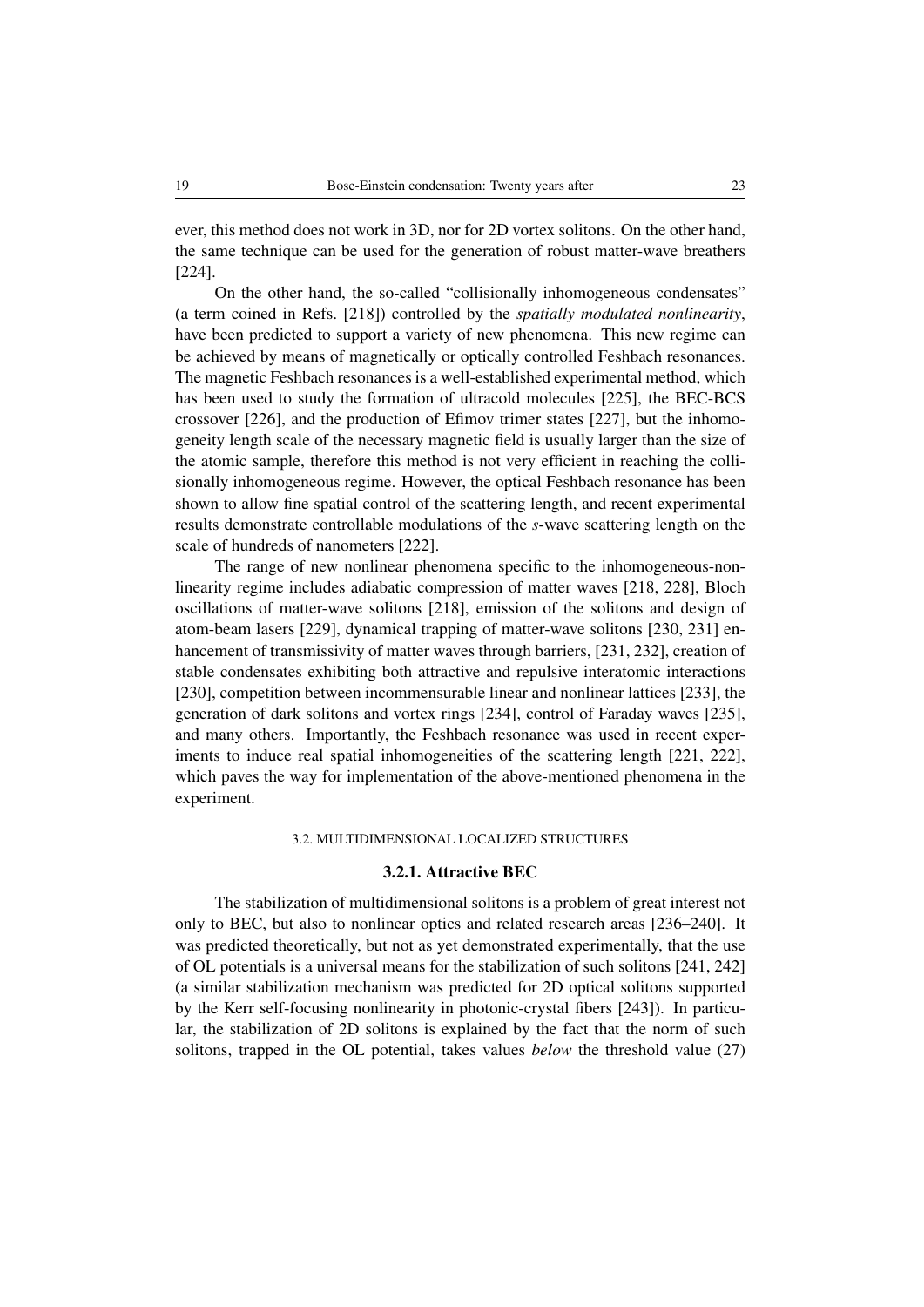corresponding to the Townes' soliton, hence the solitons have no chance to start collapsing. The same property,  $N < N<sub>T</sub>$ , explains the stabilization of solitons trapped in the HO potential  $(12)$  [\[244,](#page-43-1) [245\]](#page-43-2). For a comprehensive study of stability of twodimensional elliptic vortices in self-attractive Bose-Einstein condensates, trapped by an anisotropic harmonic trapping potential, see Ref. [\[246\]](#page-43-3).

On a different but related direction let us mention that OLs of the Bessel type can support soliton rotation, see Refs. [\[247–](#page-43-4)[250\]](#page-43-5) for the theoretical works and Ref. [\[251\]](#page-43-6) for the experimental verification, a nonlinear phenomenon which has been investigated in both BEC and nonlinear optical settings.

Still more challenging objects are multidimensional vortex solitons (i.e., selftrapped modes with embedded vorticity). In addition to the possibility of the collapse, they are still more unstable to fragmentation by azimuthal perturbations [\[217,](#page-41-4) [236\]](#page-42-11). An accurate analysis of the stability of three-dimensional solitons with vorticity  $S = 1$  in self-attractive Bose-Einstein condensates, trapped in an anisotropic threedimensional HO potential was reported in Ref. [\[252\]](#page-43-7). The analysis predicts that vortex solitons can also be stabilized by OL potentials [\[241\]](#page-42-13). Of course, the lattice breaks the axial symmetry, but, nevertheless, the vorticity embedded into a localized state may be defined in this case too [\[241,](#page-42-13) [253\]](#page-43-8). In the simplest form, stable vortex solitons with topological charge (integer vorticity)  $S$  can be constructed as  $N$ -peaked ring-shaped patterns with the vorticity represented by the phase circulation along the ring, with phase shift  $\Delta \phi = 2\pi/N$  between adjacent peaks (see the straightforward definition [\(5\)](#page-7-3) of the vorticity for isotropic settings). OLs may stabilize solitons even if the lattice's dimension is smaller by one than the dimension of the physical space, including 1D [\[254\]](#page-43-9) and 2D [\[254,](#page-43-9) [255\]](#page-43-10) OLs in the 2D and 3D settings, respectively.

A new approach to the creation of stable 2D solitons supported by the cubic self-attraction, which was considered impossible until recently, was put forward in theoretical work [\[256\]](#page-43-11). It is based on the system of two GPEs, linearly coupled by first-derivative terms representing the above-mentioned SOC of the Rashba type, and by nonlinear terms accounting for collisions between atoms belonging to the two different atomic states, which underlie the coupled system. In the scaled form, the system is given by

<span id="page-19-0"></span>
$$
i\frac{\partial\psi_1}{\partial t} = -\frac{1}{2}\nabla^2\psi_1 - (|\psi_1|^2 + \gamma|\psi_2|^2)\psi_1 + \lambda \left(\frac{\partial\psi_2}{\partial x} - i\frac{\partial\psi_2}{\partial y}\right) \tag{30}
$$

<span id="page-19-1"></span>and

$$
i\frac{\partial\psi_2}{\partial t} = -\frac{1}{2}\nabla^2\psi_2 - (|\psi_2|^2 + \gamma|\psi_1|^2)\psi_2 - \lambda\left(\frac{\partial\psi_1}{\partial x} + i\frac{\partial\psi_1}{\partial y}\right),\tag{31}
$$

where  $\nabla^2$  is the Laplacian acting on coordinates  $(x, y)$ , the real-valued  $\lambda$  is the strength of the SOC, and  $\gamma$  is the relative strength of inter-component nonlinearity in comparison with the intra-component self-attraction. Due to the specific form of the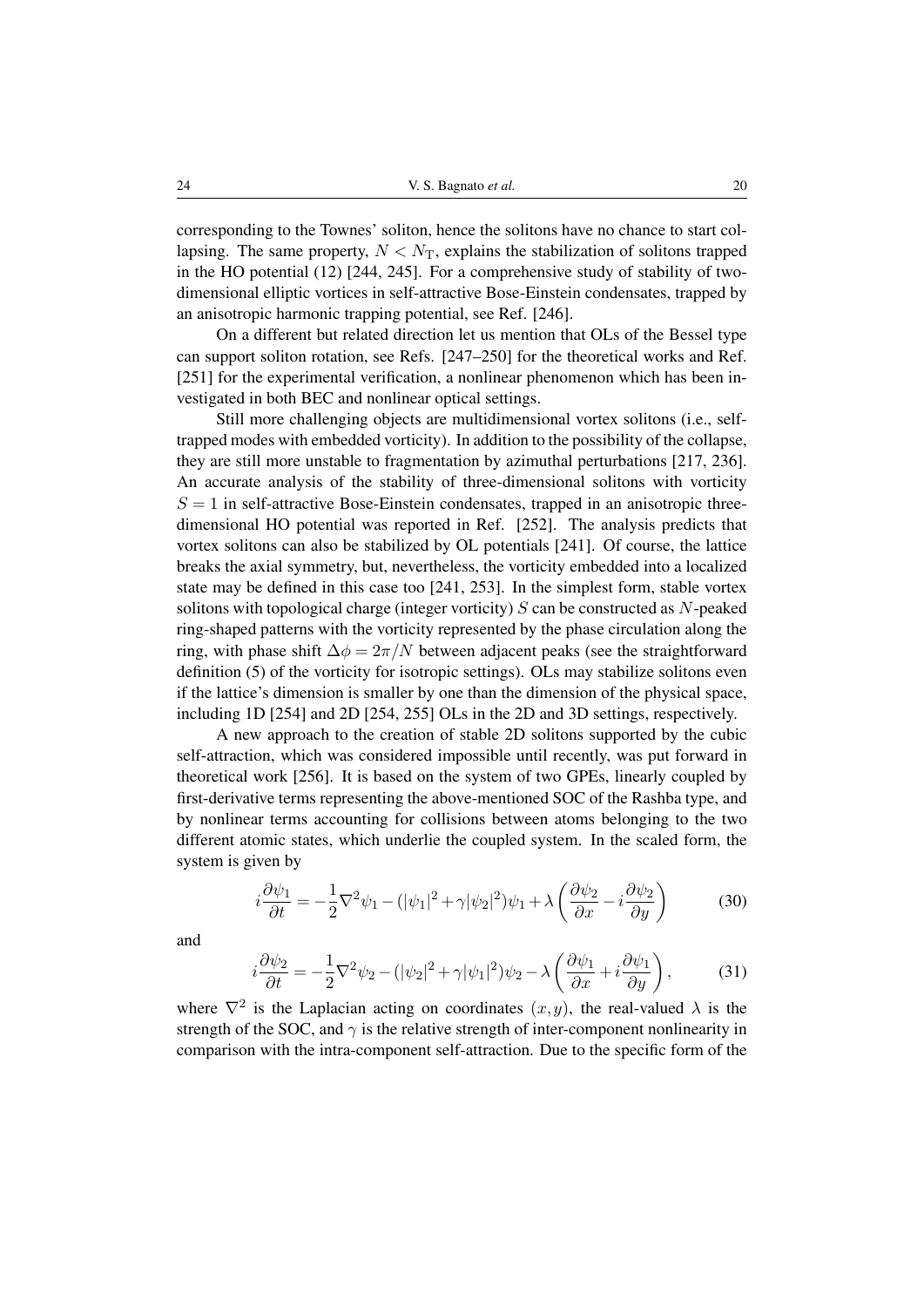SOC terms, composite solitons are generated by the system [\(30\)](#page-19-0)-[\(31\)](#page-19-1) as bound states of a fundamental localized state in one mode and a vortex in the other mode (*semivortices*, also referred to as filled vortices [\[257\]](#page-43-12) or vortex-bright solitary waves [\[258\]](#page-43-13)), or mixtures of fundamental and vortical components in both modes. As mentioned above, solitons trapped in the OL potential are stabilized by it because their norm drops below the threshold necessary for the onset of the collapse, while it was believed that this is impossible in the 2D free space. The new feature of the composite solitons produced by the system [\(30\)](#page-19-0)-[\(31\)](#page-19-1) is that their norm also takes values *below the threshold*, without the help of any trapping potential. The full stability is provided by the comparison of values of the Hamiltonian of Eqs. [\(30\)](#page-19-0)-[\(31\)](#page-19-1),

<span id="page-20-0"></span>
$$
H = \int \int \left\{ \frac{1}{2} \left( |\nabla \psi_1|^2 + |\nabla \psi_2|^2 \right) - \frac{1}{2} \left( |\psi_1|^4 + |\psi_2|^4 \right) - \gamma |\psi_1|^2 |\psi_2|^2 \right. \\ \left. + \frac{\lambda}{2} \left[ \psi_1^* \left( \frac{\partial \psi_2}{\partial x} - i \frac{\partial \psi_2}{\partial y} \right) + \psi_2^* \left( -\frac{\partial \psi_1}{\partial x} - i \frac{\partial \psi_1}{\partial y} \right) \right] + \text{c.c.} \right\} dx dy, \tag{32}
$$

where c.c., as well as the asterisk, stands for the complex conjugate, for the composite semi-vortex and mixed-mode solitons. The self-trapped modes of the former and latter types are stable and realize the system's ground state (i.e., they minimize energy [\(32\)](#page-20-0)) at  $\gamma$  < 1 and  $\gamma$  > 1, respectively.

#### 3.2.2. Repulsive BEC

For the repulsive interaction between atoms, it has been predicted that stable matter-wave vortices are supported by condensates loaded into OLs [\[259\]](#page-43-14) and that gap solitons and gap-soliton vortices also exist if the condensate is loaded into the OL of the same dimension [\[260\]](#page-43-15). On the other hand, the application of an OL, or of a magnetic lattice [\[220\]](#page-41-7), to impose spatial modulation of the scattering length,  $a_s(x,y,z)$  in Eq. [\(2\)](#page-6-0), induces an effective nonlinear lattice, which can readily support 1D solitons, while the stabilization of their 2D counterparts by nonlinear periodic potentials is a difficult problem [\[217\]](#page-41-4).

New perspectives for the creation of stable complex 3D localized modes, such as vortex rings, vortex-antivortex hybrids, and *Hopfions* (twisted rings, featuring two independent topological numbers), which were unavailable in other physical media, were recently predicted by a model with the local strength of the self-repulsive cubic nonlinearity growing from the center to periphery at any rate faster than  $r^3$  [\[128,](#page-34-8) [261,](#page-43-16) [262\]](#page-44-0). Realization of these settings in BEC is a challenge to the experiment. Below we will focus on some of the more standard settings involving vortices and related structures in higher-dimensional BECs without spatial or temporal modulation of the scattering length.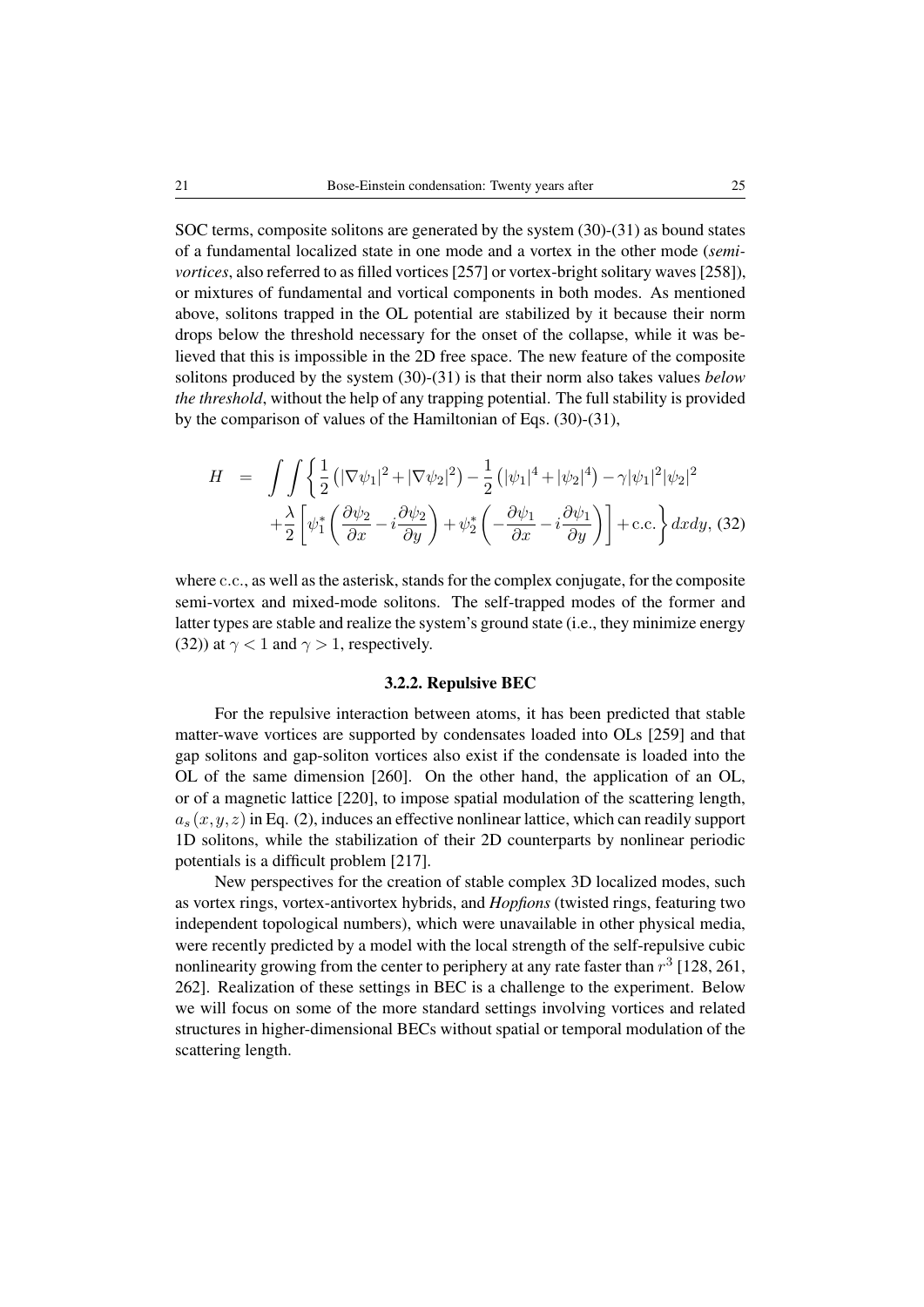#### 3.3. VORTICES AND VORTEX CLUSTERS

Arguably, one of the most striking features of BECs is the possibility of supporting vortices, which have been observed in many experiments by means of a variety of methods. Vortices are characterized by their non-zero topological charge S, whereby the phase of the wavefunction has a phase jump of  $2\pi S$  along a closed contour surrounding the core of the vortex. The width of single-charge vortices in BECs is of the order  $\mathcal{O}(\xi)$  – where  $\xi$  is the healing length of the condensate (see, e.g., [\[7\]](#page-26-6)) – while higher-charge vortices, with  $|S| > 1$ , have cores wider than the healing length. Such higher-charge vortices are generally unstable in the homogeneous background case; nevertheless, they may be stabilized by employing external impurities [\[263\]](#page-44-1) (the latter can be used to confine the so-called persistent current; see, e.g., the recent discussion of relevant experiments in [\[264\]](#page-44-2) and references therein), or by using external potentials [\[265\]](#page-44-3). Notice that, when unstable, higher-charge vortices typically split in multiple single-charge vortices, since the system has no other way to dispose of the topological charge [\[266\]](#page-44-4).

The fact that single-charge vortices carry topological charge renders them extremely robust objects: indeed, continuous deformation of the vortex profile cannot eliminate the  $2\pi$  phase jump. An exception is a case where the background condensate density is close to zero, and that is why, in BEC stirring experiments, vortices are nucleated at the periphery of the harmonically trapped condensate [\[267\]](#page-44-5).

Vortices are prone to motion caused by gradients in the density (and phase) of the background, induced by an external potential (as, e.g., in the case of a trapped BEC) or by the presence of other vortices. The motion of the vortex in such cases can be studied by means of the matched asymptotic expansion method [\[268\]](#page-44-6). The same method can also be used to study the effect of vortex precession induced by the external trap (see, e.g., the review [\[66\]](#page-30-2)), also in the presence of collisional inhomogeneities and dissipative perturbations [\[269\]](#page-44-7). Note that in the simplest case of a single vortex in a 2D BEC confined in a harmonic trap, a Bogoliubov-de Gennes analysis reveals the connection of the vortex precession frequency with characteristic eigenfrequencies of the spectrum and – in particular – with the *anomalous mode* [\[270\]](#page-44-8) (for the latter, the integral of the norm  $\times$  energy product is negative [\[7\]](#page-26-6)). Indeed, the negative-energy mode bifurcates in the linear limit from the dipole mode (which has a constant magnitude equal to the trap frequency); then, as the chemical potential increases, the anomalous mode eigenfrequency decreases, and becomes equal to the precession frequency of the vortex in the Thomas-Fermi limit (see, e.g., Refs. [\[269,](#page-44-7) [271\]](#page-44-9)).

On the other hand, the motion induced on a vortex by another vortex is tantamount to the one observed in fluid vortices (see, e.g. Ref. [\[272\]](#page-44-10)): this way, vortices with same charge travel parallel to each other at constant speed, while vortices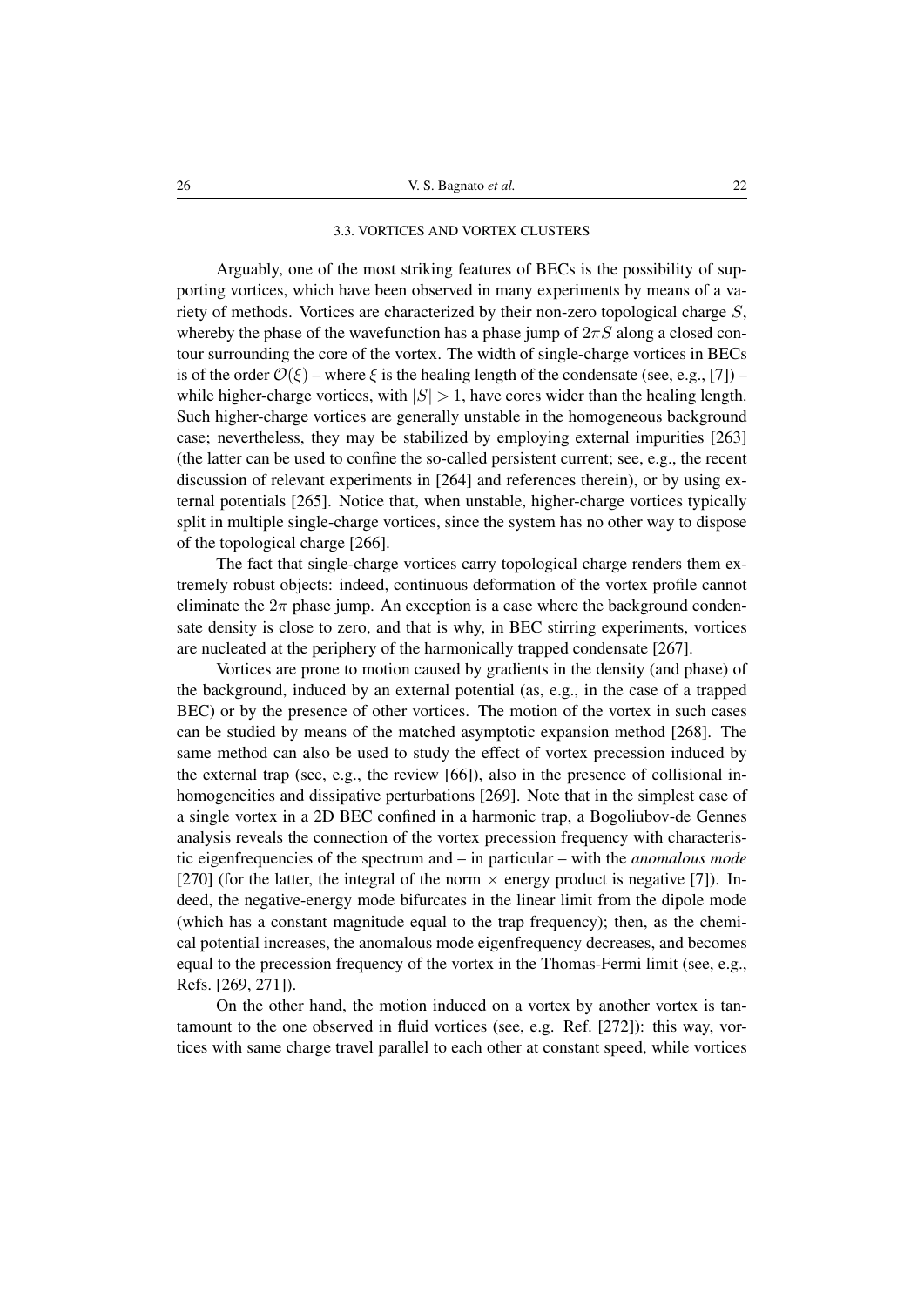of opposite charges rotate about each other at constant angular speed. Following Helmholtz' and Kirchhoff's considerations, one may treat vorticity as a sum of point vortices and determine the velocity field created by the vortices (this velocity field induces the vortex motion) by means of the Biot-Savart law. This way, one may find a set of ordinary differential equations (ODEs) for the location of the vortices, that describe vortex-vortex interactions [\[273\]](#page-44-11). A more subtle consideration in this context is the "screening" effect of the vortex-vortex interaction by the inhomogeneities in the density (due to the presence of the external potential). The latter effect has been incorporated in some of the above works by an effective renormalization of the interaction prefactor, but a more systematic study of this effect is still lacking despite the fact that the relevant more complicated dynamical equations can still be systematically derived [\[274\]](#page-44-12).

In a 2D (disk-shaped) BEC confined in a parabolic trap, it is then possible to employ variational arguments [\[275\]](#page-44-13) and combine both effects: vortex precession (induced by the trap) and vortex-vortex interactions. This way, the effective dynamics of a small cluster of interacting vortices (of potentially same or different charges) is described by a system of ODEs for the centers of the vortices. The relevant dynamical system possesses two integrals of motion (Hamiltonian and angular momentum) and, thus, it is completely integrable for vortex dipoles composed by two counter-rotating or co-rotating vortices. Importantly, a theoretical description of vortex trajectories was found to be in excellent agreement with pertinent experimental findings [\[77\]](#page-31-3). Notice that apart from vortex dipoles, the same methodology has been used in cases of vortex clusters composed by more than two vortices. Clusters involving e.g. 4, 6, 8 vortices of alternating charges in polygonal form [\[271\]](#page-44-9) or 4, 5, 6 vortices in a linear configuration are currently challenging to produce experimentally (and are found to be dynamically unstable when possessing more than 4 vortices in a polygonal shape, or 3 or more vortices in a linear configuration [\[276\]](#page-44-14)). On the other hand, producing such clusters with a controllable number of vortices of the same charge is straightforward (see the second item in Ref. [\[77\]](#page-31-3)). Please note that the system possesses a number of intriguing symmetry-breaking bifurcations [\[277\]](#page-44-15), which can be explained even in analytical form through a linear stability analysis [\[278\]](#page-44-16).

Apart from single vortices and small vortex clusters, there has been much interest in *vortex lattices* in rapidly rotating condensates. Such configurations consist of a large number of ordered lattices of vortices, arranged in triangular configurations, the so-called Abrikosov lattices [\[279\]](#page-44-17). The first BEC experiments reported observation of vortex lattices consisted of just a few  $(< 15)$  vortices [\[280\]](#page-45-0), but later on it was possible to nucleate experimentally and maintain vortex lattices with over 100 vortices [\[281,](#page-45-1) [282\]](#page-45-2). Subsequent efforts enabled the observation of intriguing phenomena associated with these vortex lattices, including their collective (so-called Tkachenko) oscillations, as well as their structural phase transitions either under multi-component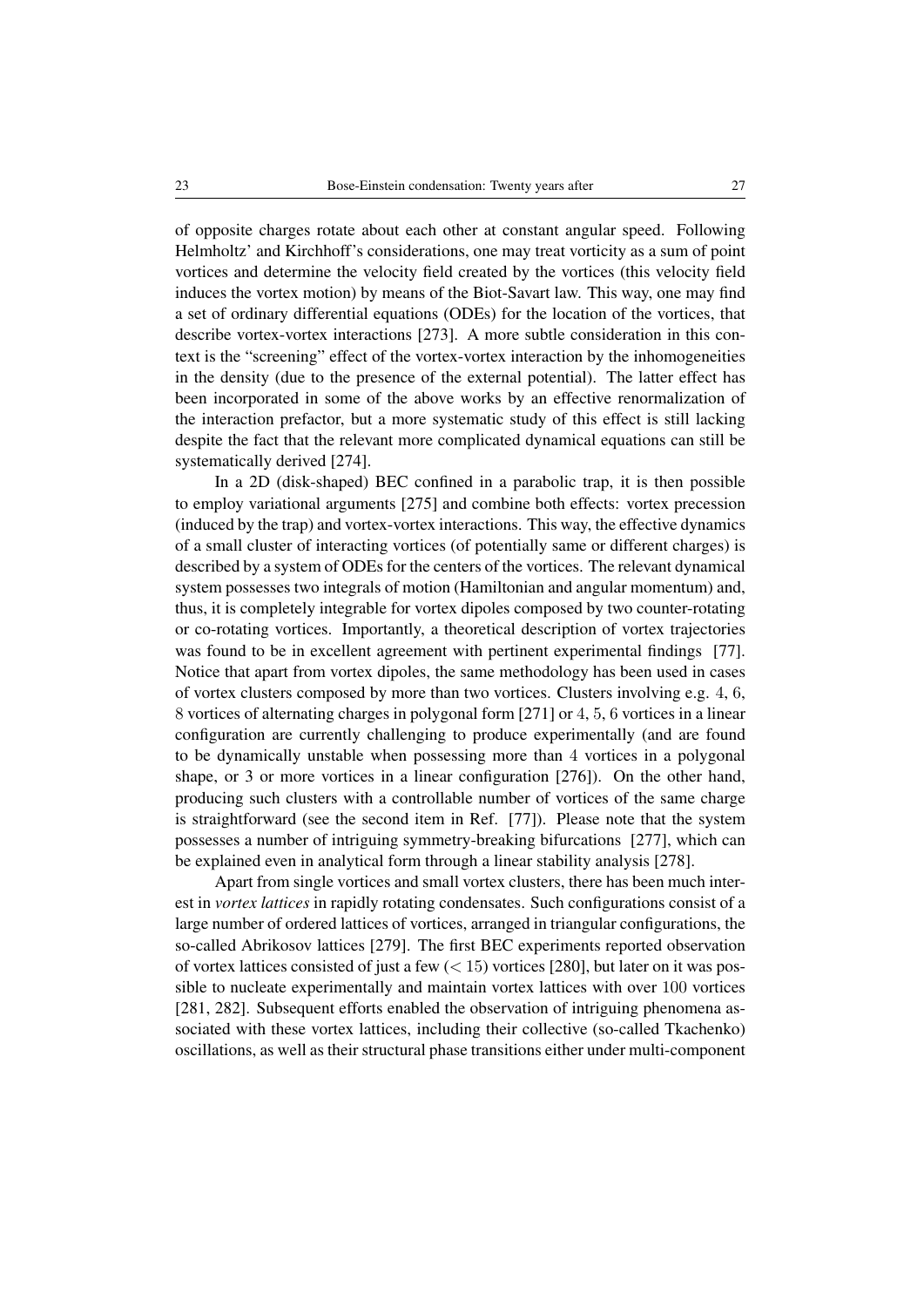interaction (a transition from hexagonal to square lattice was observed experimentally in [\[283\]](#page-45-3)) or in the presence of external potentials (a similar transition was theoretically reported in the presence of a square optical lattice in [\[284\]](#page-45-4)). Lastly, it is relevant to mention here that such multi-vortex configurations are at the heart of ongoing studies of phenomena including vortex turbulence and more generally nonequilibrium dynamics of atomic condensates [\[67\]](#page-30-3).

Admittedly, the above discussion contains a rather partial perspective of a field that has truly boomed in a remarkable number of research threads and has done so via a rather unique cross-pollination with other fields of physics that is simply impossible to capture within the confines of the present chapter. Nevertheless, we hope to have conveyed some of the main areas of the pertinent studies and the ever-expanding (in terms of research groups and themes of study) enthusiasm surrounding this area. We now turn our attention to the specific contributions associated with this special volume, which touch upon many of the above-mentioned topics.

# 4. A SYNOPSIS OF THE ARTICLES INCLUDED IN THE PRESENT SPECIAL ISSUE

As mentioned above, the current theoretical and experimental work on BEC and related topics covers a vast research area. Of course, the papers selected for this Special Issue cannot survey all aspects of this work. Most of the papers present theoretical results, in compliance with the obvious trend that many more original theoretical papers on BEC, than experimental ones, appear in the scientific literature. Nevertheless, some articles from the Special Issue present experimental results too, as briefly recapitulated below. Some papers deal directly with basic aspects of the studies of BEC, while others address different but related topics, such as fermion quantum gases, few-boson models, etc. The different settings and problems addressed in the articles may be categorized as more physical or more mathematical ones.

(1.) M. A. Caracanhas, E. A. L. Henn, and V. S. Bagnato, *Quantum turbulence in trapped BEC: New perspectives for a long lasting problem*

BEC in atomic gases provides the most natural testbed for exploring turbulent dynamics of superfluids. This article [\[285\]](#page-45-5) offers a review of recent experimental and theoretical results on this topic, and a discussion on the directions for the further development of studies dedicated to quantum-liquid turbulence.

(2.) A. Vardi, *Chaos, ergodization, and thermalization with few-mode Bose-Einstein condensates*

This article [\[286\]](#page-45-6) considers a system with few degrees of freedom, which represents "small" Bose-Hubbard (BH) models, namely, BH dimers and trimers, the former one being reduced to a classical kicked top. In the framework of these systems,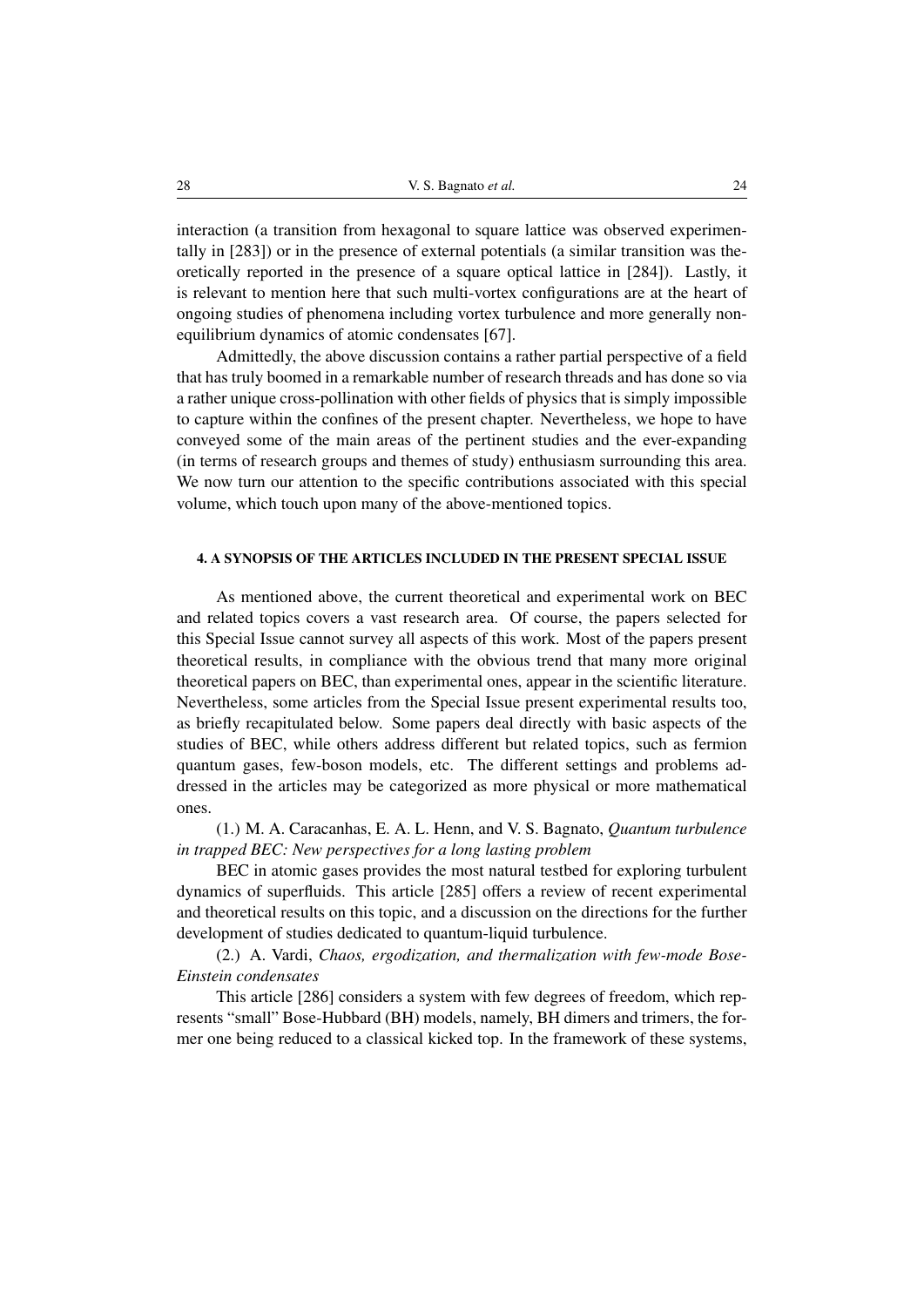the analysis is focused on aspects of classical dynamical chaos in them, including the problems of the onset of ergodicity and thermalization. The energy diffusion in the systems' phase space is explored by means of the Fokker-Planck equation.

(3.) R. Radha and P. S. Vinayagam, *An analytical window into the world of ultracold atoms*

The paper [\[287\]](#page-45-7) addresses BEC models based on GPEs, in terms of the possible integrability of these models. The approach develops the known method of transforming the standard integrable form of the NLSE into seemingly complex, but still integrable ones, by means of explicit transformations of the wave functions and variables  $(x, t)$ . In particular, considered are models which may be integrable, while they include complex ingredients, such as the time dependence (management) of the scattering length, and a parabolic potential (expulsive, i.e., of the anti-harmonic-oscillator type, rather than the trapping one), with a constant or time-dependent strength. In addition to the single-component models, two-component systems are considered too, with both nonlinear and linear couplings between the components. A number of exact solutions are found in such models, including bright and dark solitons.

(4.) A. I. Nicolin, M. C. Raportaru, and A. Balaž, *Effective low-dimensional polynomial equations for Bose-Einstein condensates*

The article [\[288\]](#page-45-8) addresses the derivation and analysis of effective equations with reduced (1D and 2D) dimensions for prolate and oblate (cigar-shaped and pancake-shaped) condensates, respectively. The equations with the reduced dimensionality are derived from the full 3D GPE, under the condition of strong confinement in the transverse direction(s). The effective equations with polynomial nonlinearities are derived in this context.

(5.) V. I. Yukalov and E. P. Yukalova, *Statistical models of nonequilibrium Bose gases*

The analysis in this article [\[289\]](#page-45-9) addresses strongly perturbed BEC, i.e., it goes far beyond the limits of the near-equilibrium mean-field theory. In particular, this paper makes a contact with the considerations presented in the article by M. A. Caracanhas, E. A. L. Henn, and V. S. Bagnato in the same Special Issue [\[285\]](#page-45-5), as the analysis develops a description of strongly excited BEC in terms of a statistical model of grain turbulence.

(6.) H.-S. Tao, W. Wu, Y.-H. Chen, and W.-M. Liu, *Quantum phase transitions of cold atoms in honeycomb optical lattices*

Optical lattices with different geometries (in particular, 2D honeycomb lattices considered in this article) help to support quantum gases (both bosonic and fermionic) in highly-correlated states. The article [\[290\]](#page-45-10) aims to review recent results for quantum phase transitions of cold fermionic atoms in these lattices. In that sense, it is an essential addition to the collection of topical chapters on the theme of BEC, as results are presented for quantum Fermi gases, rather than for bosons. The analysis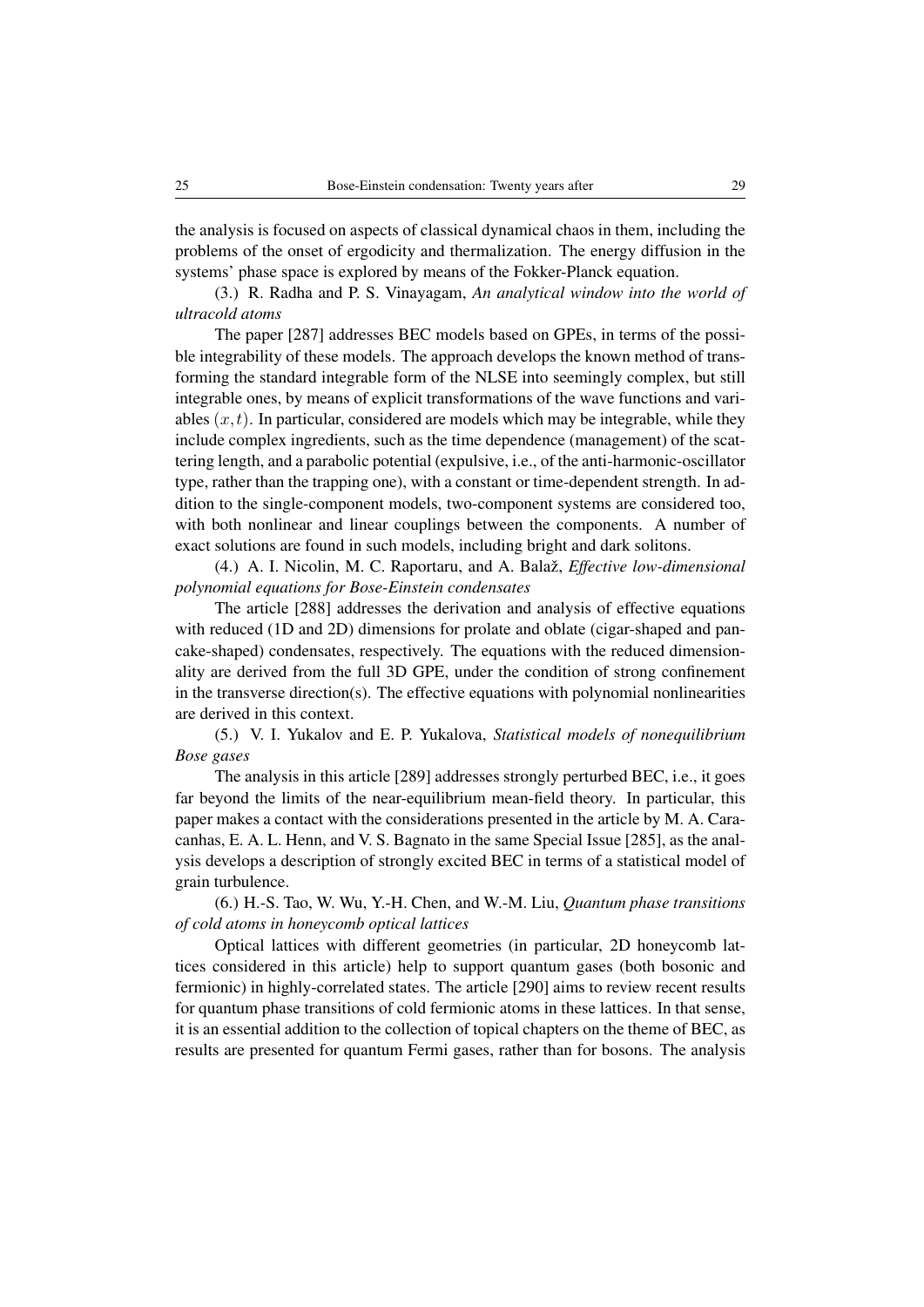combines mean-field considerations with quantum Monte-Carlo computations, with the aim to calculate various properties of the systems under consideration, such as the density of states, the Fermi surface, etc. Also considered in this article are bilayer lattices, in addition to the monolayer ones, and effects of the spin-orbit interaction between the fermion components.

(7.) T. He, W. Li, L. Li, J. Liu, and Q. Niu, *Stationary solutions for nonlinear Schrödinger equation with ring trap and their evolution under the periodic kick force* 

This work [\[291\]](#page-45-11) addresses solutions of the nonlinear Schrödinger equation for a periodically kicked quantum rotator. The model may also be relevant for a BEC trapped in a toroidal quasi-1D trap, with a periodically applied potential profile. The analysis is focused on the especially interesting cases of quantum antiresonance and quantum resonance, using analytical stationary solutions of the nonlinear Schrödinger equation with periodic boundary conditions.

(8.) D. A. Zezyulin and V. V. Konotop, *Stationary vortex flows and macroscopic Zeno effect in Bose-Einstein condensates with localized dissipation*

This article [\[292\]](#page-45-12) addresses an interesting topic of nonlinear BEC in dissipative media. A specific setting is considered with flow of the superfluid towards the central part of the 2D system, where the loss is concentrated. The model does not include any explicit gain, but, nevertheless, it gives rise to stationary global patterns, including those with embedded vorticity, due to the balance between the influx from the reservoir at infinity and the effectively localized dissipation. The solution is interpreted in terms of the Zeno effect in the dissipative BEC.

(9.) V. Achilleos, D. J. Frantzeskakis, P. G. Kevrekidis, P. Schmelcher, and J. Stockhofe, *Positive and negative mass solitons in spin-orbit coupled Bose-Einstein condensates*

The article [\[293\]](#page-45-13) addresses the currently hot topic of solitons in the two-component BEC realizing the spin-orbit-coupling effect. The analysis is developed for the 1D geometry, and relies on the reduction of the underlying two-component GPE system to a single NLSE, by means of the multiscale-expansion method. In this way, apart from the usual positive-mass bright and dark solitons, negative mass structures, namely bright (dark) solitons for repulsive (attractive) interactions are predicted as well. The analytical predictions are confirmed by numerical simulations.

(10.) A. I. Yakimenko, S. I. Vilchinskii, Y. M. Bidasyuk, Y. I. Kuriatnikov, K. O. Isaieva, and M. Weyrauch, *Generation and decay of persistent currents in a toroidal Bose-Einstein condensate*

The topic of persistent superfluid flows in toroidal traps is theoretically addressed in the article, being motivated by recent experimental observations of this effect. This article [\[294\]](#page-45-14) offers a review of theoretical results on this topic, recently produced by the present authors. In particular, special attention is paid to the phenomenon of hysteresis in this setting. The analysis is performed by means of numer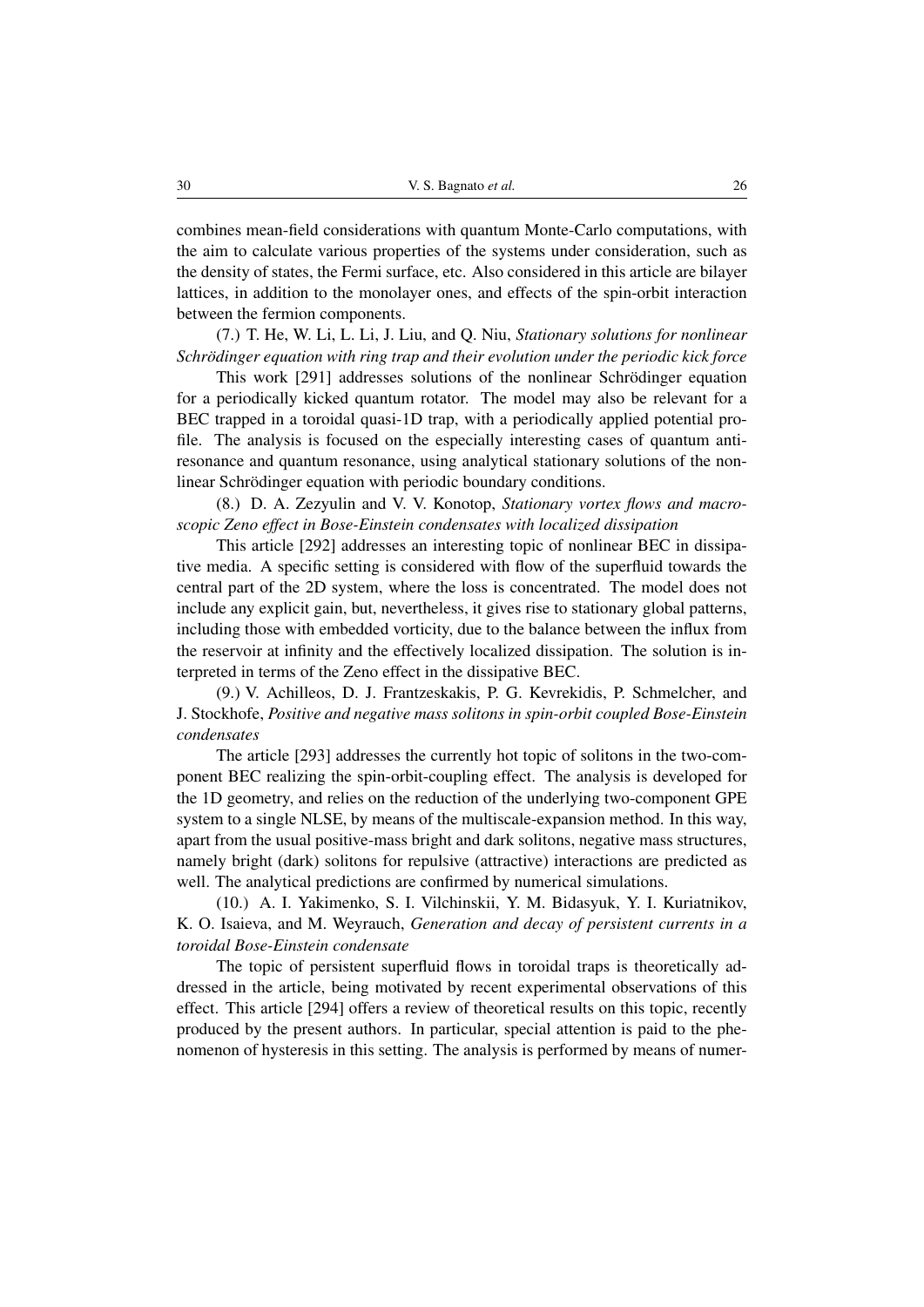ical solutions of the 3D GPE. Some related 2D settings are considered too.

(11.) M. Galante, G. Mazzarella, and L. Salasnich, *Analytical results on quantum correlations of few bosons in a double-well trap*

This work [\[295\]](#page-45-15) deals not with BEC proper, but rather with sets of few bosons, the number of which is  $N = 2, 3$ , or 4. The bosons are trapped in a double-well potential, which is also used in many experimental and theoretical studies of BEC, such as those dealing with bosonic Josephson oscillations. Eventually, the system is reduced to the simplest two-site truncation of the Bose-Hubbard model, which has something in common with the setting considered in another article included into this Special Issue, the one by Vardi [\[286\]](#page-45-6). The analysis aims to find exact ground states for these few-boson sets, and study variation of their characteristics, such as the energy and entanglement entropy, as functions of system's parameters.

(12.) V. Bolpasi and W. von Klitzing, *Adiabatic potentials and atom lasers*

The article [\[296\]](#page-45-16) addresses the topic of the design of atom-beam lasers. A detailed analytic model of the trap is presented and the flux of the atom laser is determined. The analytical results are found to be in good agreement with recent experimental data. The analysis is focused on the harmonic-oscillator trapping potential for the BEC, from which the laser beams are emitted. Gravity is taken into regard too.

#### **REFERENCES**

- <span id="page-26-0"></span>1. S. N. Bose, "Plancks Gesetz und Lichtquantenhypothese", Z. Physik 26, 178 (1924); A. Einstein, "Quantentheorie des einatomigen idealen Gases", Sitzber. Kgl. Preuss. Akad. Wiss. 1, 3 (1925).
- <span id="page-26-1"></span>2. M. H. Anderson, J. R. Ensher, M. R. Matthews, C. E. Wieman, and E. A. Cornell, "Observation of Bose-Einstein condensation in a dilute atomic vapor", Science 269, 198 (1995).
- <span id="page-26-2"></span>3. K. B. Davis, M.-O. Mewes, M. R. Andrews, N. J. van Druten, D. S. Durfee, D. M. Kurn, and W. Ketterle, "Bose-Einstein condensation in a gas of sodium atoms", Phys. Rev. Lett. 75, 3969 (1995).
- <span id="page-26-3"></span>4. C. C. Bradley, C. A. Sackett, J. J. Tollett, and R. G. Hulet, "Evidence of Bose-Einstein condensation in an atomic gas with attractive interactions", Phys. Rev. Lett. 75, 1687 (1995); C. C. Bradley, C. A. Sackett, and R. G. Hulet, "Bose-Einstein condensation of lithium: Observation of limited condensate number", Phys. Rev. Lett. 78, 985 (1997).
- <span id="page-26-4"></span>5. E. A. Cornell and C. E. Wieman, "Nobel Lecture: Bose-Einstein condensation in a dilute gas, the first 70 years and some recent experiments", Rev. Mod. Phys. 74, 875 (2002); W. Ketterle, "Nobel Lecture: When atoms behave as waves: Bose-Einstein condensation and the atom laser", Rev. Mod. Phys. 74, 1131 (2002).
- <span id="page-26-5"></span>6. C. J. Pethick and H. Smith, *Bose-Einstein Condensation in Dilute Gases* (Cambridge University Press, Cambridge, 2002).
- <span id="page-26-6"></span>7. L. P. Pitaevskii and A. Stringari, *Bose-Einstein Condensation* (Clarendon Press, Oxford, 2003).
- <span id="page-26-7"></span>8. C. J. Foot, *Atomic Physics* (Oxford University Press, Oxford, 2005).
- <span id="page-26-8"></span>9. S. Chu, "Nobel Lecture: The manipulation of neutral particles", Rev. Mod. Phys. 70, 685 (1998);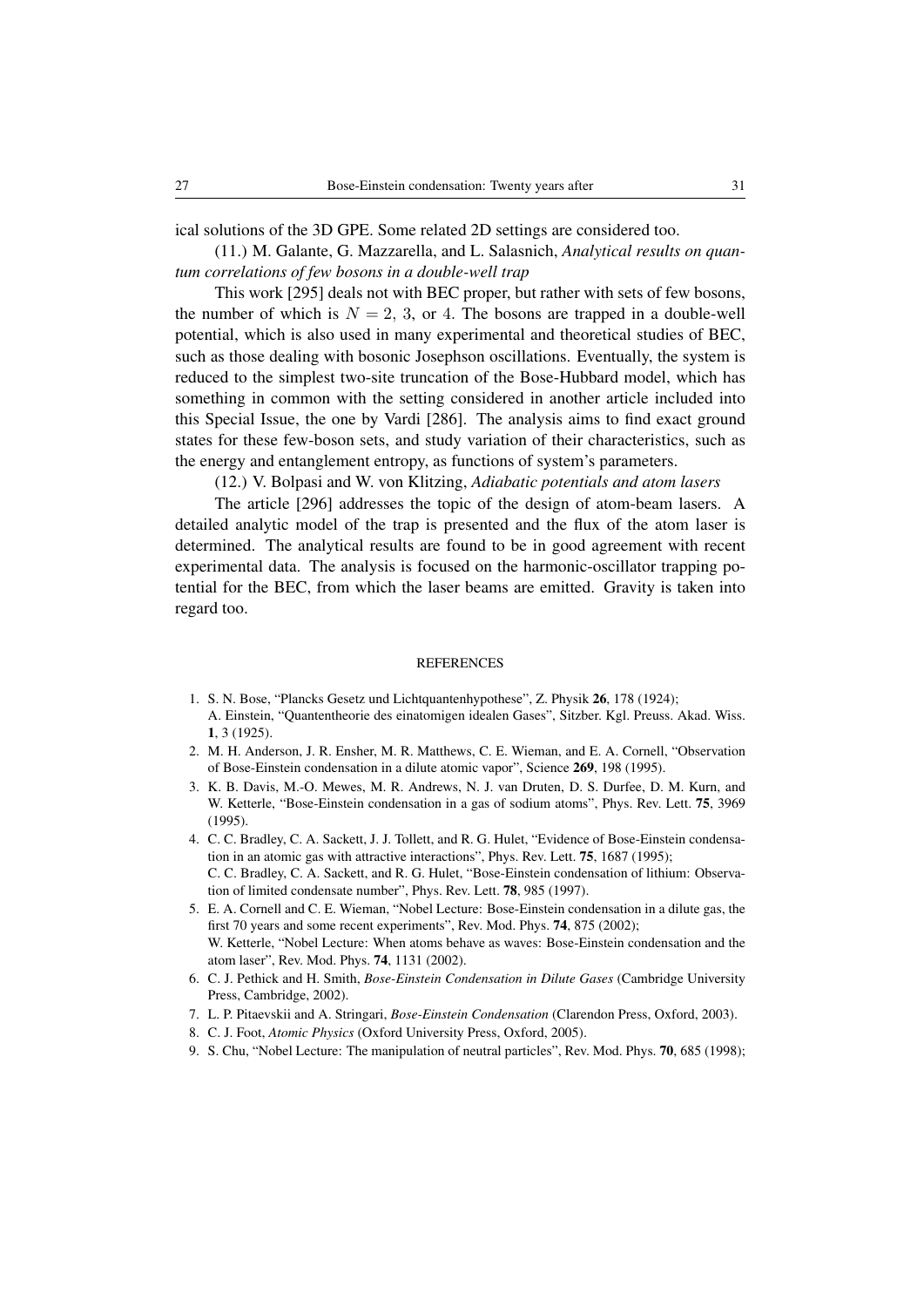C. N. Cohen-Tannoudji, "Nobel Lecture: Manipulating atoms with photons", Rev. Mod. Phys. 70, 707 (1998);

W. D. Phillips, "Nobel Lecture: Laser cooling and trapping of neutral atoms", Rev. Mod. Phys. 70, 721 (1998).

- <span id="page-27-0"></span>10. T. Lahaye, T. Koch, B. Frohlich, M. Fattori, J. Metz, A. Griesmaier, S. Giovanazzi, and T. Pfau, ¨ "Strong dipolar effects in a quantum ferrofluid", Nature 448, 672 (2007); Q. Beaufils, R. Chicireanu, T. Zanon, B. Laburthe-Tolra, E. Marechal, L. Vernac, J.-C. Keller, ´ and O. Gorceix, "All-optical production of chromium Bose-Einstein condensates", Phys. Rev. A 77, 061601(R) (2008).
- <span id="page-27-1"></span>11. M. Lu, N. Q. Burdick, S. H. Youn, and B. L. Lev, "Strongly dipolar Bose-Einstein condensate of dysprosium", Phys. Rev. Lett. 107, 190401 (2011).
- <span id="page-27-2"></span>12. T. Lahaye, C. Menotti, L. Santos, M. Lewenstein, and T. Pfau, "The physics of dipolar bosonic quantum gases", Rep. Prog. Phys. 72, 126401 (2009).
- <span id="page-27-3"></span>13. D. G. Fried, T. C. Killian, L. Willmann, D. Landhuis, S. C. Moss, D. Kleppner, and T. J. Greytak, "Bose-Einstein condensation of atomic hydrogen", Phys. Rev. Lett. 81, 3811 (1998).
- <span id="page-27-4"></span>14. J. Kasprzak, M. Richard, S. Kundermann, A. Baas, P. Jeambrun, J. M. J. Keeling, F. M. Marchetti, M. H. Szymańska, R. André, J. L. Staehli, V. Savona, P. B. Littlewood, B. Deveaud, and L. S. Dang, "Bose-Einstein condensation of exciton polaritons", Nature 443, 409 (2006); K. G. Lagoudakis, B. Pietka, M. Wouters, R. André, and B. Deveaud-Plédran, "Coherent oscillations in an exciton-polariton Josephson Junction", Phys. Rev. Lett. 105, 120403 (2010).
- <span id="page-27-5"></span>15. S. O. Demokritov, V. E. Demidov, O. Dzyapko, G. A. Melkov, A. A. Serga, B. Hillebrands, and A. N. Slavin, "Bose-Einstein condensation of quasi-equilibrium magnons at room temperature under pumping", Nature 443, 430 (2006).
- <span id="page-27-6"></span>16. A. Imamoglu, R. J. Ram, S. Pau, and Y. Yamamoto, "Nonequilibrium condensates and lasers without inversion: Exciton-polariton lasers", Phys. Rev. A 53, 4250 (1996).
- 17. J. D. Plumhof, T. Stöferle, L. Mai, U. Scherf, and R. F. Mahrt, "Room-temperature Bose-Einstein condensation of cavity exciton-polaritons in a polymer", Nature Materials 13, 247 (2014).
- <span id="page-27-7"></span>18. J.-H. Jiang and S. John, "Photonic crystal architecture for room-temperature equilibrium Bose-Einstein condensation of exciton polaritons", Phys. Rev. X 4, 031025 (2014).
- <span id="page-27-8"></span>19. O. A. Egorov, A. V. Gorbach, F. Lederer, and D. V. Skryabin, "Two-dimensional localization of exciton polaritons in microcavities", Phys. Rev. Lett. 105, 073903 (2010).
- 20. E. A. Ostrovskaya, J. Abdullaev, A. S. Desyatnikov, M. D. Fraser, and Y. S. Kivshar, "Dissipative solitons and vortices in polariton Bose-Einstein condensates", Phys. Rev. A 86, 013636 (2012).
- 21. M. Sich, D. N. Krizhanovskii, M. S. Skolnick, A. V. Gorbach, R. Hartley, D. V. Skryabin, E. A. Cerda-Mendez, K. Biermann, R. Hey, and P. V. Santos, "Observation of bright polariton solitons ´ in a semiconductor microcavity", Nature Photonics 6, 50 (2012).
- <span id="page-27-9"></span>22. S. Barland, M. Giudici, G. Tissoni, J. R. Tredicce, M. Brambilla, L. Lugiato, F. Prati, S. Barbay, R. Kuszelewicz, T. Ackemann, W. J. Firth, and G.-L. Oppo, "Solitons in semiconductor microcavities", Nature Photonics 6, 204 (2012).
- <span id="page-27-10"></span>23. T. Byrnes, N. Y. Kim, and Y. Yamamoto, "Exciton-polariton condensates", Nature Physics 10, 803 (2014).
- <span id="page-27-11"></span>24. J. Klaers, J. Schmitt, F. Vewinger, and M. Weitz, "Bose-Einstein condensation of photons in an optical microcavity", Nature 468, 545 (2010).
- <span id="page-27-12"></span>25. J. Weiner, V. S. Bagnato, S. Zilio, and P. S. Julienne, "Experiments and theory in cold and ultracold collisions", Rev. Mod. Phys. 71, 1 (1999).
- 26. F. Dalfovo, S. Giorgini, L. P. Pitaevskii, and S. Stringari, "Theory of Bose-Einstein condensation in trapped gases", Rev. Mod. Phys. 71, 453 (1999).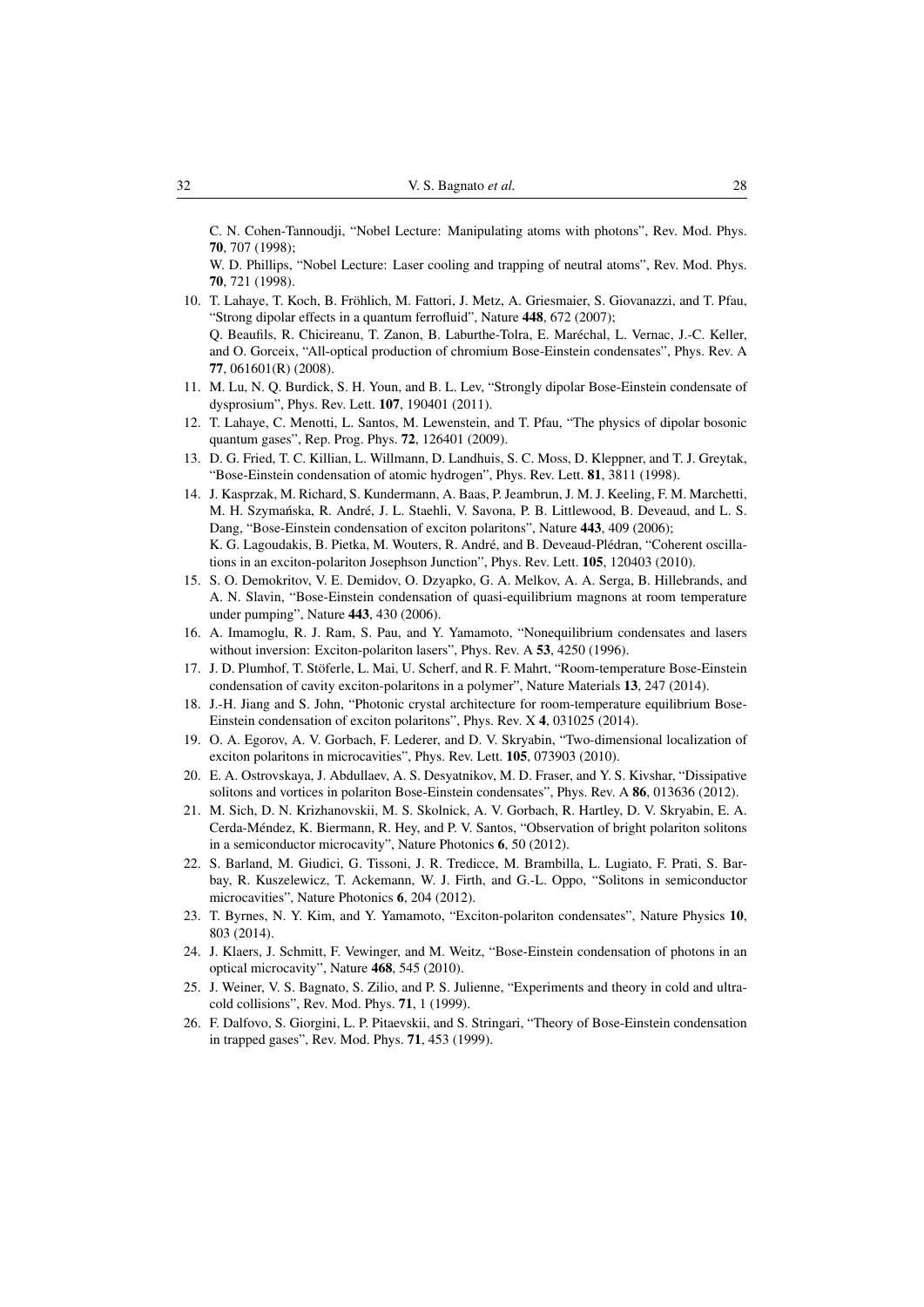- 27. A. J. Leggett, "Bose-Einstein condensation in the alkali gases: Some fundamental concepts", Rev. Mod. Phys. 73, 307 (2001).
- 28. J. O. Andersen, "Theory of the weakly interacting Bose gas", Rev. Mod. Phys. 76, 599 (2004).
- 29. V. A. Brazhnyi and V. V. Konotop, "Theory of nonlinear matter waves in optical lattices", Mod. Phys. Lett. B 18, 627 (2004).
- 30. K. Bongs and K. Sengstock, "Physics with coherent quantum gases", Rep. Prog. Phys. 67, 907  $(2004)$
- <span id="page-28-8"></span>31. O. Morsch and M. Oberthaler, "Dynamics of Bose-Einstein condensates in optical lattices", Rev. Mod. Phys. 78, 179 (2006).
- <span id="page-28-10"></span>32. R. Carretero-Gonzalez, D. J. Frantzeskakis, and P. G. Kevrekidis, "Nonlinear waves in Bose- ´ Einstein waves condensates: physical relevance and mathematical techniques", Nonlinearity 21, R139 (2008).
- 33. P. G. Kevrekidis, D. J. Frantzeskakis, and R. Carretero-Gonzalez (Eds.), ´ *Emergent Nonlinear Phenomena in Bose-Einstein Condensates* (Springer, Berlin, 2008).
- <span id="page-28-13"></span>34. I. Bloch, J. Dalibard, and W. Zwerger, "Many-body physics with ultracold gases", Rev. Mod. Phys. 80, 885 (2008).
- 35. H. K. Stoof, K. B. Gubbels, and D. B. M. Dickerscheid, *Ultracold Quantum Fields* (Springer, Dordrecht, 2009).
- <span id="page-28-7"></span>36. D. J. Frantzeskakis, "Dark solitons in atomic Bose-Einstein condensates: from theory to experiments", J. Phys. A: Math. Theor. 43, 213001 (2010).
- <span id="page-28-11"></span>37. L. D. Carr (Ed.), *Understanding Quantum Phase Transitions* (Taylor and Francis, Boca Raton, 2010).
- 38. M. A. Cazalilla, R. Citro, T. Giamarchi, E. Orignac, and M. Rigol, "One dimensional bosons: From condensed matter systems to ultracold gases", Rev. Mod. Phys. 83, 1405 (2011).
- <span id="page-28-9"></span>39. M. Lewenstein, A. Sanpera, and V. Ahufinger, *Ultracold Atoms in Optical Lattices: Simulating Quantum Many-Body Systems* (Oxford University Press, Oxford, 2012).
- <span id="page-28-12"></span>40. N. P. Proukakis, S. A. Gardiner, M. Davis and M. Szymanska (Eds.), ´ *Quantum Gases: Finite Temperature and Non-Equilibrium Dynamics* (Imperial College Press, London, 2013).
- <span id="page-28-0"></span>41. J. Dalibard, F. Gerbier, G. Juzeliūnas, and P. Öhberg, "Colloquium: Artificial gauge potentials for neutral atoms", Rev. Mod. Phys. 83, 1523 (2011); N. Goldman, G. Juzeliūnas, P. Öhberg, and I. B. Spielman, "Light-induced gauge fields for ultracold atoms", Rep. Prog. Phys. 77, 126401 (2014).
- <span id="page-28-1"></span>42. R. K. Dodd, J. C. Eilbeck, J. D. Gibbon, and H. C. Morris, *Solitons and Nonlinear Wave Equations* (Academic, New York, 1983).
- <span id="page-28-14"></span>43. C. Sulem and P. L. Sulem, *The Nonlinear Schrödinger Equation* (Springer, New York, 1999).
- <span id="page-28-2"></span>44. M. J. Ablowitz, B. Prinari, and A. D. Trubatch, *Discrete and Continuous Nonlinear Schrodinger ¨ Systems* (Cambridge University Press, Cambridge, 2004).
- <span id="page-28-3"></span>45. S. L. Rolston and W. D. Phillips, "Nonlinear and quantum atom optics", Nature 416, 219 (2002); B. P. Anderson and P. Meystre, "Nonlinear atom optics", Contemporary Physics 44, 473 (2003).
- <span id="page-28-4"></span>46. A. Wallraff, A. Lukashenko, J. Lisenfeld, A. Kemp, M. V. Fistul, Y. Koval, and A. V. Ustinov, 'Quantum dynamics of a single vortex", Nature 425, 155 (2003).
- <span id="page-28-5"></span>47. Y. S. Kivshar and B. A. Malomed, "Dynamics of solitons in nearly integrable systems", Rev. Mod. Phys. 61, 763 (1989).
- <span id="page-28-6"></span>48. K. E. Strecker, G. B. Partridge, A. G. Truscott, and R. G. Hulet, "Formation and propagation of matter-wave soliton trains", Nature 417, 150 (2002).
- 49. L. Khaykovich, F. Schreck, G. Ferrari, T. Bourdel, J. Cubizolles, L. D. Carr, Y. Castin, and C. Salomon, "Formation of a matter-wave soliton", Science 296, 1290 (2002).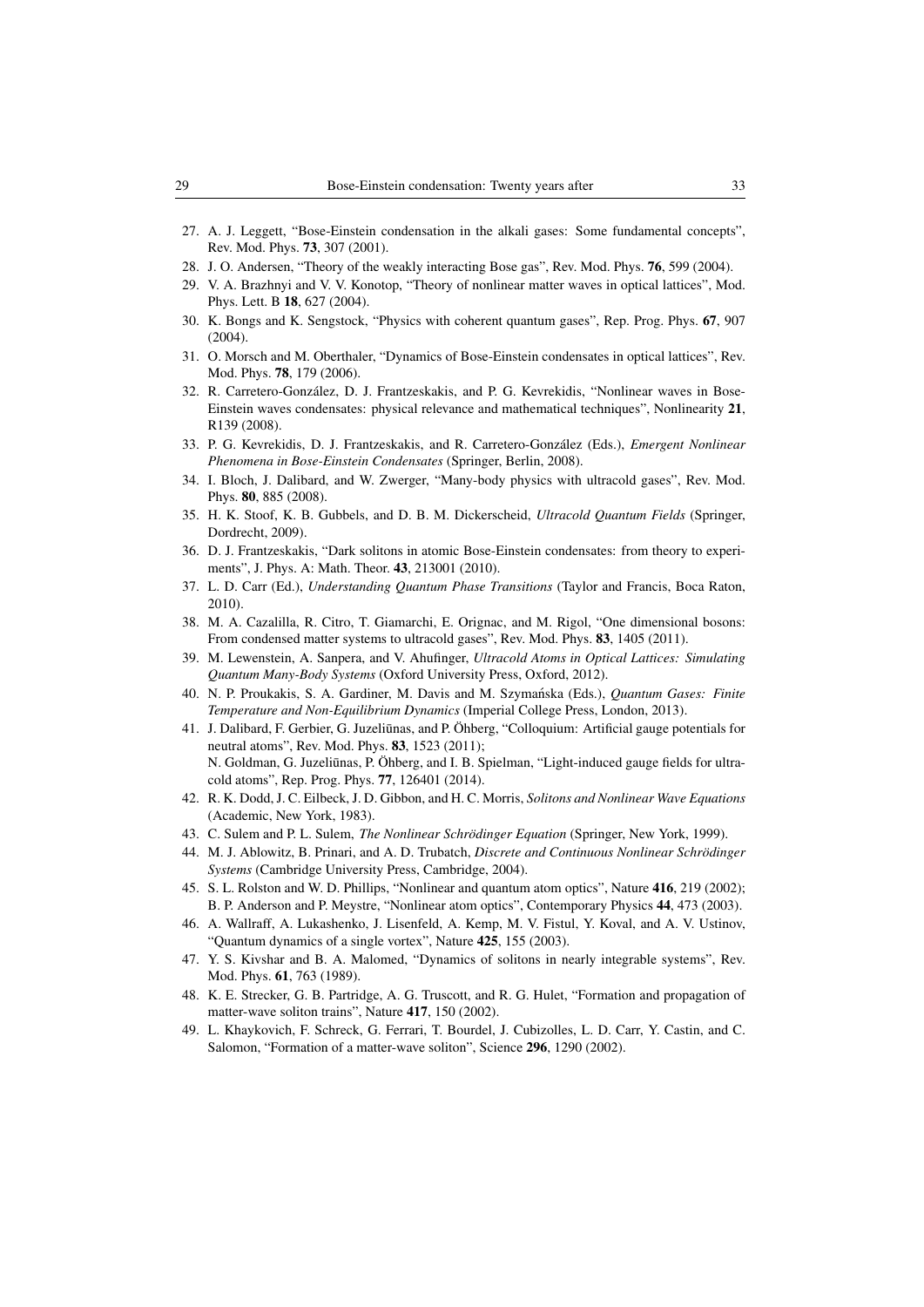- <span id="page-29-0"></span>50. K. E. Strecker, G. B. Partridge, A. G. Truscott, and R. G. Hulet, "Bright matter-wave solitons in Bose-Einstein condensates", New J. Phys. 5, 73 (2003).
- <span id="page-29-1"></span>51. S. L. Cornish, S. T. Thompson, and C. E. Wieman, "Formation of bright matter-wave solitons during the collapse of attractive Bose-Einstein condensates", Phys. Rev. Lett. 96, 170401 (2006).
- <span id="page-29-2"></span>52. A. L. Marchant, T. P. Billam, T. P. Wiles, M. M. H. Yu, S. A. Gardiner, and L. Cornish, "Controlled formation and reflection of a bright solitary matter-wave", Nature Communications 4, 1865 (2013).
- <span id="page-29-3"></span>53. F. Kh. Abdullaev, A. Gammal, A. M. Kamchatnov, and L. Tomio, "Dynamics of bright matter wave solitons in a Bose-Einstein condensate", Int. J. Mod. Phys. B 19, 3415 (2005); T. P. Billam, A. L. Marchant, S. L. Cornish, S. A. Gardiner, and N. G. Parker, "Bright solitary matter waves: Formation, stability and interactions", in: *Spontaneous Symmetry Breaking, Self-Trapping, and Josephson Oscillations*, ed. by B. A. Malomed (Springer, Berlin and Heidelberg, 2013), pp. 403-456.
- <span id="page-29-4"></span>54. J. H. V. Nguyen, P. Dyke, D. Luo, B. A. Malomed, and R. G. Hulet, "Collisions of matter-wave solitons", Nature Physics 10, 918 (2014).
- <span id="page-29-5"></span>55. N. G. Parker, A. M. Martin, S. L. Cornish, and C. S. Adams, "Collisions of bright solitary matter waves", J. Phys. B 41, 045303 (2008).
- <span id="page-29-6"></span>56. R. Dum, J. I. Cirac, M. Lewenstein, and P. Zoller, "Creation of dark solitons and vortices in Bose-Einstein condensates", Phys. Rev. Lett. 80, 2972 (1998).
- <span id="page-29-7"></span>57. S. Burger, K. Bongs, S. Dettmer, W. Ertmer, K. Sengstock, A. Sanpera, G. V. Shlyapnikov, and M. Lewenstein, "Dark solitons in Bose-Einstein condensates", Phys. Rev. Lett. 83, 5198 (1999); J. Denschlag, J. E. Simsarian, D. L. Feder, C. W. Clark, L. A. Collins, J. Cubizolles, L. Deng, E. W. Hagley, K. Helmerson, W. P. Reinhardt, S. L. Rolston, B. I. Schneider, and W. D. Phillips, "Generating solitons by phase engineering of a Bose-Einstein condensate", Science 287, 97 (2000).
- <span id="page-29-8"></span>58. A. Weller, J. P. Ronzheimer, C. Gross, J. Esteve, M. K. Oberthaler, D. J. Frantzeskakis, G. Theocharis, and P. G. Kevrekidis, "Experimental observation of oscillating and interacting matter wave dark solitons", Phys. Rev. Lett. 101, 130401 (2008); G. Theocharis, A. Weller, J. P. Ronzheimer, C. Gross, M. K. Oberthaler, P. G. Kevrekidis, and D. J. Frantzeskakis, "Multiple atomic dark solitons in cigar-shaped Bose-Einstein condensates", Phys. Rev. A 81, 063604 (2010).
- <span id="page-29-9"></span>59. G. Huang, M. G. Velarde, and V. A. Makarov, "Dark solitons and their head-on collisions in Bose-Einstein condensates", Phys. Rev. A 64, 013617 (2001).
- <span id="page-29-10"></span>60. S. Stellmer, C. Becker, P. Soltan-Panahi, E.-M. Richter, S. Dörscher, M. Baumert, J. Kronjäger, K. Bongs, and K. Sengstock, "Collisions of dark solitons in elongated Bose-Einstein condensates", Phys. Rev. Lett. 101, 120406 (2008).
- <span id="page-29-11"></span>61. Th. Busch and J. R. Anglin, "Dark-bright solitons in inhomogeneous Bose-Einstein condensates", Phys. Rev. Lett. 87, 010401 (2001).
- <span id="page-29-12"></span>62. C. Becker, S. Stellmer, P. Soltan-Panahi, S. Dörscher, M. Baumert, E.-M. Richter, J. Krönjager, K. Bongs, and K. Senhstock, "Oscillations and interactions of dark and dark-bright solitons in Bose-Einstein condensates", Nature Physics 4, 496 (2008); S. Middelkamp, J. J. Chang, C. Hamner, R. Carretero-Gonzalez, P. G. Kevrekidis, V. Achilleos, D. ´ J. Frantzeskakis, P. Schmelcher, and P. Engels, "Dynamics of dark-bright solitons in cigar-shaped Bose-Einstein condensates", Phys. Lett. A 375, 642 (2011).
- <span id="page-29-13"></span>63. C. Hamner, J. J. Chang, P. Engels, and M. A. Hoefer, "Generation of dark-dright soliton trains in superfluid-superfluid counterflow", Phys. Rev. Lett. 106, 065302 (2011); D. Yan, J. J. Chang, C. Hamner, P. G. Kevrekidis, P. Engels, V. Achilleos, D. J. Frantzeskakis, R. Carretero-Gonzalez, and P. Schmelcher, "Multiple dark-bright solitons in atomic Bose-Einstein ´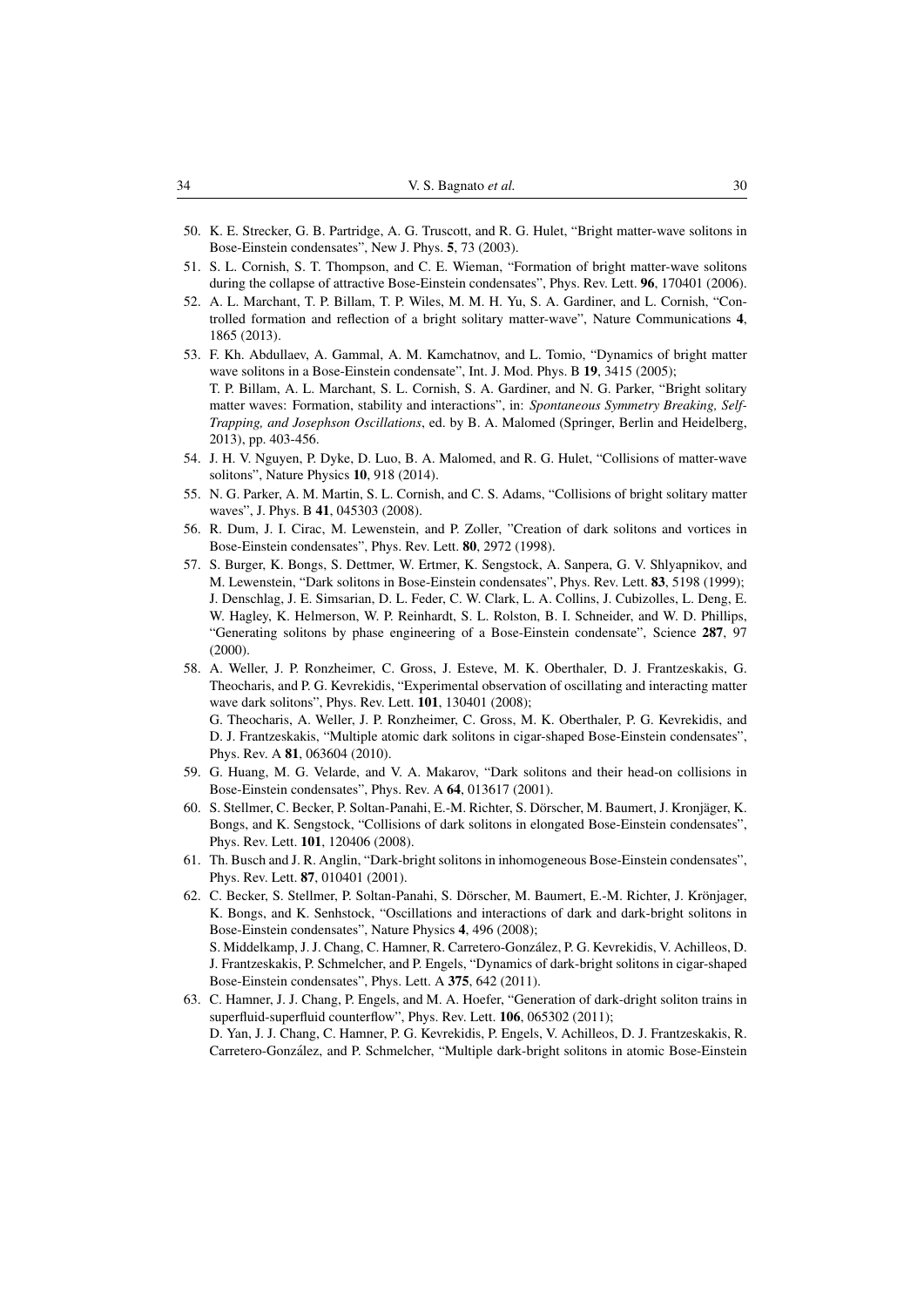condensates", Phys. Rev. A 84, 053630 (2011).

<span id="page-30-0"></span>64. M. A. Hoefer, J. J. Chang, C. Hamner, and P. Engels, "Dark-dark solitons and modulational instability in miscible two-component Bose-Einstein condensates", Phys. Rev. A  $84$ , 041605(R)  $(2011)$ ;

D. Yan, J. J. Chang, C. Hamner, M. Hoefer, P. G. Kevrekidis, P. Engels, V. Achilleos, D. J. Frantzeskakis, and J. Cuevas, "Beating dark-dark solitons in Bose-Einstein condensates", J. Phys. B: At. Mol. Opt. Phys. 45, 115301 (2012).

- <span id="page-30-1"></span>65. B. Eiermann, Th. Anker, M. Albiez, M. Taglieber, P. Treutlein, K.-P. Marzlin, and M. K. Oberthaler, "Bright Bose-Einstein gap solitons of atoms with repulsive interaction", Phys. Rev. Lett. 92, 230401 (2004).
- <span id="page-30-2"></span>66. A. L. Fetter and A. A. Svidzinsky, "Vortices in a trapped dilute Bose-Einstein condensate", J. Phys.-Cond. Matt. 13, R135 (2001); P. Engels, I. Coddington, V. Schweikhard, and E. A. Cornell, "Vortex lattice dynamics in a dilutegas BEC", J. Low Temp. Phys. 134, 683 (2004); P. G. Kevrekidis, R. Carretero-Gonzalez, D. J. Frantzeskakis, and I. G. Kevrekidis, "Vortices in ´ Bose-Einstein condensates: Some recent developments", Mod. Phys. Lett. B 18, 1481 (2004); A. L. Fetter, "Rotating trapped Bose-Einstein condensates", Rev. Mod. Phys. 81, 647 (2009).
- <span id="page-30-3"></span>67. E. A. L. Henn, J. A. Seman, G. Roati, K. M. F. Magalhaes, and V. S. Bagnato, "Emergence of turbulence in an oscillating Bose-Einstein condensate", Phys. Rev. Lett. 103, 045301 (2009); T. W. Neely, A. S. Bradley, E. C. Samson, S. J. Rooney, E. M. Wright, K. J. H. Law, R. Carretero-González, P. G. Kevrekidis, M. J. Davis, and B. P. Anderson, "Characteristics of two-dimensional quantum turbulence in a compressible superfluid", Phys. Rev. Lett. 111, 235301 (2013).
- <span id="page-30-4"></span>68. M. R. Matthews, B. P. Anderson, P. C. Haljan, D. S. Hall, C. E. Wieman, and E. A. Cornell, "Vortices in Bose-Einstein condensate", Phys. Rev. Lett. 83, 2498 (1999).
- <span id="page-30-5"></span>69. K. W. Madison, F. Chevy, W. Wohlleben, and J. Dalibard, "Vortex formation in a stirred Bose-Einstein condensate", Phys. Rev. Lett. 84, 806 (2000).
- <span id="page-30-6"></span>70. J. R. Abo-Shaeer, C. Raman, J. M. Vogels, and W. Ketterle, "Observation of vortex lattices in Bose-Einstein condensates", Science 292, 476 (2001).
- <span id="page-30-7"></span>71. D. R. Scherer, C. N. Weiler, T. W. Neely, and B. P. Anderson, "Vortex formation by merging of multiple trapped Bose-Einstein condensates", Phys. Rev. Lett. 98, 110402 (2007); R. Carretero-Gonzalez, B. P. Anderson, P. G. Kevrekidis, D. J. Frantzeskakis, and C. N. Weiler, ´ "Dynamics of vortex formation in merging Bose-Einstein condensate fragments", Phys. Rev. A 77, 033625 (2008).
- <span id="page-30-8"></span>72. T. W. Neely, E. C. Samson, A. S. Bradley, M. J. Davis, and B. P. Anderson, "Observation of vortex dipoles in an oblate Bose-Einstein condensate", Phys. Rev. Lett. 104, 160401 (2010).
- <span id="page-30-9"></span>73. C. N. Weiler, T. W. Neely, D. R. Scherer, A. S. Bradley, M. J. Davis, and B. P. Anderson, "Spontaneous vortices in the formation of Bose-Einstein condensates", Nature 455, 948 (2008).
- <span id="page-30-10"></span>74. T. W. B. Kibble, "Topology of cosmic domains and strings", J. Phys. A: Math. Gen. 9, 1387 (1976);

W. H. Zurek, "Cosmological experiments in superfluid helium?", Nature 317, 505 (1985).

- <span id="page-30-11"></span>75. D. V. Freilich, D. M. Bianchi, A. M. Kaufman, T. K. Langin, and D. S. Hall, "Real-time dynamics of single vortex lines and vortex dipoles in a Bose-Einstein condensate", Science 320, 1182 (2010);
- 76. J. A. Seman, E. A. L. Henn, M. Haque, R. F. Shiozaki, E. R. F. Ramos, M. Caracanhas, P. Castilho, C. Castelo Branco, P. E. S. Tavares, F. J. Poveda-Cuevas, G. Roati, K. M. F. Magalhaes, and V. S. Bagnato, "Three-vortex configurations in trapped Bose-Einstein condensates" Phys. Rev. A 82, 033616 (2010).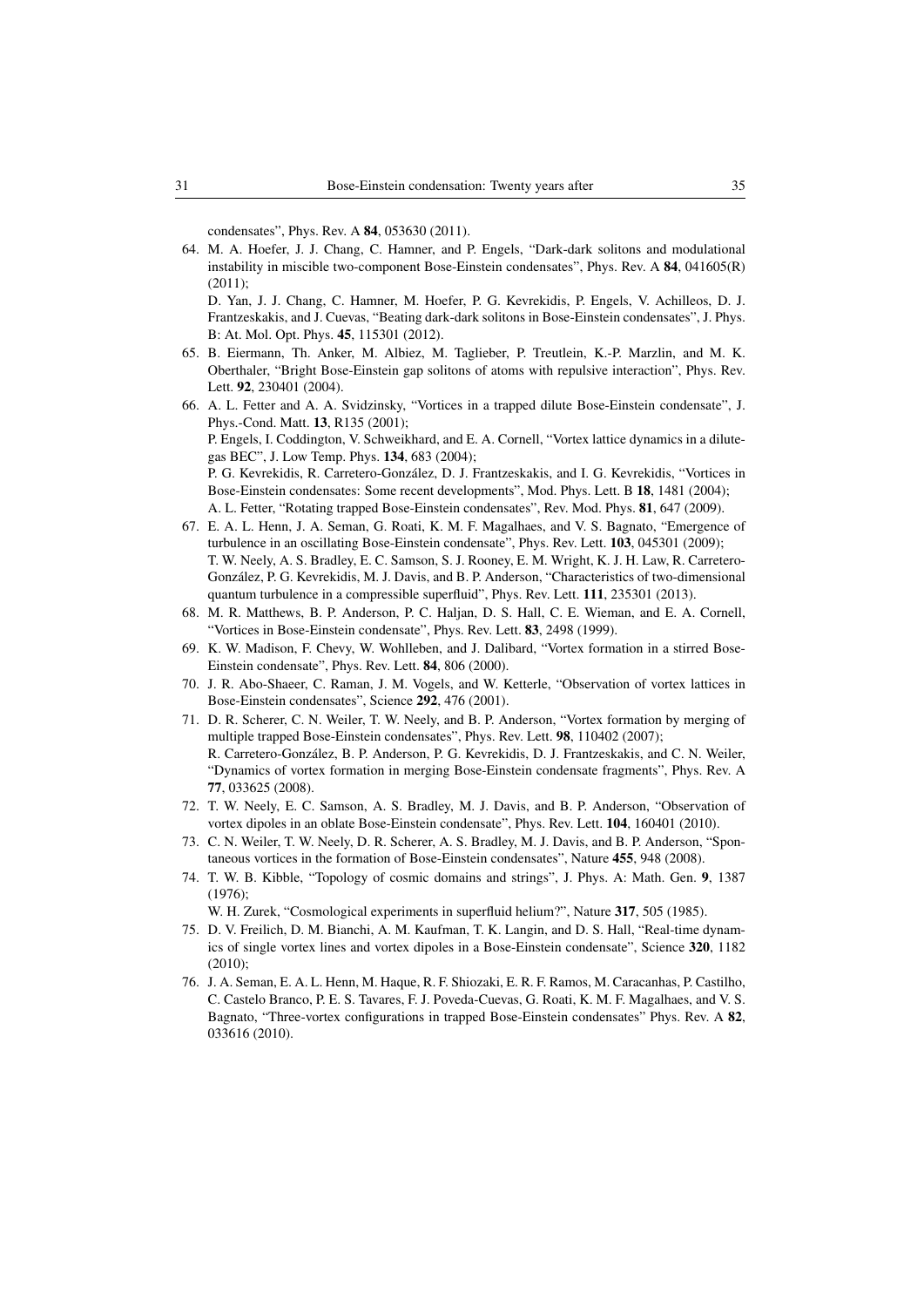- <span id="page-31-3"></span>77. S. Middelkamp, P. J. Torres, P. G. Kevrekidis, D. J. Frantzeskakis, R. Carretero-Gonzalez, P. ´ Schmelcher, D. V. Freilich, and D. S. Hall, "Guiding-center dynamics of vortex dipoles in Bose-Einstein condensates", Phys. Rev. A 84, 011605(R) (2011); R. Navarro, R. Carretero-Gonzalez, P. J. Torres, P. G. Kevrekidis, D. J. Frantzeskakis, M. W. Ray, ´ E. Altuntas, and D. S. Hall, "Dynamics of a few corotating vortices in Bose-Einstein conden-
- 78. L. C. Crasovan, G. Molina-Terriza, J. P. Torres, L. Torner, V. M. Pérez-García, and D. Mihalache, "Globally linked vortex clusters in trapped wave fields", Phys. Rev. E 66, 036612 (2002).

sates", Phys. Rev. Lett. 110, 225301 (2013).

- 79. L. C. Crasovan, V. Vekslerchik, V. M. Pérez-García, J. P. Torres, D. Mihalache, and L. Torner, "Stable vortex dipoles in nonrotating Bose-Einstein condensates", Phys. Rev. A 68, 063609 (2003).
- 80. M. Möttönen, S. M. M. Virtanen, T. Isoshima, and M. M. Salomaa, "Stationary vortex clusters in nonrotating Bose-Einstein condensates", Phys. Rev. A 71, 033626 (2005).
- 81. V. Pietilä, M. Möttönen, T. Isoshima, J. A. M. Huhtamäki, and S. M. M. Virtanen, "Stability and dynamics of vortex clusters in nonrotated Bose-Einstein condensates", Phys. Rev. A 74, 023603 (2006).
- 82. W. Li, M. Haque, and S. Komineas, "Vortex dipole in a trapped two-dimensional Bose-Einstein condensate", Phys. Rev. A 77, 053610 (2008).
- 83. P. J. Torres, P. G. Kevrekidis, D. J. Frantzeskakis, R. Carretero-Gonzalez, P. Schmelcher, and D. ´ S. Hall, "Dynamics of vortex dipoles in confined Bose-Einstein condensates", Phys. Lett. A 375, 3044 (2011).
- 84. P. Kuopanportti, J. A. M. Huhtamäki, and M. Möttönen, "Size and dynamics of vortex dipoles in dilute Bose-Einstein condensates", Phys. Rev. A 83, 011603 (2011).
- 85. T. Aioi, T. Kadokura, and H. Saito, "Penetration of a vortex dipole across an interface of Bose-Einstein condensates", Phys. Rev. A 85, 023618 (2012).
- 86. V. M. Lashkin, A. S. Desyatnikov, E. A. Ostrovskaya, and Y. S. Kivshar, "Azimuthal vortex clusters in Bose-Einstein condensates", Phys. Rev. A 85, 013620 (2012).
- 87. L. C. Crasovan, V. M. Pérez-García, I. Danaila, D. Mihalache, and L. Torner, "Three-dimensional parallel vortex rings in Bose-Einstein condensates", Phys. Rev. A 70, 033605 (2004).
- <span id="page-31-0"></span>88. L. Wu, L. Li, J. F. Zhang, D. Mihalache, B. A. Malomed, and W. M. Liu, "Exact solutions of the Gross-Pitaesvkii equation for stable vortex modes in two-dimensional Bose-Einstein condensates", Phys. Rev. A 81, 061805 (2010).
- <span id="page-31-1"></span>89. Z. Dutton, M. Budde, C. Slowe, and L. V. Hau, "Observation of quantum shock waves created with ultra-compressed slow light pulses in a Bose-Einstein condensate", Science 293, 663 (2001).
- <span id="page-31-2"></span>90. N. S. Ginsberg, J. Brand, and L. V. Hau, "Observation of hybrid soliton vortex-ring structures in Bose-Einstein condensates", Phys. Rev. Lett. 94, 040403 (2005); I. Shomroni, E. Lahoud, S. Levy, and J. Steinhauer, "Evidence for an oscillating soliton/vortex ring by density engineering of a Bose-Einstein condensate", Nature Physics 5, 193 (2009);

C. Becker, K. Sengstock, P. Schmelcher, P. G. Kevrekidis, and R. Carretero-Gonzalez, "Inelas- ´ tic collisions of solitary waves in anisotropic Bose-Einstein condensates: sling-shot events and expanding collision bubbles", New J. Phys. 15, 113028 (2013);

S. Donadello, S. Serafini, M. Tylutki, L. P. Pitaevskii, F. Dalfovo, G. Lamporesi, and G. Ferrari, "Observation of solitonic vortices in Bose-Einstein condensates", Phys. Rev. Lett. 113, 065302 (2014);

M. J.-H. Ku, W. Ji, B. Mukherjee, E. Guardado-Sanchez, L. W. Cheuk, T. Yefsah, and M. W. Zwierlein, "Motion of a solitonic vortex in the BEC-BCS crossover", Phys. Rev. Lett. 113, 065301 (2014).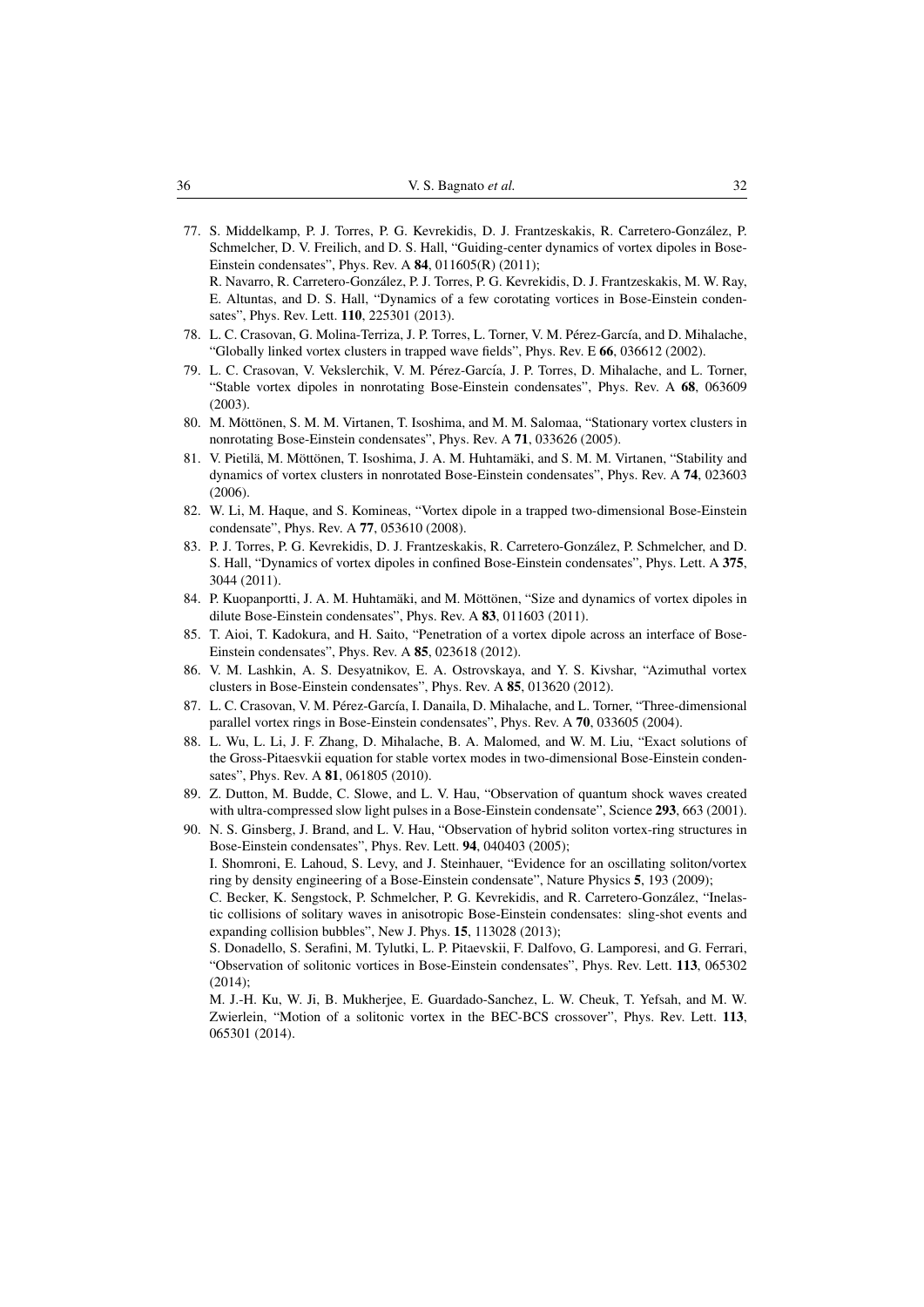<span id="page-32-0"></span>91. F. S. Cataliotti, S. Burger, C. Fort, P. Maddaloni, F. Minardi, A. Trobettoni, A. Smerzi, and M. Inguscio, "Josephson junction arrays with Bose-Einstein condensates", Science 293, 843 (2001); M. Albiez, R. Gati, J. Folling, S. Hunsmann, M. Critiani, and M. K. Oberthaler, "Direct observation of tunneling and nonlinear self-trapping in a single bosonic Josephson junction", Phys. Rev. Lett. 95, 010402 (2005);

S. Levy, E. Lahoud, I. Shomroni, and J. Steinhauer, "The a.c. and d.c. Josephson effects in a Bose-Einstein condensate", Nature 449, 579 (2007).

- <span id="page-32-1"></span>92. T. Zibold. E. Nicklas, C. Gross, M. K. Oberthaler, "Classical bifurcation at the transition from Rabi to Josephson dynamics", Phys. Rev. Lett. 105, 204101 (2010).
- <span id="page-32-2"></span>93. G. Dresselhaus, "Spin-orbit coupling effects in Zinc Blende structures", Phys. Rev. 100, 580 (1955);

Y. A. Bychkov and E. I. Rashba, "Oscillatory effects and the magnetic susceptibility of carriers in inversion layers", J. Phys. C 17, 6039 (1984).

<span id="page-32-3"></span>94. Y. J. Lin, K. Jimenez-Garcia, and I. B. Spielman, "Spin-orbit-coupled Bose-Einstein condensates", Nature 471, 83 (2011);

J.-Y. Zhang, S.-C. Ji, Z. Chen, L. Zhang, Z.-D. Du, B. Yan, G.-S. Pan, B. Zhao, Y. Deng, H. Zhai, S. Chen, and J.-W. Pan, "Collective dipole oscillations of a spin-orbit coupled Bose-Einstein condensate", Phys. Rev. Lett. 109, 115301 (2012);

C. Hamner, C. Qu, Y. Zhang, J. Chang, M. Gong, C. Zhang, and P. Engels, "Dicke-type phase transition in a spin-orbit coupled Bose-Einstein condensate", Nature Communications 5, 4023  $(2014)$ ;

A. J. Olson, S.-J. Wang, R. J. Niffenegger, C.-H. Li, C. H. Greene, and Y. P. Chen, "Tunable Landau-Zener transitions in a spin-orbit-coupled Bose-Einstein condensate", Phys. Rev. A 90, 013616 (2014).

- <span id="page-32-4"></span>95. M. Greiner, O. Mandel, T. Esslinger, T. W. Hansch, and I. Bloch,"Quantum phase transition from a superfluid to a Mott insulator in a gas of ultracold atoms", Nature 415, 39 (2002).
- <span id="page-32-5"></span>96. A. Zenesini, C. Sias, H. Lignier, Y. Singh, D. Ciampini, O. Morsch, R. Mannella, E. Arimondo, A. Tomadin, and S. Wimberger, "Resonant tunneling of Bose–Einstein condensates in optical lattices", New J. Phys. 10, 053038 (2008).
- <span id="page-32-6"></span>97. Y. J. Lin, R. L. Compton, K. Jimenez-Garcia, J. V. Porto, and I. B. Spielman, "Synthetic magnetic fields for ultracold neutral atoms", Nature 462, 628 (2009).

<span id="page-32-7"></span>98. P. Hauke, F. M. Cucchietti, L. Tagliacozzo, I. Deutsch, and M. Lewenstein, "Can one trust quantum simulators?", Rep. Prog. Phys. 75, 082401 (2012); I. Bloch, J. Dalibard, and S. Nascimbène, "Quantum simulations with ultracold quantum gases", Nature Physics 8, 267 (2012); T. H. Johnson, S. R. Clark, and D. Jaksch, "What is a quantum simulator?", EPJ Quantum Technology 1, 10 (2014);

<span id="page-32-8"></span>I. M. Georgescu, S. Ashhab, and F. Nori, "Quantum simulation", Rev. Mod. Phys. 86, 153 (2014). 99. N. Veretenov, Yu. Rozhdestvenskya, N. Rosanov, V. Smirnov, and S. Fedorov, "Interferometric precision measurements with Bose-Einstein condensate solitons formed by an optical lattice", Eur. Phys. J. D 42, 455 (2007); J. Grond, U. Hohenester, I. Mazets, and J. Schmiedmayer, "Atom interferometry with trapped Bose-Einstein condensates: impact of atom-atom interactions", New J. Phys. 12, 065036 (2010); J. Grond, U. Hohenester, J. Schmiedmayer, and A. Smerzi, "Mach-Zehnder interferometry with interacting trapped Bose-Einstein condensates", Phys. Rev. A 84, 023619 (2011).

<span id="page-32-9"></span>100. J. Cuevas, P. G. Kevrekidis, B. A. Malomed, P. Dyke, and R. G. Hulet, "Interactions of solitons with a Gaussian barrier: Splitting and recombination in quasi-one-dimensional and threedimensional settings", New J. Phys. 15, 063006 (2013).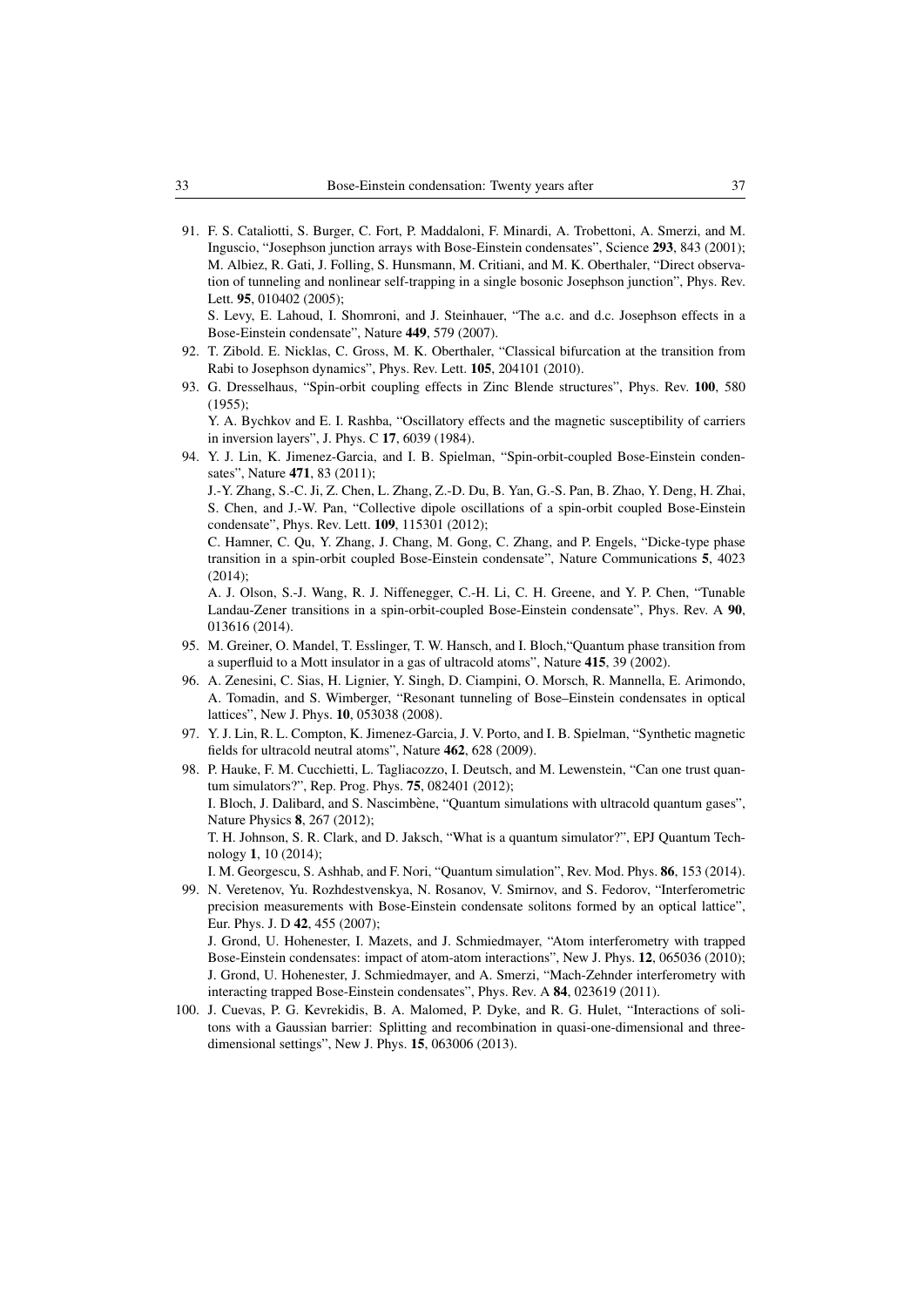- <span id="page-33-0"></span>101. G. D. McDonald, C. C. N. Kuhn, K. S. Hardman, S. Bennetts, P. J. Everitt, P. A. Altin, J. E. Debs, J. D. Close, and N. P. Robin, "Bright solitonic matter-wave interferometer", Phys. Rev. Lett. 113, 013002 (2014).
- <span id="page-33-1"></span>102. See the presentation of Mark Kasevich at the NASA Quantum Future Technologies Conference, Jan. 17-21 2012, available at: *http://quantum.nasa.gov/agenda.html*.
- <span id="page-33-2"></span>103. A. D. Martin and J. Ruostekoski, "Quantum dynamics of atomic bright solitons under splitting and recollision, and implications for interferometry", New J. Phys. 14, 043040 (2012).
- <span id="page-33-3"></span>104. A. Negretti and C. Henkel, "Enhanced phase sensitivity and soliton formation in an integrated BEC interferometer", J. Phys. B: At. Mol. Opt. Phys. 37, L385 (2004).
- <span id="page-33-4"></span>105. C. Gross, T. Zibold, E. Nicklas, J. Esteve, and M. K. Oberthaler, "Nonlinear atom interferometer surpasses classical precision limit", Nature 464, 1165 (2010).
- <span id="page-33-5"></span>106. C. Gross, H. Strobel, E. Nicklas, T. Zibold, N. Bar-Gill, G. Kurizki, and M. K. Oberthaler, "Atomic homodyne detection of continuous variable entangled twin-atom states", Nature 480, 219 (2011).
- <span id="page-33-6"></span>107. C. Barceló, S. Liberati, and M. Visser, "Analogue gravity", arXiv:gr-qc/0505065v3.
- <span id="page-33-7"></span>108. T. R. Slatyer and C. M. Savage, "Superradiant scattering from a hydrodynamic vortex", Class. Quantum Grav. 22, 3833 (2005).
- <span id="page-33-8"></span>109. M. Sadgrove, S. Kumar, and K. Nakagawa, "Enhanced factoring with a Bose-Einstein condensate", Phys. Rev. Lett. 101, 180502 (2008).
- <span id="page-33-9"></span>110. P. W. Shor in *Proceedings of the 35th Annual Symposium on Foundations of Computer Science*, Santa Fe, New Mexico, 1994, edited by Shafi Goldwasser (IEEE Computer Society Press, Los Alamitos, 1994), p. 124.
- <span id="page-33-10"></span>111. M. A. Nielsen and I. L. Chuang, *Quantum Computing and Quantum Information* (Cambridge University Press, Cambridge, 2000).
- <span id="page-33-11"></span>112. J. V. Porto, S. Rolston, B. L. Tolra, C. J. Williams, and W. D. Phillips, "Quantum information with neutral atoms as qubits", Phil. Trans. Royal Soc. L. A: Math. Phys. Eng. Sci. 361, 1417 (2003);

J. K. Pachos and P. L. Knight, "Quantum computation with a one-dimensional optical lattice", Phys. Rev. Lett. 91, 107902 (2003);

T. Calarco, U. Dorner, P. S. Julienne, C. J. Williams, and P. Zoller, "Quantum computations with atoms in optical lattices: Marker qubits and molecular interactions", Phys. Rev. A 70, 012306 (2004);

T. Byrnes, K. Wen, and Y. Yamamoto, "Macroscopic quantum computation using Bose-Einstein condensates", Phys. Rev. 85, 040306 (2012).

- <span id="page-33-12"></span>113. D. Jaksch and P. Zoller, "The cold atom Hubbard toolbox", Annals of Physics 315, 52 (2005).
- <span id="page-33-13"></span>114. R. A. Pepino, J. Cooper, D. Z. Anderson, and M. J. Holland, "Atomtronic circuits of diodes and transistors", Phys. Rev. Lett. 103, 140405 (2009).
- <span id="page-33-14"></span>115. M. Lewenstein and B. A. Malomed, "Entanglement generation by collisions of quantum solitons in the Born's approximation", New J. Phys. 11, 113014 (2009).
- <span id="page-33-15"></span>116. W. Guerin, J.-F. Riou, J. P. Gaebler, V. Josse, P. Bouyer, and A. Aspect, "Guided quasicontinuous atom laser", Phys. Rev. Lett. 97, 200402 (2006).
- <span id="page-33-16"></span>117. N. P. Robins, C. Figl, M. Jeppesen, G. R. Dennis, and J. D. Close, "A pumped atom laser", Nature Physics 4, 731 (2008).
- <span id="page-33-17"></span>118. N. P. Robins, P. A. Altin, J. E. Debs, and J. D. Close, "Atom lasers: Production, properties and prospects for precision inertial measurement", Phys. Rep. 529, 265 (2013).
- <span id="page-33-18"></span>119. L. D. Carr and J. Brand, "Pulsed atomic soliton laser", Phys. Rev. A 70, 033607 (2004); P. Y. P. Chen and B. A. Malomed, "Stable circulation modes in a dual-core matter-wave laser", J.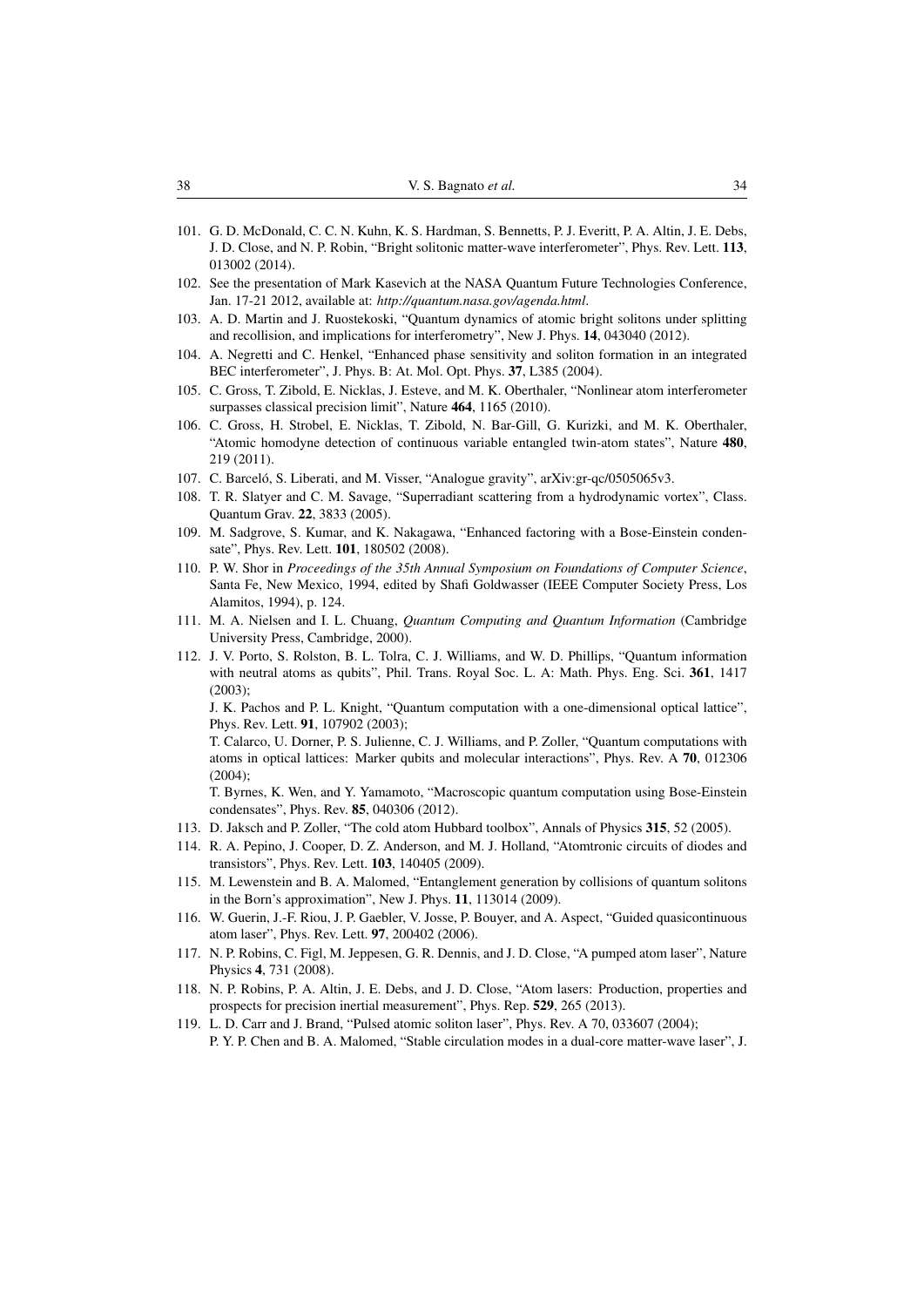Phys. B: At. Mol. Opt. Phys. 39, 2803 (2006);

A. V. Carpentier, H. Michinel, M. I. Rodas-Verde, and V. M. Pérez-García, "Analysis of an atom laser based on the spatial control of the scattering length", Phys. Rev. A 74, 013619 (2006);

T. Wasak, V. V. Konotop, and M. Trippenbach, "Atom laser based on four-wave mixing with Bose-Einstein condensates in nonlinear lattices", Phys. Rev. A 74, 013619 (2013).

- <span id="page-34-0"></span>120. B. A. Malomed, *Soliton Management in Periodic Systems* (Springer, New York, 2006).
- <span id="page-34-1"></span>121. S. Inouye, M. R. Andrews, J. Stenger, H. J. Miesner, D. M. Stamper-Kurn, and W. Ketterle, "Observation of Feshbach resonances in a Bose-Einstein condensate", Nature 392, 151 (1998).
- <span id="page-34-2"></span>122. P. O. Fedichev, Yu. Kagan, G. V. Shlyapnikov, and J. T. M. Walraven, "Influence of nearly resonant light on the scattering length in low-temperature atomic gases", Phys. Rev. Lett. 77, 2913 (1996);

M. Yan, B. J. DeSalvo, B. Ramachandhran, H. Pu, and T. C. Killian, "Controlling condensate collapse and expansion with an optical Feshbach resonance", Phys. Rev. Lett. 110, 123201 (2013).

- <span id="page-34-3"></span>123. D. M. Bauer, M. Lettner, C. Vo, G. Rempe, and S. Durr, "Control of a magnetic Feshbach reso- ¨ nance with laser light", Nature Physics 5, 339 (2009).
- <span id="page-34-4"></span>124. G. Roati, M. Zaccanti, C. D'Errico, J. Catani, M. Modugno, A. Simoni, M. Inguscio, and G. Modugno, "<sup>39</sup>K Bose-Einstein condensate with tunable interactions", Phys. Rev. Lett. **99**, 010403 (2007);

S. E. Pollack, D. Dries, M. Junker, Y. P. Chen, T. A. Corcovilos, and R. G. Hulet, "Extreme tunability of interactions in a <sup>7</sup>Li Bose-Einstein condensate", Phys. Rev. Lett. 102, 090402 (2009).

<span id="page-34-5"></span>125. V. M. Pérez-García, H. Michinel, J. I. Cirac, M. Lewenstein, and P. Zoller, "Low energy excitations of a Bose-Einstein condensate: A time-dependent variational analysis", Phys. Rev. Lett. 77, 5320 (1996);

V. M. Pérez-García, H. Michinel, J. I. Cirac, M. Lewenstein, and P. Zoller, "Dynamics of Bose-Einstein condensates: Variational solutions of the Gross-Pitaevskii equations", Phys. Rev. A 56, 1424 (1997);

A. Trombettoni and A. Smerzi, "Variational dynamics of Bose-Einstein condensates in deep optical lattices", J. Phys. B: At. Mol. Opt. Phys. 34, 4711 (2001);

F. K. Abdullaev, A. Gammal, and L. Tomio, "Dynamics of bright matter-wave solitons in Bose-Einstein condensates inhomogeneous scattering length", J. Phys. B: At. Mol. Opt. Phys. 37, 635 (2004);

V. M. Pérez-García, "Self-similar solutions and collective-coordinate method for nonlinear Schrödinger equations", Physica D 191, 211 (2004).

- <span id="page-34-6"></span>126. B. A. Malomed, "Variational methods in nonlinear fiber optics and related field", Progr. Optics 43, 71 (2002).
- <span id="page-34-7"></span>127. D. L. Feder, C. W. Clark, and B. I. Schneider, "Vortex stability of interacting Bose-Einstein condensates confined in anisotropic harmonic traps", Phys. Rev. Lett. 82, 4956 (1999).
- <span id="page-34-8"></span>128. R. Driben, Y. V. Kartashov, B. A. Malomed, T. Meier, and L. Torner, "Soliton gyroscopes in media with spatially growing repulsive nonlinearity", Phys. Rev. Lett. 112, 020404 (2014).
- <span id="page-34-9"></span>129. M. L. Chiofalo, S. Succi, and M. P. Tosi, "Ground state of trapped interacting Bose-Einstein condensates by an explicit imaginary-time algorithm", Phys. Rev. E 62, 7438 (2000); W. Bao and Q. Du, "Computing the ground state solution of Bose-Einstein condensates by a normalized gradient flow", SIAM J. Sci. Comput. 25, 1674 (2004).
- <span id="page-34-10"></span>130. J. Crank and P. Nicolson, "A practical method for numerical evaluation of solutions of partial differential equations of the heat-conduction type", Proc. Camb. Phil. Soc. 43, 50 (1947).
- <span id="page-34-11"></span>131. P. Muruganandam and S. K. Adhikari, "Fortran programs for the time-dependent Gross-Pitaevskii equation in a fully anisotropic trap", Comput. Phys. Commun. 180, 1888 (2009); D. Vudragović, I. Vidanović, A. Balaž, P. Muruganandam, and S. K Adhikari, "C programs for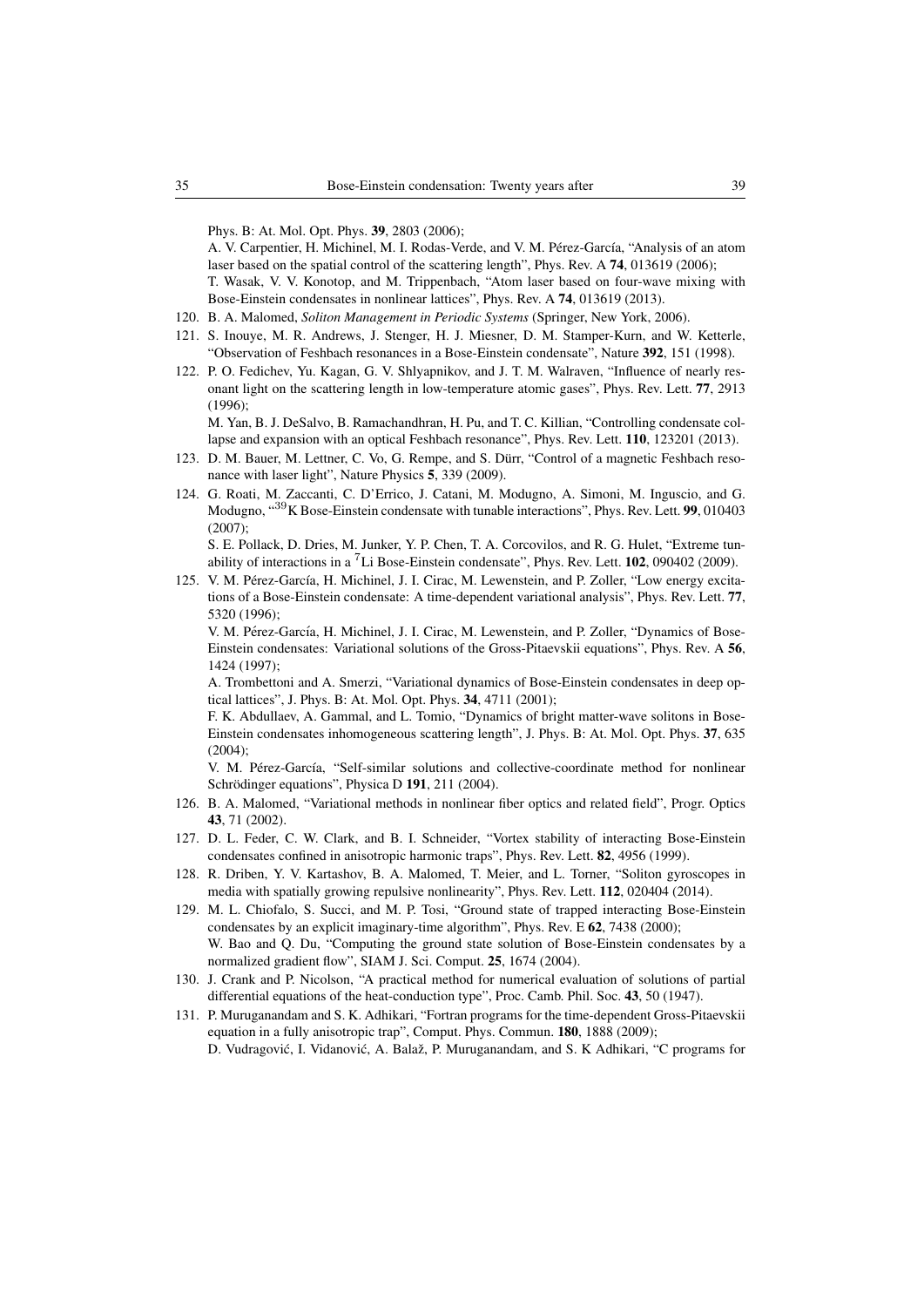solving the time-dependent Gross-Pitaevskii equation in a fully anisotropic trap", Comput. Phys. Commun. 183, 2021 (2012).

- <span id="page-35-0"></span>132. A. Balaž, A. Bogojević, I. Vidanović, and A. Pelster, "Recursive Schrödinger equation approach to faster converging path integrals", Phys. Rev. E 79, 036701 (2009);
	- A. Bogojević, I. Vidanović, A. Balaž, and A. Belić, "Fast convergence of path integrals for manybody systems", Phys. Lett. A 372, 3341 (2008);

D. Stojiljković, A. Bogojević, and A. Balaž, "Efficient calculation of energy spectra using path integrals", Phys. Lett. A 360, 205 (2006);

J. Grujić, A. Bogojević, and A. Balaž, "Energy estimators and calculation of energy expectation values in the path integral formalism", Phys. Lett. A 360, 217 (2006);

A. Bogojević, A. Balaž, and A. Belić, "Jaggedness of path integral trajectories", Phys. Lett. A 345, 258 (2005);

A. Bogojević, A. Balaž, and A. Belić, "Generalization of Euler's summation formula to path integrals", Phys. Lett. A 344, 84 (2005);

A. Bogojević, A. Balaž, and A. Belić, "Asymptotic properties of path integral ideals". Phys. Rev. E 72, 36128 (2005);

A. Bogojević, A. Balaž, and A. Belić, "Systematic speedup of path integrals of a generic N-fold discretized theory", Phys. Rev. B 72, 064302 (2005);

A. Bogojević, A. Balaž, and A. Belić, "Systematically accelerated convergence of path integrals", Phys. Rev. Lett. 94, 180403 (2005).

<span id="page-35-1"></span>133. A. Balaž, I. Vidanović, D. Stojiljković, D. Vudragović, A. Belić, and A. Bogojević, "SPEEDUP code for calculation of transition amplitudes via the effective action approach", Commun. Comput. Phys. 11 739 (2012);

A. Balaž, I. Vidanović, A. Bogojević, A. Belić, and A. Pelster, "Fast converging path integrals for time-dependent potentials: II. Generalization to many-body systems and real-time formalism", J. Stat. Mech. P03005 (2011);

A. Balaž, I. Vidanović, A. Bogojević, A. Belić, and A. Pelster, "Fast converging path integrals for time-dependent potentials: I. Recursive calculation of short-time expansion of the propagator", J. Stat. Mech. P03004 (2011);

A. Balaž, I. Vidanović, A. Bogojević, and A. Pelster, "Ultra-fast converging path-integral approach for rotating ideal Bose-Einstein condensates", Phys. Lett. A 374, 1539 (2010);

I. Vidanović, A. Bogojević, A. Balaž, and A. Belić, "Properties of quantum systems via diagonalization of transition amplitudes. II. Systematic improvements of short-time propagation", Phys. Rev. E 80, 066706 (2009);

I. Vidanović, A. Bogojević, and A. Belić, "Properties of quantum systems via diagonalization of transition amplitudes. I. Discretization Effects", Phys. Rev. E 80, 066705 (2009).

- <span id="page-35-2"></span>134. S. K. Adhikari, "Numerical solution of the two-dimensional Gross-Pitaevskii equation for trapped interacting atoms", Phys. Lett. A 265, 91 (2000).
- 135. S. K. Adhikari, "Numerical study of the spherically symmetric Gross-Pitaevskii equation in two space dimensions", Phys. Rev. E 62, 2937 (2000).
- 136. S. K. Adhikari and P. Muruganandam, "Bose-Einstein condensation dynamics from the numerical solution of the Gross-Pitaevskii equation", J. Phys. B: At. Mol. Opt. Phys. 35, 2831 (2002).
- <span id="page-35-3"></span>137. P. Muruganandam and S. K. Adhikari, "Bose-Einstein condensation dynamics in three dimensions by the pseudospectral and finite-difference methods", J. Phys. B: At. Mol. Opt. Phys. 36, 2501 (2003).
- <span id="page-35-4"></span>138. R. Ozeri, N. Katz, J. Steinhauer, and N. Davidson, "Bulk Bogoliubov excitations in a Bose-Einstein condensate", Rev. Mod. Phys. 77, 187 (2005);

A. M. Rey, B. L. Hu, E. Calzetta, A. Roura, and C. W. Clark, "Nonequilibrium dynamics of op-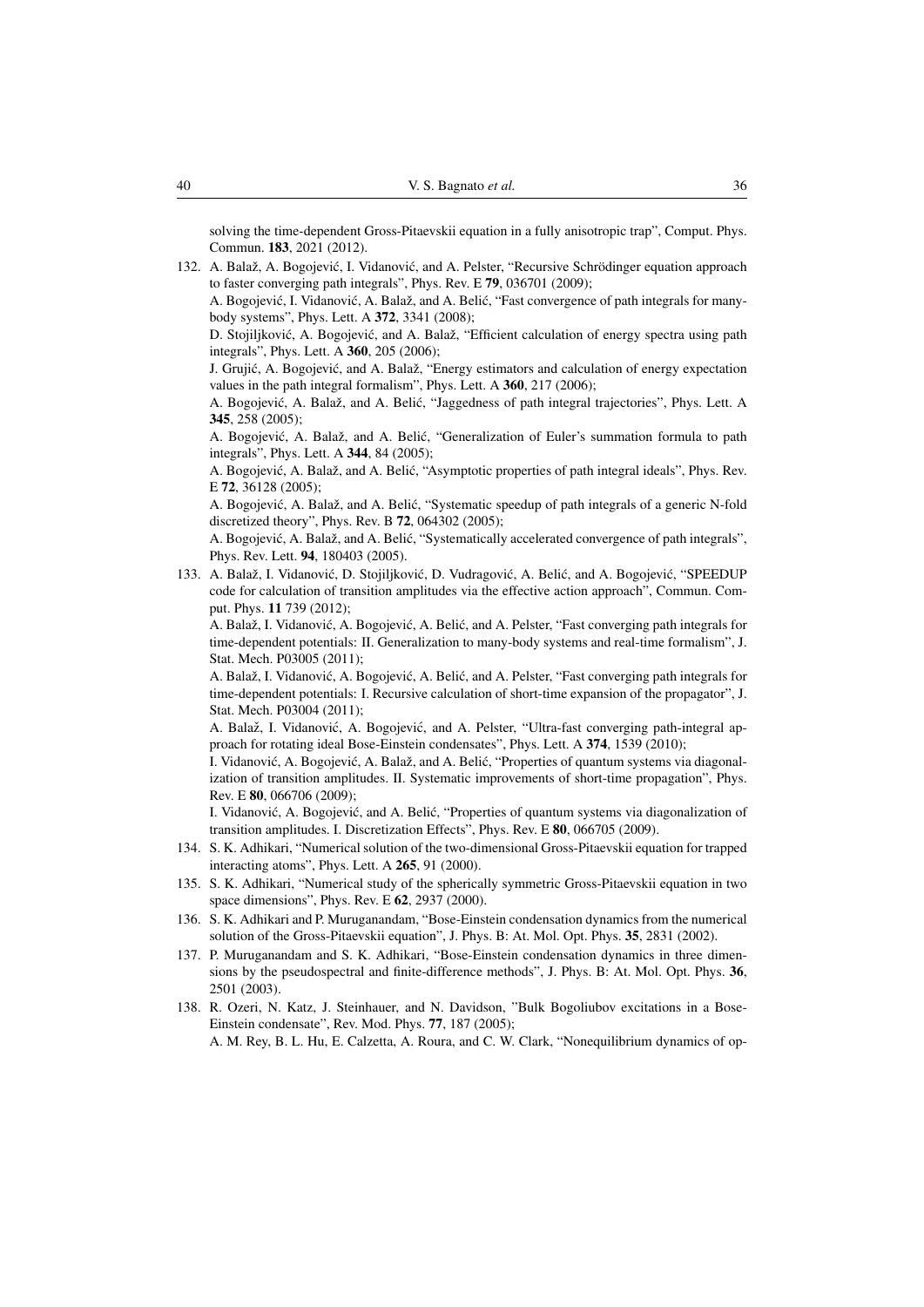tical lattice-loaded Bose-Einstein-condensate atoms: Beyond the Hartree-Fock-Bogoliubov approximation", Phys. Rev. A 69, 033610 (2004);

L. Salasnich, "Beyond mean-field theory for attractive bosons under transverse harmonic confinement", J. Phys. B: At. Mol. Opt. Phys. 39, 1743 (2006).

- <span id="page-36-0"></span>139. C. J. Myatt, E. A. Burt, R. W. Ghrist, E. A. Cornell, and C. E. Wieman, "Production of two overlapping Bose-Einstein condensates by sympathetic cooling", Phys. Rev. Lett. 78, 586 (1997).
- <span id="page-36-1"></span>140. J. Stenger, S. Inouye, D. M. Stamper-Kurn, H.-J. Miesner, A. P. Chikkatur, and W. Ketterle, "Spin domains in ground-state Bose-Einstein condensates", Nature 396, 345 (1998).
- <span id="page-36-2"></span>141. S. B. Papp, J. M. Pino, and C. E. Wieman, "Tunable miscibility in a dual-species Bose-Einstein condensate", Phys. Rev. Lett. 101, 040402 (2008).
- <span id="page-36-3"></span>142. D. J. McCarron, H. W. Cho, D. L. Jenkin, M. P. Köppinger, and S. L. Cornish, "Dual-species Bose-Einstein condensate of  ${}^{87}$ Rb and  ${}^{133}$ Cs", Phys. Rev. A 84, 011603(R) (2011).
- <span id="page-36-4"></span>143. D. S. Hall, M. R. Matthews, J. R. Ensher, C. E. Wieman, and E. A. Cornell, "Dynamics of component separation in a binary mixture of Bose-Einstein condensates", Phys. Rev. Lett. 81, 1539 (1998).
- <span id="page-36-5"></span>144. V. P. Mineev, "The theory of the solution of two near-ideal Bose gases", Zh. Eksp. Teor. Fiz. 67 263 (1974) [Sov. Phys. JETP 40 132 (1974)].
- <span id="page-36-6"></span>145. L. Wen, W. M. Liu, Y. Cai, J. M. Zhang, and J. Hu, "Controlling phase separation of a twocomponent Bose-Einstein condensate by confinement", Phys. Rev. A 85, 043602 (2012).
- <span id="page-36-7"></span>146. M. Trippenbach, K. Góral, K. Rzażewski, B. Malomed, and Y. B. Band, "Structure of binary Bose-Einstein condensates", J. Phys. B: At. Mol. Opt. 33, 4017 (2000); R. W. Pattinson, T. P. Billam, S. A. Gardiner, D. J. McCarron, H. W. Cho, S. L. Cornish, N. G. Parker, and N. P. Proukakis, "Equilibrium solutions for immiscible two-species Bose-Einstein condensates in perturbed harmonic traps", Phys. Rev. A 87, 013625 (2013).
- <span id="page-36-8"></span>147. N. Gemelke, X. Zhang, C.-L. Hung, and C. Chin, "In situ observation of incompressible Mottinsulating domains in ultracold atomic gases", Nature 460, 995 (2009); S. Tojo, Y. Taguchi, Y. Masuyama, T. Hayashi, H. Saito, and T. Hirano, "Controlling phase separation of binary Bose-Einstein condensates via mixed-spin-channel Feshbach resonance", Phys. Rev. A 82, 033609 (2010).
- <span id="page-36-9"></span>148. A. Balaz and A. I. Nicolin, "Faraday waves in binary nonmiscible Bose-Einstein condensates", Phys. Rev. A 85, 023613 (2012).
- <span id="page-36-10"></span>149. L. Li, Z. Li, B. A. Malomed, D. Mihalache, and W. M. Liu, "Exact soliton solutions and nonlinear modulational instability in spinor Bose-Einstein condensates", Phys. Rev. A 72, 033611 (2005).
- <span id="page-36-11"></span>150. L. Li, B. A. Malomed, D. Mihalache, and W. M. Liu, "Exact soliton-on-plane-wave solutions for two-component Bose-Einstein condensates", Phys. Rev. E 73, 066610 (2006).
- <span id="page-36-12"></span>151. R. J. Ballagh, K. Burnett, and T. F. Scott, "Theory of an output coupler for Bose-Einstein condensed atoms", Phys. Rev. Lett. 78, 1607 (1997).
- <span id="page-36-13"></span>152. M. I. Merhasin, B. A. Malomed, and R. Driben, "Transition to miscibility in a binary Bose-Einstein condensate induced by linear coupling", J. Phys. B: At. Mol. Opt. Phys. 38, 877 (2005).
- <span id="page-36-14"></span>153. E. Nicklas, H. Strobel, T. Zibold, C. Gross, B. A. Malomed, P. G. Kevrekidis, and M. K. Oberthaler, "Rabi flopping induces spatial demixing dynamics", Phys. Rev. Lett. 107, 193001 (2011).
- <span id="page-36-15"></span>154. D. Jaksch, C. Bruder, J. I. Cirac, C. W. Gardiner, and P. Zoller, "Cold bosonic atoms in optical lattices", Phys. Rev. Lett. 81, 3108 (1998).
- <span id="page-36-16"></span>155. B. P. Anderson and M. A. Kasevich, "Macroscopic quantum interference from atomic tunnel arrays", Science 282, 1686 (1998).
- <span id="page-36-17"></span>156. I. Bloch, "Ultracold quantum gases in optical lattices", Nature Physics 11, 23 (2005).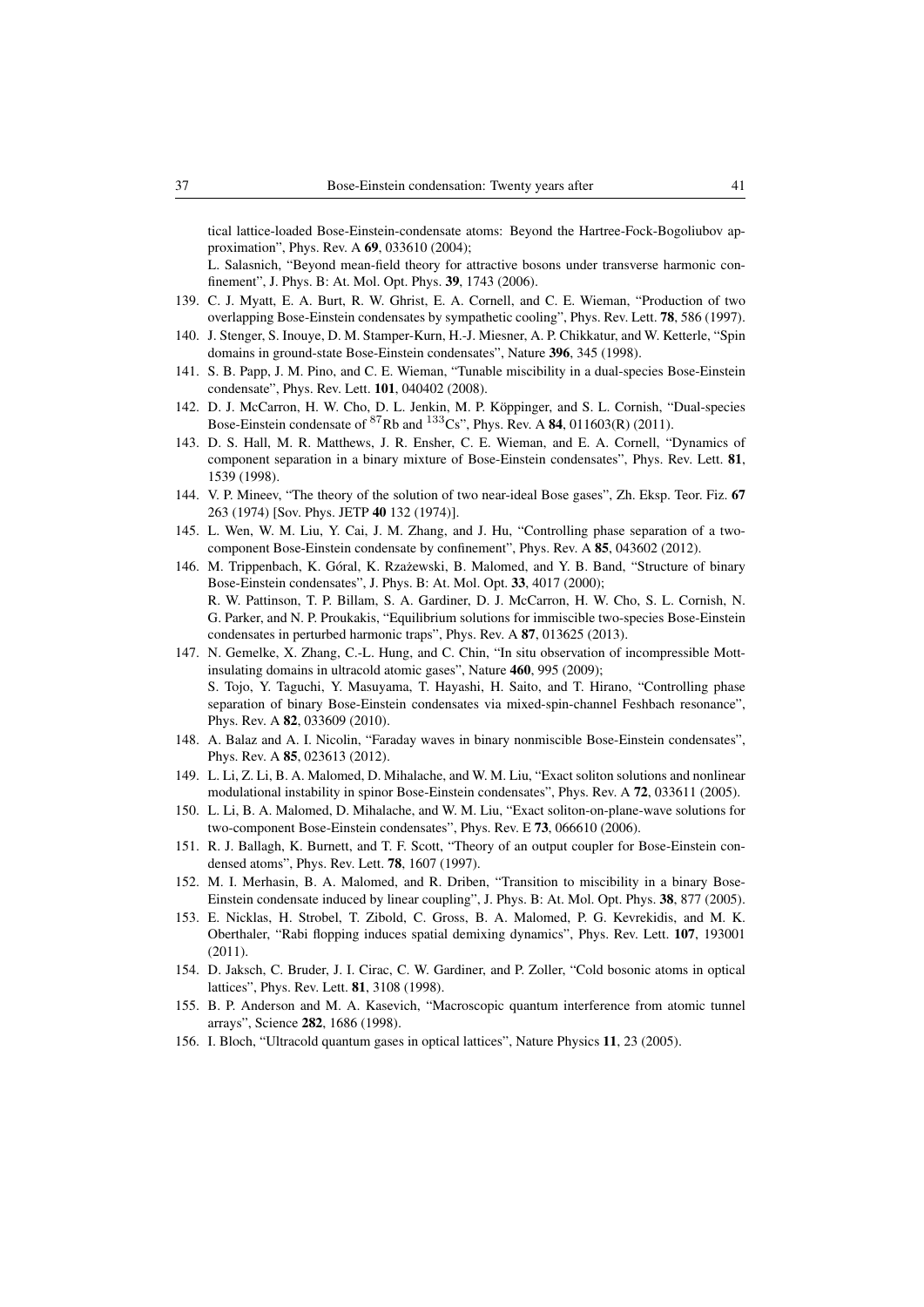- <span id="page-37-0"></span>157. P. Windpassinger and K. Sengstock, "Engineering novel optical lattices", Rep. Prog. Phys. 76, 086401 (2013).
- <span id="page-37-1"></span>158. N. K. Efremidis, S. Sears, D. N. Christodoulides, J. W. Fleischer, and M. Segev, "Discrete solitons in photorefractive optically induced photonic lattices", Phys. Rev. E 66, 046602 (2002); N. K. Efremidis, J. Hudock, D. N. Christodoulides, J. W. Fleischer, O. Cohen, and M. Segev, "Two-Dimensional optical lattice solitons", Phys. Rev. Lett. 91, 213906 (2003).
- <span id="page-37-2"></span>159. D. N. Neshev, T. J. Alexander, E. A. Ostrovskaya, Y. S. Kivshar, H. Martin, I. Makasyuk, and Z. Chen, "Observation of discrete vortex solitons in optically induced photonic lattices", Phys. Rev. Lett. 92, 123903 (2004);

J. W. Fleischer, G. Bartal, O. Cohen, O. Manela, M. Segev, J. Hudock, and D. N. Christodoulides, "Observation of vortex-ring *discrete* solitons in 2D photonic lattices", Phys. Rev. Lett. 92, 123904  $(2004)$ .

<span id="page-37-3"></span>160. J. W. Fleischer, G. Bartal, O. Cohen, T. Schwartz, O. Manela, B. Freedman, M. Segev, H. Buljan, and N. K. Efremidis, "Spatial photonics in nonlinear waveguide arrays", Opt. Exp. 13, 1780 (2005);

F. Lederer, G. I. Stegeman, D. N. Christodoulides, G. Assanto, M. Segev, and Y. Silberberg, "Discrete solitons in optics", Phys. Rep. 463, 1 (2008);

Y. V. Kartashov, V. A. Vysloukh, and L. Torner, "Soliton shape and mobility control in optical lattices", Progr. Opt. 52, 63 (2009).

- <span id="page-37-4"></span>161. A. Trombettoni and A. Smerzi, "Discrete solitons and breathers with dilute Bose-Einstein condensates", Phys. Rev. Lett. 86, 2353 ( 2001); F. Kh. Abdullaev, B. B. Baizakov, S. A. Darmanyan, V. V. Konotop, and M. Salerno, "Nonlinear excitations in arrays of Bose-Einstein condensates", Phys. Rev. A 64, 043606 (2001); N. K. Efremidis and D. N. Christodoulides, "Lattice solitons in Bose-Einstein condensates", Phys. Rev. A 67, 063608 (2003).
- <span id="page-37-5"></span>162. P. G. Kevrekidis, *The Discrete Nonlinear Schrodinger Equation: Mathematical Analysis, Numer- ¨ ical Computations, and Physical Perspectives* (Springer, Berlin and Heidelberg, 2009).
- <span id="page-37-6"></span>163. M. Johansson, S. Aubry, Yu. B. Gaididei, P. L. Christiansen, and K. Ø. Rasmussen, "Dynamics of breathers in discrete nonlinear Schrödinger models", Physica D 119, 115 (1998); B. A. Malomed and P. G. Kevrekidis, "Discrete vortex solitons", Phys. Rev. E 64, 026601 (2001).
- <span id="page-37-7"></span>164. P. G. Kevrekidis, R. Carretero-Gonzalez, D. J. Frantzeskakis, B. A. Malomed, and F. K. Diakonos, ´ "Skyrmion-like states in two- and three-dimensional dynamical lattices", Phys. Rev. E 75, 026603 (2007).
- <span id="page-37-8"></span>165. R. Carretero-Gonzalez, P. G. Kevrekidis, B. A. Malomed, and D. J. Frantzeskakis, "Three- ´ dimensional nonlinear lattices: From oblique vortices and octupoles to discrete diamonds and vortex cubes", Phys. Rev. Lett. 94, 203901 (2005); M. Lukas, D. E. Pelinovsky, and P. G. Kevrekidis, "Lyapunov-Schmidt reduction algorithm for

three-dimensional discrete vortices", Physica D 237, 339 (2008).

- <span id="page-37-9"></span>166. M. P. A. Fisher, P. B. Weichman, G. Grinstein, and D. S. Fisher, "Boson localization and the superfluid-insulator transition", Phys. Rev. B 40, 546 (1989).
- <span id="page-37-10"></span>167. S. R. White, "Density matrix formulation for quantum renormalization groups", Phys. Rev. Lett. 69, 2863 (1992).
- <span id="page-37-11"></span>168. V. M. Pérez-García, H. Michinel, and H. Herrero, "Bose-Einstein solitons in highly asymmetric traps", Phys. Rev. A 57, 3837 (1998).
- <span id="page-37-12"></span>169. Y. S. Kivshar and G. P. Agrawal, *Optical Solitons: From Fibers to Photonic Crystals* (Academic Press, San Diego, 2003).
- <span id="page-37-13"></span>170. V. E. Zakharov, S. V. Manakov, S. P. Novikov, and L. P. Pitaevskii, *Theory of Solitons: Methods of the Inverse Scattering Transform* (Moscow, Nauka Publishers, 1980; English translation: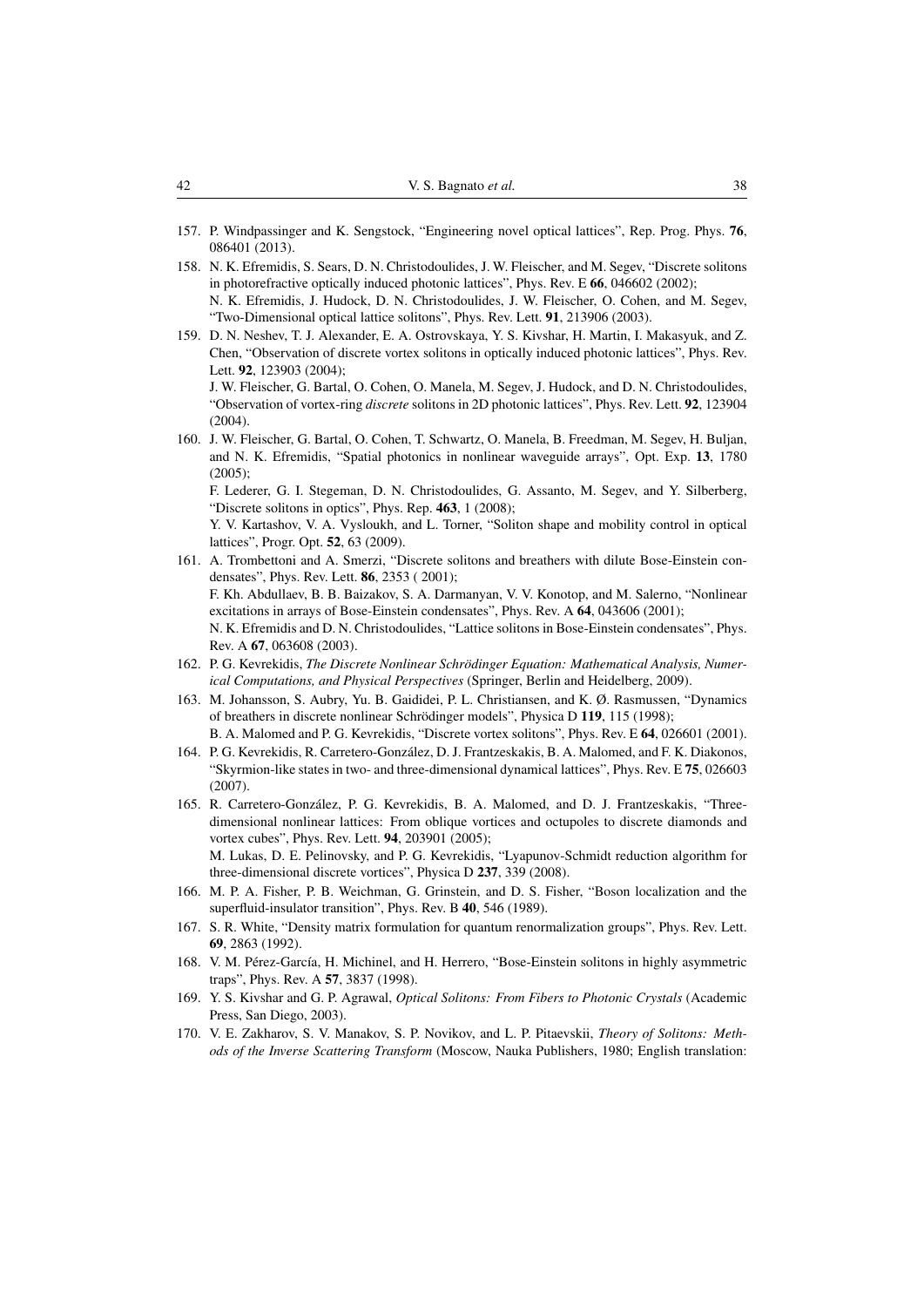Consultants Bureau, New York, 1984).

<span id="page-38-0"></span>171. S. Gupta, K. W. Murch, K. L. Moore, T. P. Purdy, and D. M. Stamper-Kurn, "Bose-Einstein condensation in a circular Waveguide", Phys. Rev. Lett. 95, 143201 (2005);

A. S. Arnold, C. S. Garvie, and E. Riis, "Large magnetic storage ring for Bose-Einstein condensates", Phys. Rev. A **73**, 041606(R) (2006);

I. Lesanovsky and W. von Klitzing, "Time-averaged adiabatic potentials: Versatile matter-wave guides and atom traps", Phys. Rev. Lett. 99, 083001 (2007);

C. Ryu, M. F. Andersen, P. Clade, V. Natarajan, K. Helmerson, and W. D. Phillips, "Observation ´ of persistent flow of a Bose-Einstein condensate in a toroidal trap", Phys. Rev. Lett. 99, 260401 (2007).

- <span id="page-38-1"></span>172. L. Salasnich, A. Parola, and L. Reatto, "Effective wave equations for the dynamics of cigarshaped and disk-shaped Bose condensates", Phys. Rev. A 65, 043614 (2002).
- <span id="page-38-2"></span>173. A. Muñoz Mateo and V. Delgado, "Effective mean-field equations for cigar-shaped and diskshaped Bose-Einstein condensates", Phys. Rev. A 77, 013617 (2008).
- <span id="page-38-3"></span>174. R. Y. Chiao, E. Garmire, and C. H. Townes, "Self-trapping of optical beams", Phys. Rev. Lett. 13, 479 (1964).
- <span id="page-38-4"></span>175. M. Desaix, D. Anderson, and M. Lisak, "Variational approach to collapse of optical pulses", J. Opt. Soc. Am. B 8, 2082 (1991).
- <span id="page-38-5"></span>176. N. G. Vakhitov and A. A. Kolokolov, "Stationary solutions of the wave equation in a medium with nonlinearity saturation", Izv. Vuz. Radiofiz. 16, 1020 (1973) [Soviet Radiophys. and Quantum Electronics 16, 783 (1975)].
- <span id="page-38-6"></span>177. L. Berge, "Wave collapse in physics: principles and applications to light and plasma waves", ´ Phys. Rep. 303, 260 (1998).
- <span id="page-38-7"></span>178. E. A. Donley, N. R. Claussen, S. L. Cornish, J. L. Roberts, E. A. Cornell, and C. E. Wieman, "Dynamics of collapsing and exploding Bose-Einstein condensates", Nature 412, 295 (2001).
- <span id="page-38-8"></span>179. B. DeMarco and D. S. Jin, "Onset of Fermi degeneracy in a trapped atomic gas", Science 285, 1703 (1999).
- <span id="page-38-9"></span>180. M. Greiner, C. A. Regal, and D. S. Jin, "Emergence of a molecular Bose-Einstein condensate from a Fermi gas", Nature 426, 537 (2003).
- <span id="page-38-10"></span>181. D. A. Butts and D. S. Rokhsar, "Trapped Fermi gases", Phys. Rev. A 55, 4346 (1997); T. Karpiuk, M. Brewczyk, and K. Rzazewski, "Ground state of two-component degenerate fermionic gases", Phys. Rev. A 69, 043603 (2004); M. Salerno, "Matter-wave quantum dots and antidots in ultracold atomic Bose-Fermi mixtures", Phys. Rev. A 72, 063602 (2005).
- <span id="page-38-11"></span>182. S. Giorgini, L. P. Pitaevskii, and S. Stringari, "Theory of ultracold atomic Fermi gases", Rev. Mod. Phys. 80, 1215 (2008).
- <span id="page-38-12"></span>183. K. Huang and C. N. Yang, "Quantum-mechanical many-body problem with hard-sphere interaction", Phys. Rev. 105, 767 (1957); T. D. Lee and C. N. Yang, "Many-body problem in quantum mechanics and quantum statistical mechanics", Phys. Rev. 105, 1119 (1957).
- <span id="page-38-13"></span>184. S. K. Adhikari, "Superfluid Fermi-Fermi mixture: Phase diagram, stability, and soliton formation", Phys. Rev. A 76, 053609 (2007); S. Adhikari and B. A. Malomed, "Tightly bound gap solitons in a Fermi gas", Europhys. Lett. 79, 50003 (2007); S. K. Adhikari, "Nonlinear Schrödinger equation for a superfluid Fermi gas in the BCS-BEC crossover", Phys. Rev. A 77, 045602 (2008).
- <span id="page-38-14"></span>185. L. Salasnich and F. Toigo, "Extended Thomas-Fermi density functional for the unitary Fermi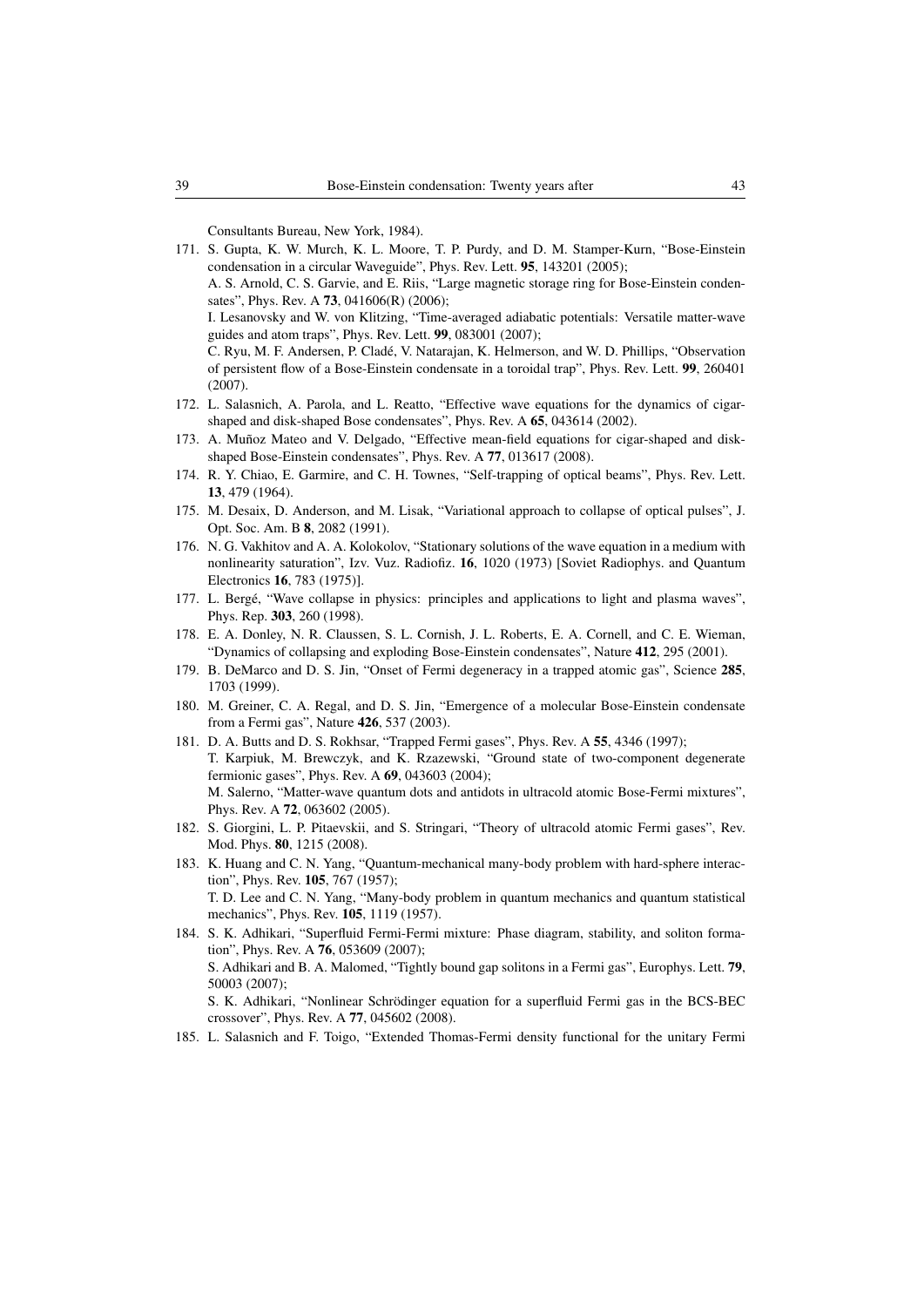gas", Phys. Rev. A 78, 053626 (2008);

L. Salasnich, "Hydrodynamics of Bose and Fermi superfluids at zero temperature: the superfluid nonlinear Schrödinger equation", Laser Phys. 19, 642 (2009);

S. K. Adhikari and L. Salasnich, "Effective nonlinear Schrödinger equations for cigar-shaped and disk-shaped Fermi superfluids at unitarity", New J. Phys. 11, 023011 (2009).

- <span id="page-39-0"></span>186. M. Antezza, F. Dalfovo, L. P. Pitaevskii, and S. Stringari, "Dark solitons in a superfluid Fermi gas", Phys. Rev. A 76, 043610 (2007); R. G. Scott, F. Dalfovo, L. P. Pitaevskii, and S. Stringari, "Dynamics of dark solitons in a trapped superfluid Fermi gas", Phys. Rev. Lett. 106, 185301 (2011).
- <span id="page-39-1"></span>187. A. Spuntarelli, L. D. Carr, P. Pieri, and G. C. Strinati, "Gray solitons in a strongly interacting superfluid Fermi gas", New J. Phys. 13, 035010 (2011); D. Yan, P. G. Kevrekidis, and D. J. Frantzeskakis, "Dark Solitons in a Gross-Pitaevskii equation with a power-law nonlinearity: Application to ultracold Fermi gases near the Bose-Einstein condensation regime", J. Phys. A: Math. Theor. 44, 415202 (2011); R. G. Scott, F. Dalfovo, L. P. Pitaevskii, S. Stringari, O. Fialko, R. Liao, and J. Brand, "The decay and collisions of dark solitons in superfluid Fermi gases", New J. Phys. 14, 023044 (2012).
- <span id="page-39-2"></span>188. T. Yefsah, A. T. Sommer, M. J. H. Ku, L. W. Cheuk, W. Ji, W. S. Bakr, and M. W. Zwierlein, "Heavy solitons in a Fermionic superfluid", Nature 499, 426 (2013).
- <span id="page-39-3"></span>189. M. J. H. Ku, W. Ji, B. Mukherjee, E. Guardado-Sanchez, L. W. Cheuk, T. Yefsah, and M. W. Zwierlein, " Motion of a solitonic vortex in the BEC-BCS crossover", Phys. Rev. Lett. 113, 065301 (2014).
- <span id="page-39-4"></span>190. L. Tonks, "The complete equation of state of one, two and three-dimensional gases of hard elastic spheres", Phys. Rev. 50, 955 (1936); M. Girardeau, "Relationship between systems of impenetrable Bosons and Fermions in one dimension", J. Math. Phys. 1, 516 (1960); E. H. Lieb and W. Liniger, "Exact analysis of an interacting Bose gas. I. The general solution and the ground state", Phys. Rev. 130, 1605 (1963).
- <span id="page-39-5"></span>191. M. D. Girardeau and E. M. Wright, "Dark solitons in a one-dimensional condensate of hard core bosons", Phys. Rev. Lett. 84, 5691 (2000).
- <span id="page-39-6"></span>192. B. Paredes, A. Widera, V. Murg, O. Mandel, S. Fölling, I. Cirac, G. V. Shlyapnikov, T. W. Hänsch, and I. Bloch, "Tonks-Girardeau gas of ultracold atoms in an optical lattice", Nature 429, 277 (2004);

T. Kinoshita, T. Wenger, and D. S. Weiss, "Observation of a one-dimensional Tonks-Girardeau gas", Science 305, 1125 (2004).

- <span id="page-39-7"></span>193. E. B. Kolomeisky, T. J. Newman, J. P. Straley, and X. Qi, "Low-dimensional Bose liquids: beyond the Gross-Pitaevskii approximation", Phys. Rev. Lett. 85, 1146 (2000).
- <span id="page-39-8"></span>194. M. D. Girardeau and E. M. Wright, "Breakdown of time-dependent mean-field theory for a onedimensional condensate of impenetrable bosons", Phys. Rev. Lett. 84, 5239 (2000).
- <span id="page-39-9"></span>195. B. B. Baizakov, F. Kh. Abdullaev, B. A. Malomed, and M. Salerno, "Solitons in Tonks-Girardeau gas with dipolar interactions", J. Phys. B: At. Mol. Opt. Phys. 42, 175302 (2009).
- <span id="page-39-10"></span>196. D. J. Frantzeskakis, N. P. Proukakis, and P. G. Kevrekidis, "Dynamics of shallow dark solitons in a trapped gas of impenetrable bosons", Phys. Rev. A 70, 015601 (2004).
- <span id="page-39-11"></span>197. Th. Busch and G. Huyet, "Low-density, one-dimensional quantum gases in a split trap", J. Phys. B: At. Mol. Opt. Phys. 36, 2553 (2003).
- <span id="page-39-12"></span>198. B. B. Baizakov, G. Filatrella, B. A. Malomed, and M. Salerno, "Double parametric resonance for matter-wave solitons in a time-modulated trap", Phys. Rev. E 71, 036619 (2005).
- <span id="page-39-13"></span>199. H. Lignier, C. Sias, D. Ciampini, Y. Singh, A. Zenesini, O. Morsch, and E. Arimondo, "Dynami-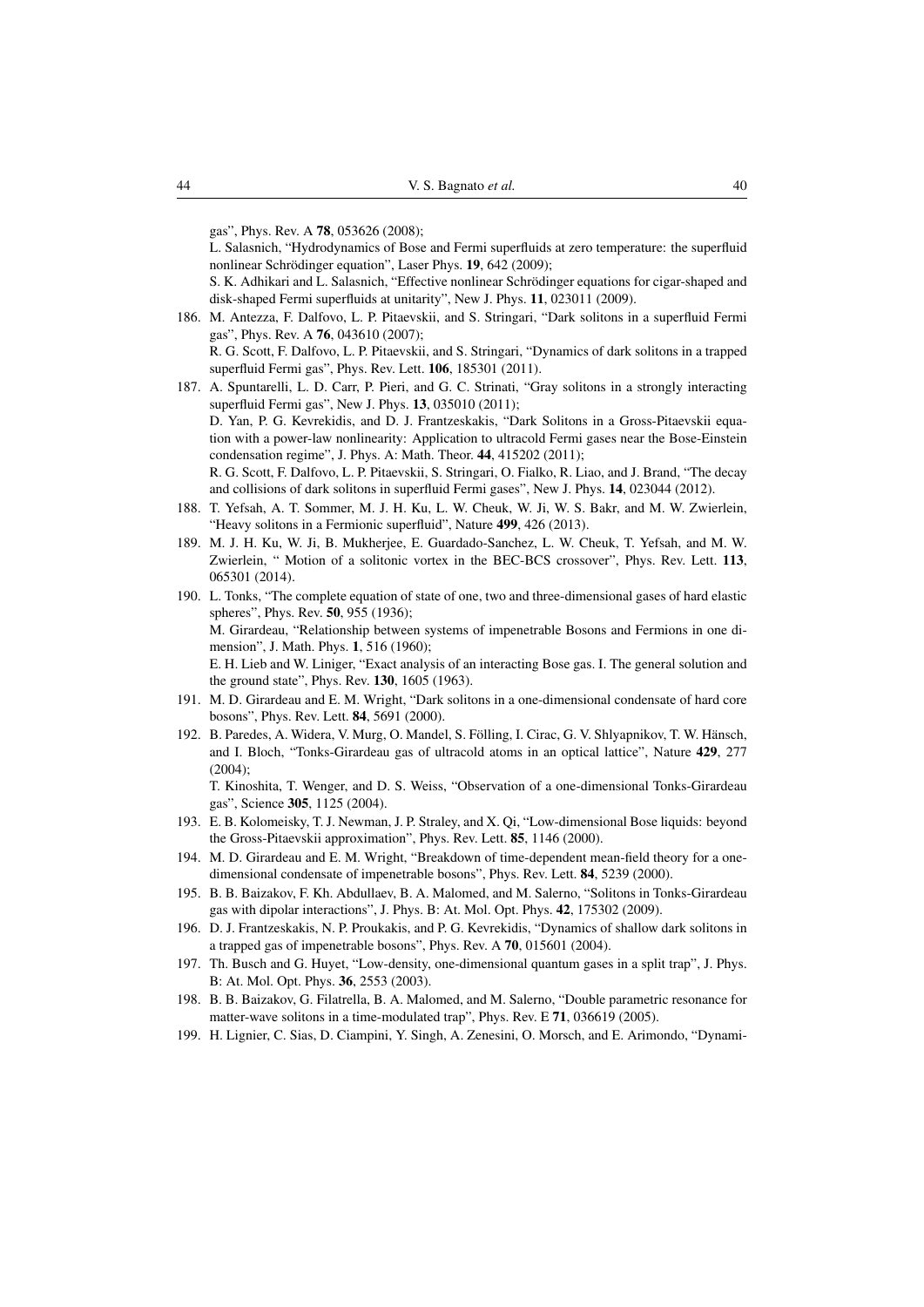cal control of matter-wave tunneling in periodic potentials", Phys. Rev. Lett. 99, 220403 (2007).

- <span id="page-40-0"></span>200. P. Engels, C. Atherton, and M. A. Hoefer, "Observation of Faraday waves in a Bose-Einstein condensate", Phys. Rev. Lett. 98, 095301 (2007).
- <span id="page-40-1"></span>201. H. Abe, T. Ueda, M. Morikawa, Y. Saitoh, R. Nomura, and Y. Okuda, "Faraday instability of superfluid surface", Phys. Rev. E 76, 046305 (2007); T. Ueda, H. Abe, Y. Saitoh, R. Nomura, and Y. Okuda, "Faraday instability on a free surface of superfluid  ${}^{4}$ He", J. Low Temp. Phys. 148, 553 (2007).
- <span id="page-40-2"></span>202. K. Staliunas, S. Longhi, and G. J. de Valcarcel, "Faraday patterns in Bose-Einstein condensates", ´ Phys. Rev. Lett. 89, 210406 (2002).
- 203. K. Staliunas, S. Longhi, and G. J. de Valcárcel, "Faraday patterns in low-dimensional Bose-Einstein condensates", Phys. Rev. A 70, 011601(R) (2004); M. Kramer, C. Tozzo, and F. Dalfovo, "Parametric excitation of a Bose-Einstein condensate in a one-dimensional optical lattice", Phys. Rev. A 71, 061602(R) (2005); M. Modugno, C. Tozzo, and F. Dalfovo, "Detecting phonons and persistent currents in toroidal Bose-Einstein condensates by means of pattern formation", Phys. Rev. A 74, 061601(R) (2006).
- <span id="page-40-3"></span>204. A. I. Nicolin, R. Carretero-Gonzalez, and P. G. Kevrekidis, "Faraday waves in Bose-Einstein con- ´ densates", Phys. Rev. A 76, 063609 (2007); A. I. Nicolin and M. C. Raportaru, "Faraday waves in high-density cigar-shaped Bose-Einstein condensates", Physica A 389, 4663 (2010);
	- A. I. Nicolin and M. C. Raportaru, "Faraday waves in one-dimensional Bose-Einstein condensates", Proc. Romanian Acad. A 12, 209 (2011);
	- A. I. Nicolin, "Faraday waves in Bose-Einstein condensates subject to anisotropic transverse confinement", Rom. Rep. Phys. 63, 1329 (2011);

A. I. Nicolin, "Variational treatment of Faraday waves in inhomogeneous Bose-Einstein condensates", Physica A 391, 1062 (2012).

- <span id="page-40-4"></span>205. R. Nath and L. Santos, "Faraday patterns in two-dimensional dipolar Bose-Einstein condensates", Phys. Rev. A 81, 033626 (2010); L. Kazimierz, N. Rejish, and L. Santos, "Faraday patterns in coupled one-dimensional dipolar condensates", Phys. Rev. A 86, 023620 (2012); A. I. Nicolin, "Density waves in dipolar Bose-Einstein condensates", Proc. Romanian Acad. A 14, 35 (2013).
- <span id="page-40-5"></span>206. M. C. Raportaru, "Formation of Faraday waves in driven Bose-Einstein condensates", Rom. Rep. Phys. 64, 105 (2012).
- <span id="page-40-6"></span>207. F. Kh. Abdullaev, M. Ogren, and M. P. Sorensen, "Faraday waves in quasi-one-dimensional superfluid Fermi-Bose mixtures", Phys. Rev. A 87, 023616 (2013).
- <span id="page-40-7"></span>208. P. Capuzzi and P. Vignolo, "Faraday waves in elongated superfluid fermionic clouds", Phys. Rev. A 78, 043613 (2008); R. A. Tang, H. C. Li, and J. K., Xue, "Faraday instability and Faraday patterns in a superfluid

Fermi gas", J. Phys. B 44, 115303 (2011).

- <span id="page-40-8"></span>209. A. I. Nicolin, "Resonant wave formation in Bose-Einstein condensates", Phys. Rev. E 84, 056202 (2011).
- <span id="page-40-9"></span>210. P. Capuzzi, M. Gattobigio, and P. Vignolo, "Suppression of Faraday waves in a Bose-Einstein condensate in the presence of an optical lattice", Phys. Rev. A 83, 013603 (2011).
- <span id="page-40-10"></span>211. K. Staliunas, "Removal of excitations of Bose-Einstein condensates by space- and timemodulated potentials", Phys. Rev. A 84, 013626 (2011).
- <span id="page-40-11"></span>212. V. S. Bagnato *et al.*, *Characteristics and Perspectives of Quantum Turbulence in Atomic Bose-Einstein Condensates*, in *Physics of Quantum Fluids. New Trends and Hot Topics in Atomic and Polariton Condensates*, pp. 301-314, edited by A. Bramati and M. Modugno (Springer, New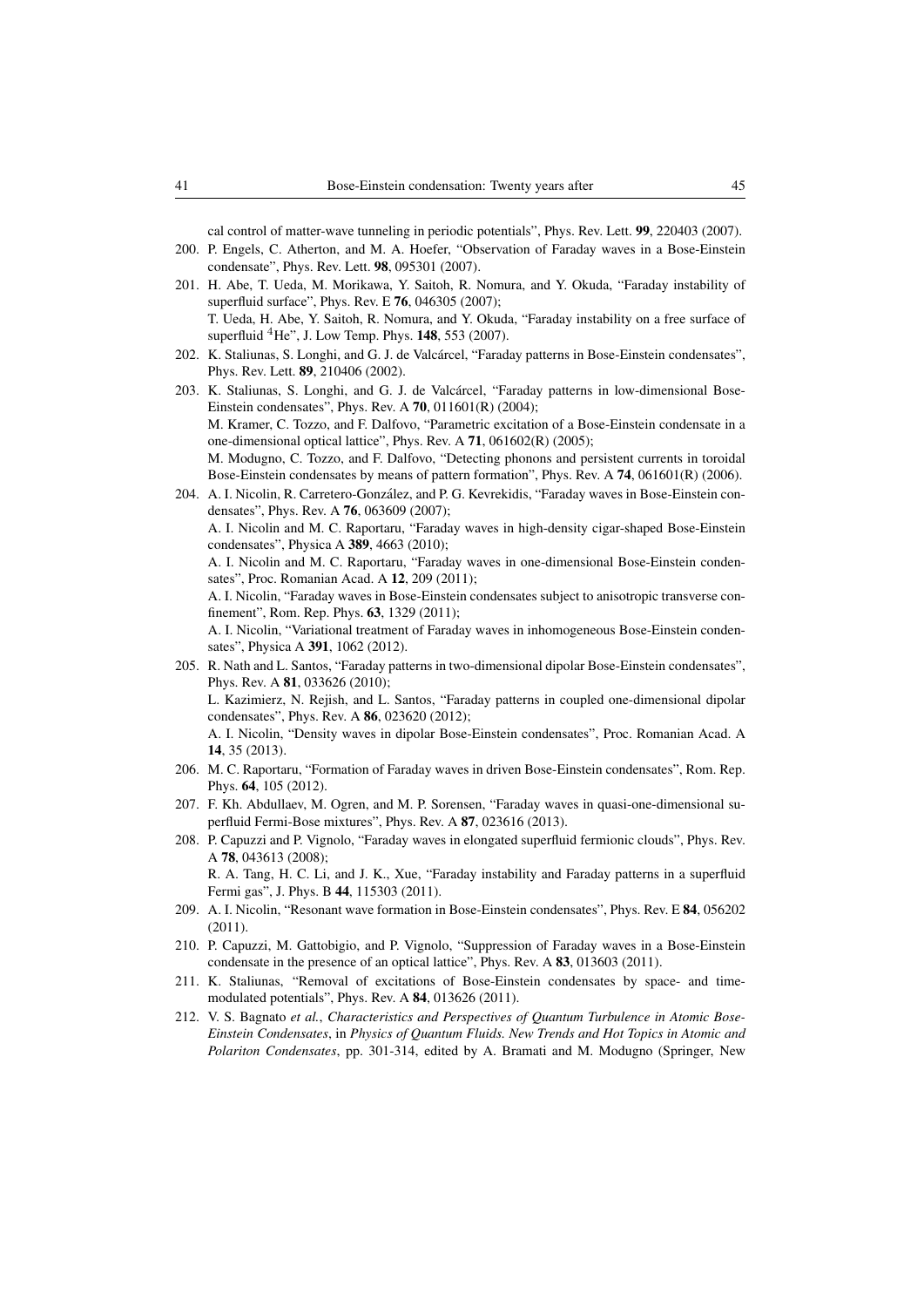York, 2013).

- <span id="page-41-0"></span>213. L. Salasnich, N. Manini, F. Bonelli, M. Korbman, and A. Parola, "Self-induced density modulations in the free expansion of Bose-Einstein condensates", Phys. Rev A 75, 043616 (2007).
- <span id="page-41-1"></span>214. A. Imambekov, I. E. Mazets, D. S. Petrov, V. Gritsev, S. Manz, S. Hofferberth, T. Schumm, E. Demler, and J. Schmiedmayer, "Density ripples in expanding low-dimensional gases as a probe of correlations", Phys. Rev. A 80, 033604 (2009).
- <span id="page-41-2"></span>215. S. Manz, R. Bucker, T. Betz, Ch. Koller, S. Hofferberth, I. E. Mazets, A. Imambekov, E. Demler, ¨ A. Perrin, J. Schmiedmayer, and T. Schumm, "Two-point density correlations of quasicondensates in free expansion", Phys. Rev. A 81, 031610(R) (2010).
- <span id="page-41-3"></span>216. J. Kronjager, C. Becker, P. Soltan-Panahi, K. Bongs, and K. Sengstock, "Spontaneous pattern ¨ formation in an antiferromagnetic quantum gas", Phys. Rev. Lett. 105, 090402 (2010).
- <span id="page-41-4"></span>217. Y. V. Kartashov, B. A. Malomed, and L. Torner, "Solitons in nonlinear lattices", Rev. Mod. Phys. 83, 247 (2011).
- <span id="page-41-5"></span>218. G. Theocharis, P. Schmelcher, P. G. Kevrekidis, and D. J. Frantzeskakis, "Matter-wave solitons of collisionally inhomogeneous condensates", Phys. Rev. A 72, 033614 (2005); G. Theocharis, P. Schmelcher, P. G. Kevrekidis, and D. J. Frantzeskakis, "Dynamical trapping and transmission of matter-wave solitons in a collisionally inhomogeneous environment", Phys. Rev. A 74, 053614 (2006).
- <span id="page-41-6"></span>219. F. Kh. Abdullaev, J. G. Caputo, R. A. Kraenkel, and B. A. Malomed, "Controlling collapse in Bose-Einstein condensation by temporal modulation of the scattering length", Phys. Rev. A 67, 013605 (2003).

H. Saito and M. Ueda, "Dynamically stabilized bright solitons in a two-dimensional Bose-Einstein condensate", Phys. Rev. Lett. 90, 040403 (2003).

- <span id="page-41-7"></span>220. S. Ghanbari, T. D. Kieu, A. Sidorov, and P. Hannaford, "Permanent magnetic lattices for ultracold atoms and quantum degenerate gases," J. Phys. B 39, 847 (2006); O. Romero-Isart, C. Navau, A. Sanchez, P. Zoller, and J. I. Cirac, "Superconducting vortex lattices for ultracold atoms", Phys. Rev. Lett. 111, 145304 (2013); S. Jose, P. Surendran, Y. Wang, I. Herrera, L. Krzemien, S. Whitlock, R. McLean, A. Sidorov, and P. Hannaford, "Periodic array of Bose-Einstein condensates in a magnetic lattice", Phys. Rev. A 89, 051602 (2014).
- <span id="page-41-8"></span>221. K. Henderson, C. Ryu, C. MacCormick, and M. G. Boshier, "Experimental demonstration of painting arbitrary and dynamic potentials for Bose-Einstein condensates", New J. Phys. 11, 043030 (2009);

N. R. Cooper, "Optical flux lattices for ultracold atomic gases", Phys. Rev. Lett. 106, 175301 (2011).

- <span id="page-41-9"></span>222. R. Yamazaki, S. Taie, S. Sugawa, and Y. Takahashi, "Submicron spatial modulation of an interatomic interaction in a Bose-Einstein condensate", Phys. Rev. Lett. 105, 050405 (2010).
- <span id="page-41-10"></span>223. M. Centurion, M. A. Porter, P. G. Kevrekidis, and D. Psaltis, "Nonlinearity management in optics: Experiment, theory, and simulation", Phys. Rev. Lett. 97, 033903 (2006); M. Centurion, M. A. Porter, Y. Pu, P. G. Kevrekidis, D. J. Frantzeskakis, and D. Psaltis, "Modulational instability in a layered Kerr medium: Theory and experiment", Phys. Rev. Lett. 97, 234101 (2006).
- <span id="page-41-11"></span>224. P. G. Kevrekidis, G. Theocharis, D. J. Frantzeskakis, and B. A. Malomed, "Feshbach resonance management for Bose-Einstein condensates", Phys. Rev. Lett. 90, 230401 (2003); D. E. Pelinovsky, P. G. Kevrekidis, and D. J. Frantzeskakis, "Averaging for solitons with nonlinearity management", Phys. Rev. Lett. **91**, 240201 (2003); D. E. Pelinovsky, P. G. Kevrekidis, D. J. Frantzeskakis, and V. Zharnitsky, "Hamiltonian averaging for solitons with nonlinearity management", Phys. Rev. E 70, 047604 (2004);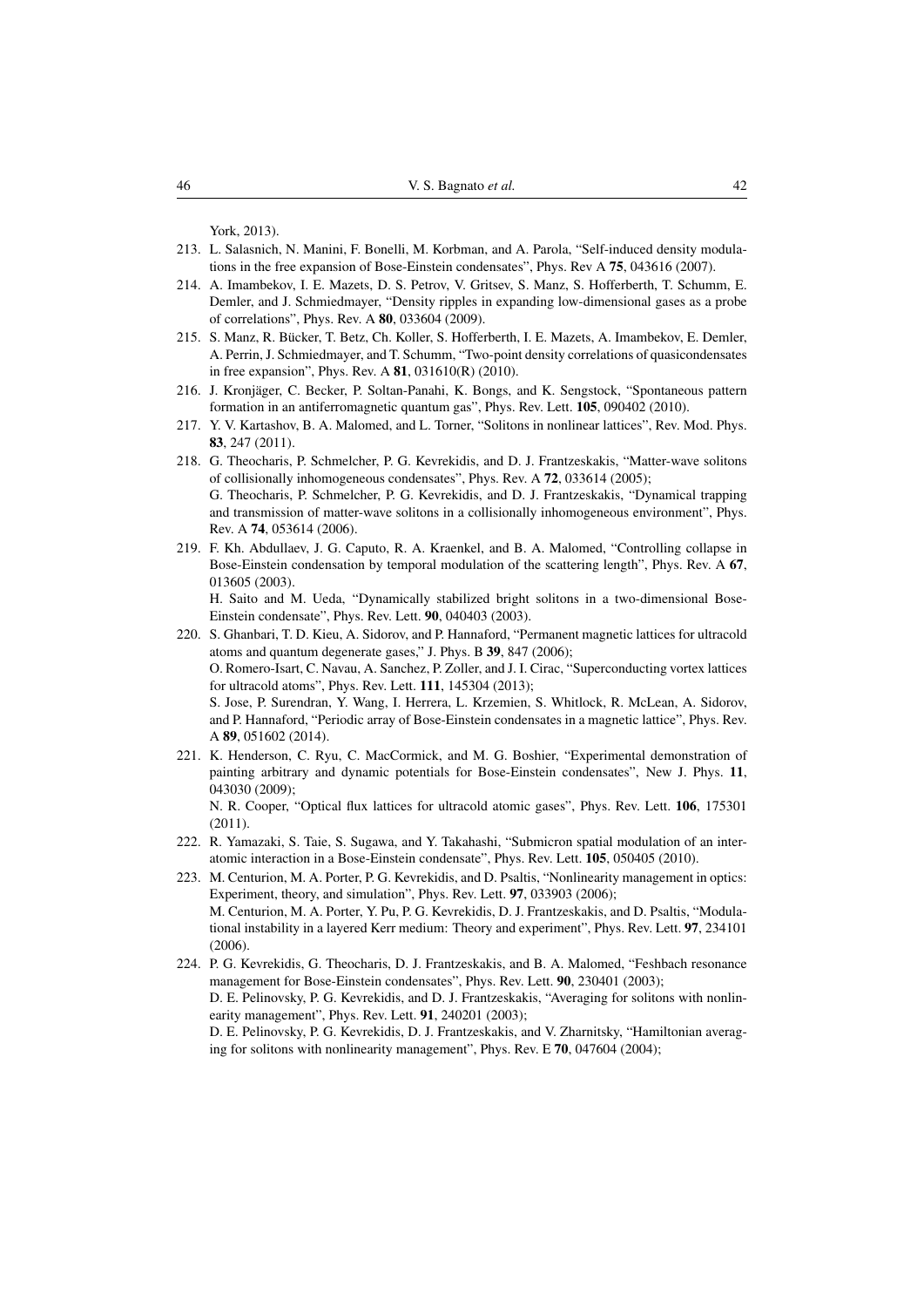Z. X. Liang, Z. D. Zhang, and W. M. Liu, "Dynamics of a bright soliton in Bose-Einstein condensates with time-dependent atomic scattering length in an expulsive parabolic potential", Phys. Rev. Lett. 94, 050402 (2005);

M. Matuszewski, E. Infeld, B. A. Malomed, and M. Trippenbach, "Fully three dimensional breather solitons can be created using Feshbach resonances", Phys. Rev. Lett. 95, 050403 (2005).

- <span id="page-42-0"></span>225. T. Kohler, K. Goral, and P. S. Julienne, "Production of cold molecules via magnetically tunable Feshbach resonances", Rev. Mod. Phys. 78, 1311 (2006).
- <span id="page-42-1"></span>226. M. Bartenstein, A. Altmeyer, S. Riedl, S. Jochim, C. Chin, J. Hecker Denschlag, and R. Grimm, "Collective excitations of a degenerate gas at the BEC-BCS crossover", Phys. Rev. Lett. 92, 203201 (2004).
- <span id="page-42-2"></span>227. T. Kraemer, M. Mark, P. Waldburger, J. G. Danzl, C. Chin, B. Engeser, A. D. Lange, K. Pilch, A. Jaakkola, H. C. Nagerl, and R. Grimm, "Evidence for Efimov quantum states in an ultracold gas of caesium atoms", Nature 440, 315 (2006).
- <span id="page-42-3"></span>228. F. Kh. Abdullaev and M. Salerno, "Adiabatic compression of soliton matter waves", J. Phys. B 36, 2851 (2003).
- <span id="page-42-4"></span>229. M. I. Rodas-Verde, H. Michinel, and V. M. Pérez-García, "Controllable soliton emission from a Bose-Einstein condensate", Phys. Rev. Lett. 95, 153903 (2005).
- <span id="page-42-5"></span>230. H. Sakaguchi and B. A. Malomed, "Matter-wave solitons in nonlinear optical lattices", Phys. Rev. E 72, 046610 (2005).
- <span id="page-42-6"></span>231. P. Niarchou, G. Theocharis, P. G. Kevrekidis, P. Schmelcher, and D. J. Frantzeskakis, "Soliton oscillations in collisionally inhomogeneous attractive Bose-Einstein condensates", Phys. Rev. A 76, 023615 (2007).
- <span id="page-42-7"></span>232. J. Garnier and F. Kh. Abdullaev, "Transmission of matter-wave solitons through nonlinear traps and barriers", Phys. Rev. A 74, 013604 (2006).
- <span id="page-42-8"></span>233. H. Sakaguchi and B. A. Malomed, "Solitons in combined linear and nonlinear lattice potentials", Phys. Rev. A 81, 013624 (2010).
- <span id="page-42-9"></span>234. C. Wang, P. G. Kevrekidis, T. P. Horikis, and D. J. Frantzeskakis, "Collisional-inhomogeneityinduced generation of matter-wave dark solitons", Phys. Lett. A 374, 3863 (2010); F. Pinsker, N. G. Berloff, and V. M. Pérez-García, "Nonlinear quantum piston for the controlled generation of vortex rings and soliton trains", Phys. Rev. A 87, 053624 (2013).
- <span id="page-42-10"></span>235. A. Balaz, R. Paun, A. I. Nicolin, S. Balasubramanian, and R. Ramaswamy, "Faraday waves in collisionally inhomogeneous Bose-Einstein condensates", Phys. Rev. A 89, 023609 (2014).
- <span id="page-42-11"></span>236. B. A. Malomed, D. Mihalache, F. Wise, and L. Torner, "Spatiotemporal optical solitons", J. Opt. B: Quantum Semiclass. Opt. 7, R53 (2005).
- 237. Z. Chen, M. Segev, and D. N. Christodoulides, "Optical spatial solitons: historical overview and recent advances", Rep. Prog. Phys. 75, 086401 (2012).
- 238. D. Mihalache, "Linear and nonlinear light bullets: Recent theoretical and experimental studies", Rom. J. Phys. 57, 352 (2012).
- 239. H. Leblond and D. Mihalache, "Models of few optical cycle solitons beyond the slowly varying envelope approximation", Phys. Rep. 523, 61 (2013).
- <span id="page-42-12"></span>240. D. Mihalache, "Multidimensional localized structures in optics and Bose-Einstein condensates: A selection of recent studies", Rom. J. Phys. 59, 295 (2014).
- <span id="page-42-13"></span>241. B. B. Baizakov, B. A. Malomed, and M. Salerno, "Multidimensional solitons in periodic potentials", Europhys. Lett. 63, 642 (2003).
- <span id="page-42-14"></span>242. D. Mihalache, D. Mazilu, F. Lederer, B. A. Malomed, L. C. Crasovan, Y. V. Kartashov, and L. Torner, "Stable three-dimensional solitons in attractive Bose-Einstein condensates loaded in an optical lattice", Phys. Rev. A 72, 021601 (2005).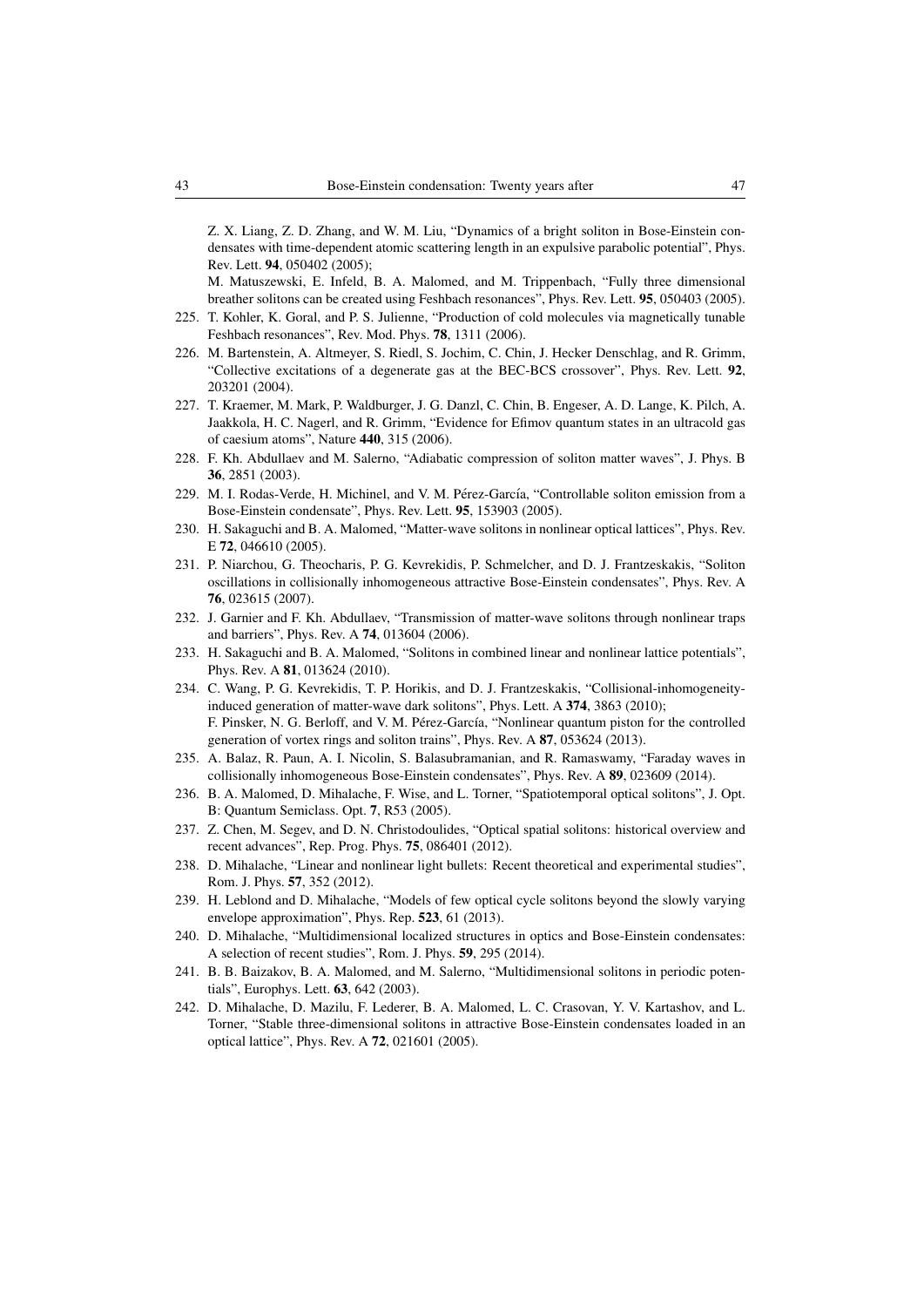- <span id="page-43-0"></span>243. A. Ferrando, M. Zacares, P. Fernandez de Cordoba, D. Binosi, and J. Mosoriu, "Spatial soliton ` formation in photonic crystal fibers", Opt. Exp. 11, 452 (2003).
- <span id="page-43-1"></span>244. R. J. Dodd, "Approximate solutions of the nonlinear Schrodinger equation for ground and excited ¨ states of Bose-Einstein condensates", J. Res. Natl. Inst. Stand. Technol. 101, 545 (1996); T. J. Alexander and L. Berge, "Ground states and vortices of matter-wave condensates and optical ´ guided waves", Phys. Rev. E 65, 026611 (2002).
- <span id="page-43-2"></span>245. D. Mihalache, D. Mazilu, B. A. Malomed, and F. Lederer, "Vortex stability in nearly-twodimensional Bose-Einstein condensates with attraction", Phys. Rev. A 73, 043615 (2006).
- <span id="page-43-3"></span>246. F. W. Ye, L. W. Dong, B. A. Malomed, D. Mihalache, and B. B. Hu, "Elliptic vortices in optical waveguides and self-attractive Bose-Einstein condensates", J. Opt. Soc. Am. B 27, 757 (2010).
- <span id="page-43-4"></span>247. Y. V. Kartashov, V. A. Vysloukh, and L. Torner, "Rotary solitons in Bessel optical lattices", Phys. Rev. Lett. 93, 093904 (2004).
- 248. Y. V. Kartashov, R. Carretero-Gonzalez, B. A. Malomed, V. A. Vysloukh, and L. Torner, ´ "Multipole-mode solitons in Bessel optical lattices", Opt. Exp. 13, 10703 (2005).
- 249. Y. J. He, B. A. Malomed, and H. Z. Wang, "Steering the motion of rotary solitons in radial lattices", Phys. Rev. A 76, 053601 (2007).
- <span id="page-43-5"></span>250. Y. J. He, B. A. Malomed, D. Mihalache, and H. Z. Wang, "Tunable rotary orbits of matter-wave nonlinear modes in attractive Bose-Einstein condensates", J. Phys. B: At. Mol. Opt. Phys. 41, 055301 (2008).
- <span id="page-43-6"></span>251. X. Wang, Z. Chen, and P. G. Kevrekidis, "Observation of discrete solitons and soliton rotation in optically induced periodic ring lattices", Phys. Rev. Lett. 96, 083904 (2006).
- <span id="page-43-7"></span>252. B. A. Malomed, F. Lederer, D. Mazilu, and D. Mihalache, "On stability of vortices in threedimensional self-attractive Bose-Einstein condensates", Phys. Lett. A 361, 336 (2007).
- <span id="page-43-8"></span>253. J. Yang and Z. H. Musslimani, "Fundamental and vortex solitons in a two-dimensional photonic lattice", Opt. Lett. 28, 2094 (2003).
- <span id="page-43-9"></span>254. B. B. Baizakov, B. A. Malomed and M. Salerno, "Multidimensional solitons in a low-dimensional periodic potential", Phys. Rev. A 70, 053613 (2004).
- <span id="page-43-10"></span>255. D. Mihalache, D. Mazilu, F. Lederer, Y. V. Kartashov, L.-C. Crasovan, and L. Torner, "Stable three-dimensional solitons in a two-dimensional photonic lattices", Phys. Rev. E 70, 055603 (2004).
- <span id="page-43-11"></span>256. H. Sakaguchi, B. Li, and B. A. Malomed, "Creation of two-dimensional composite solitons in spin-orbit-coupled self-attractive Bose-Einstein condensates in free space", Phys. Rev. E 89, 032920 (2014).
- <span id="page-43-12"></span>257. B. P. Anderson, P. C. Haljan, C. E. Wieman, and E. A. Cornell, "Vortex precession in Bose-Einstein condensates: Observations with filled and empty cores", Phys. Rev. Lett. 85, 2857 (2000).
- <span id="page-43-13"></span>258. K. J. H. Law, P. G. Kevrekidis, and L.S. Tuckerman, "Stable vortex-bright-soliton structures in two-component Bose-Einstein condensates", Phys. Rev. Lett. 105, 160405 (2010).
- <span id="page-43-14"></span>259. T. J. Alexander, E. A. Ostrovskaya, A. A. Sukhorukov, and Y. S. Kivshar, "Three-dimensional matter-wave vortices in optical lattices", Phys. Rev. A 72, 043603 (2005).
- <span id="page-43-15"></span>260. G. L. Alfimov, V. V. Konotop, and M. Salerno, "Matter solitons in Bose-Einstein condensates with optical lattices", Europhys. Lett. **58**, 7 (2002); E. A. Ostrovskaya and Y. S. Kivshar, "Matter-wave solitons in atomic band-gap structures", Phys. Rev. Lett. 90, 160407 (2003); H. Sakaguchi and B. A. Malomed, "Two-dimensional loosely and tightly bound solitons in optical lattices and inverted traps", J. Phys. B 37, 2225 (2004).
- <span id="page-43-16"></span>261. O. V. Borovkova, Y. V. Kartashov, L. Torner, and B. A. Malomed, "Bright solitons from defocus-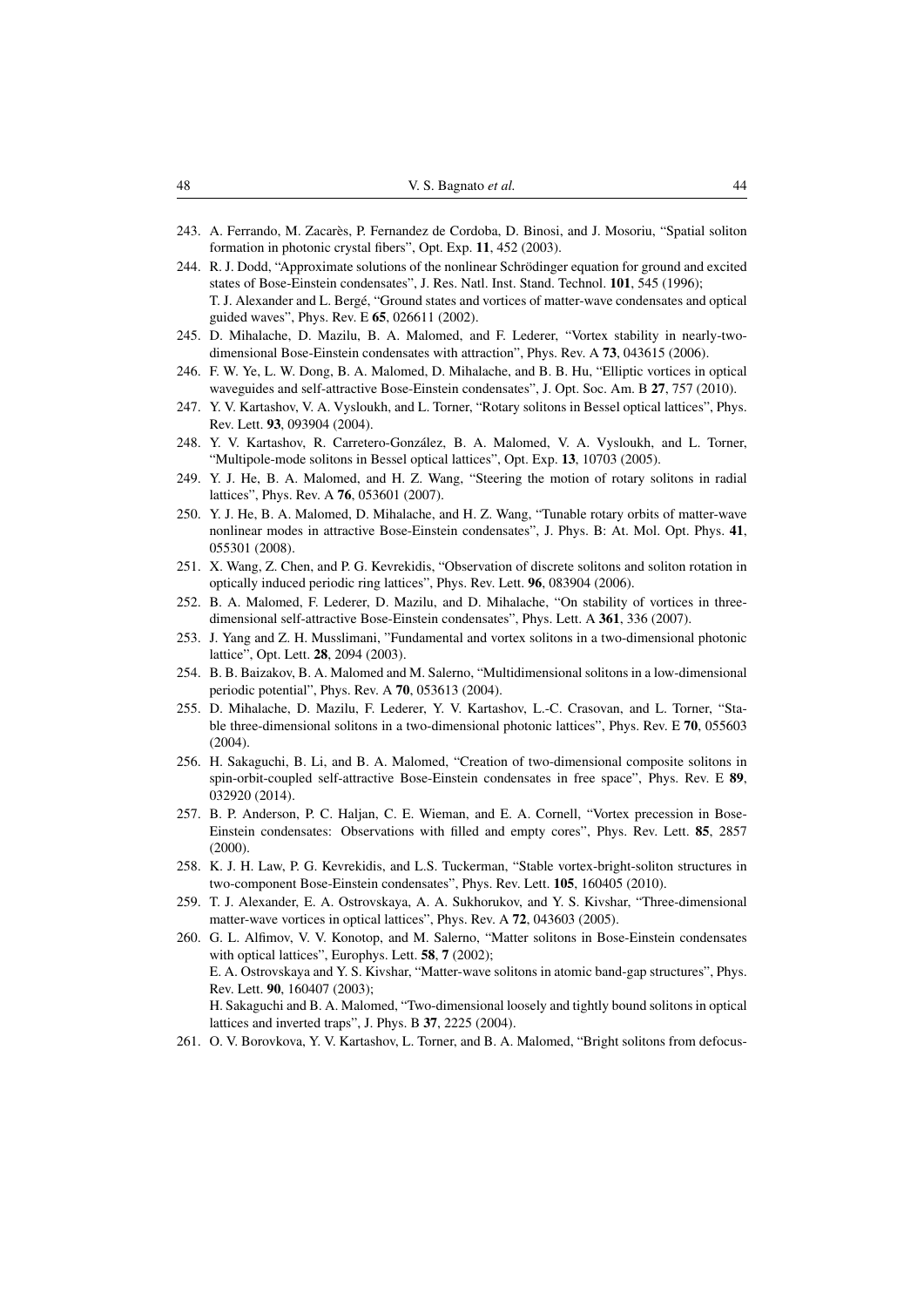ing nonlinearities", Phys. Rev. E 84, 035602 (R) (2011).

<span id="page-44-0"></span>262. R. Driben, Y. V. Kartashov, B. A. Malomed, T. Meier, and L. Torner, "Three-dimensional hybrid vortex solitons", New J. Phys. 16, 063035 (2014);

Y. V. Kartashov, B. A. Malomed, Y. Shnir, and L. Torner, "Twisted toroidal vortex-solitons in inhomogeneous media with repulsive nonlinearity", Phys. Rev. Lett. 113, 264101 (2014).

- <span id="page-44-1"></span>263. T. P. Simula, S. M. M. Virtanen, and M. M. Salomaa, "Stability of multiquantum vortices in dilute Bose-Einstein condensates", Phys. Rev. A 65, 033614 (2002).
- <span id="page-44-2"></span>264. K. J. H. Law, T. W. Neely, P. G. Kevrekidis, B. P. Anderson, A. S. Bradley, and R. Carretero-González, "Dynamic and energetic stabilization of persistent currents in Bose-Einstein condensates", Phys. Rev. A 89, 053606 (2014).
- <span id="page-44-3"></span>265. H. Pu, C. K. Law, J. H. Eberly, and N. P. Bigelow, "Coherent disintegration and stability of vortices in trapped Bose condensates", Phys. Rev. A 59, 1533 (1999).
- <span id="page-44-4"></span>266. Y. Shin, M. Saba, M. Vengalattore, T. A. Pasquini, C. Sanner, A. E. Leanhardt, M. Prentiss, D. E. Pritchard, and W. Ketterle, "Dynamical instability of a doubly quantized vortex in a Bose-Einstein condensate", Phys. Rev. Lett. 93, 160406 (2004).
- <span id="page-44-5"></span>267. A. A. Penckwitt, R. J. Ballagh, and C. W. Gardiner, "Nucleation, growth, and stabilization of Bose-Einstein condensate vortex lattices", Phys. Rev. Lett. 89, 260402 (2002); K. Kasamatsu, M. Tsubota, and M. Ueda, "Nonlinear dynamics of vortex lattice formation in a rotating Bose-Einstein condensate", Phys. Rev. A 67, 033610 (2003); C. Lobo, A. Sinatra, and Y. Castin, "Vortex lattice formation in Bose-Einstein condensates", Phys. Rev. Lett. 92, 020403 (2004).
- <span id="page-44-6"></span>268. B. Y. Rubinstein and L. M. Pismen, "Vortex motion in the spatially inhomogenous conservative Ginzburg-Landau model", Physica D 78, 1 (1994).
- <span id="page-44-7"></span>269. S. Middelkamp, P. G. Kevrekidis, D. J. Frantzeskakis, R. Carretero-Gonzalez and P. Schmelcher, ´ "Stability and dynamics of matter-wave vortices in the presence of collisional inhomogeneities and dissipative perturbations", J. Phys. B 43, 155303 (2010).
- <span id="page-44-8"></span>270. D. L. Feder, A. A. Svidzinsky, A. L. Fetter, and C. W. Clark, "Anomalous modes drive vortex dynamics in confined Bose-Einstein condensates", Phys. Rev. Lett. 86, 564 (2001).
- <span id="page-44-9"></span>271. S. Middelkamp, P. G. Kevrekidis, D. J. Frantzeskakis, R. Carretero-Gonzalez, and P. Schmelcher, ´ "Bifurcations, stability, and dynamics of multiple matter-wave vortex states", Phys. Rev. A 82, 013646 (2010).
- <span id="page-44-10"></span>272. L. M. Pismen, *Vortices in Nonlinear Fields* (Oxford Science, Oxford, 1999).
- <span id="page-44-11"></span>273. P. K. Newton and G. Chamoun, "Vortex lattice theory: A particle interaction perspective", SIAM Rev. 51, 501 (2009).
- <span id="page-44-12"></span>274. S. McEndoo and Th. Busch, "Small numbers of vortices in anisotropic traps", Phys. Rev. A 79, 053616 (2009).
- <span id="page-44-13"></span>275. D. E. Pelinovsky and P. G. Kevrekidis, "Variational approximations of trapped vortices in the large-density limit", Nonlinearity 24, 1271 (2011).
- <span id="page-44-14"></span>276. A. M. Barry and P. G. Kevrekidis, "Few-particle vortex cluster equilibria in Bose-Einstein condensates: existence and stability", J. Phys. A 46, 445001 (2013).
- <span id="page-44-15"></span>277. A. V. Zampetaki, R. Carretero-Gonzalez, P. G. Kevrekidis, F. K. Diakonos, and D. J. ´ Frantzeskakis, "Exploring rigidly rotating vortex configurations and their bifurcations in atomic Bose-Einstein condensates", Phys. Rev. E 88, 042914 (2013).
- <span id="page-44-16"></span>278. T. Kolokolnikov, P. G. Kevrekidis, and R. Carretero-Gonzalez, "A tale of two distributions: from ´ few to many vortices in quasi-two-dimensional Bose-Einstein condensates", Proc. Roy. Soc. A 470, 20140048 (2014).
- <span id="page-44-17"></span>279. A. A. Abrikosov, "On the magnetic properties of superconductors of the second group", Sov.